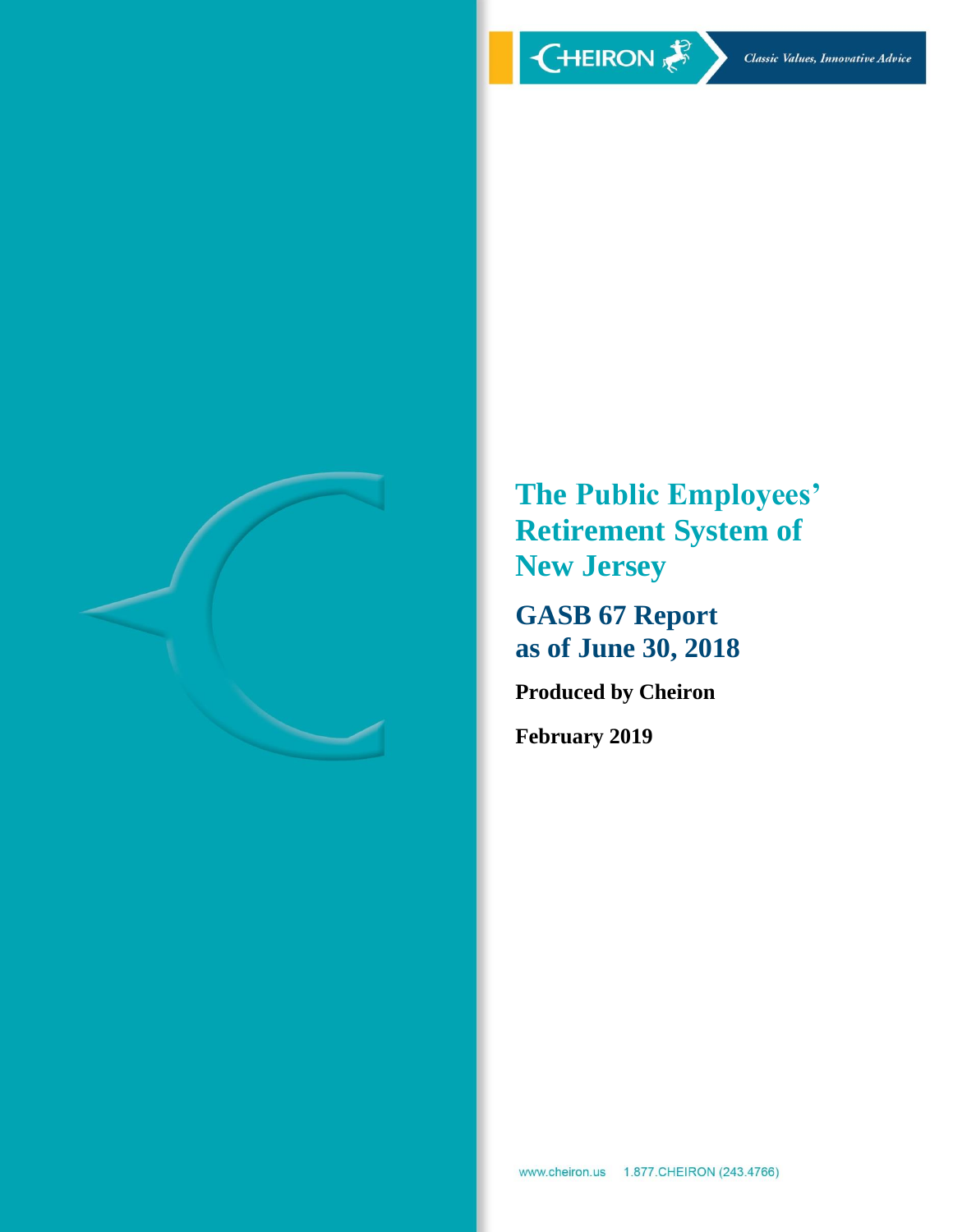# **TABLE OF CONTENTS**

| <b>Section</b>                  | <u>Page</u> |
|---------------------------------|-------------|
| Section I                       |             |
| <b>Section II</b>               |             |
| Section III                     |             |
| Section IV                      |             |
| Section V                       |             |
| Section VI                      |             |
|                                 |             |
| <i><u><b>Appendices</b></u></i> |             |
| Appendix A                      |             |
| Appendix B                      |             |
| Appendix C                      |             |
| Appendix D                      |             |
| Appendix E                      |             |

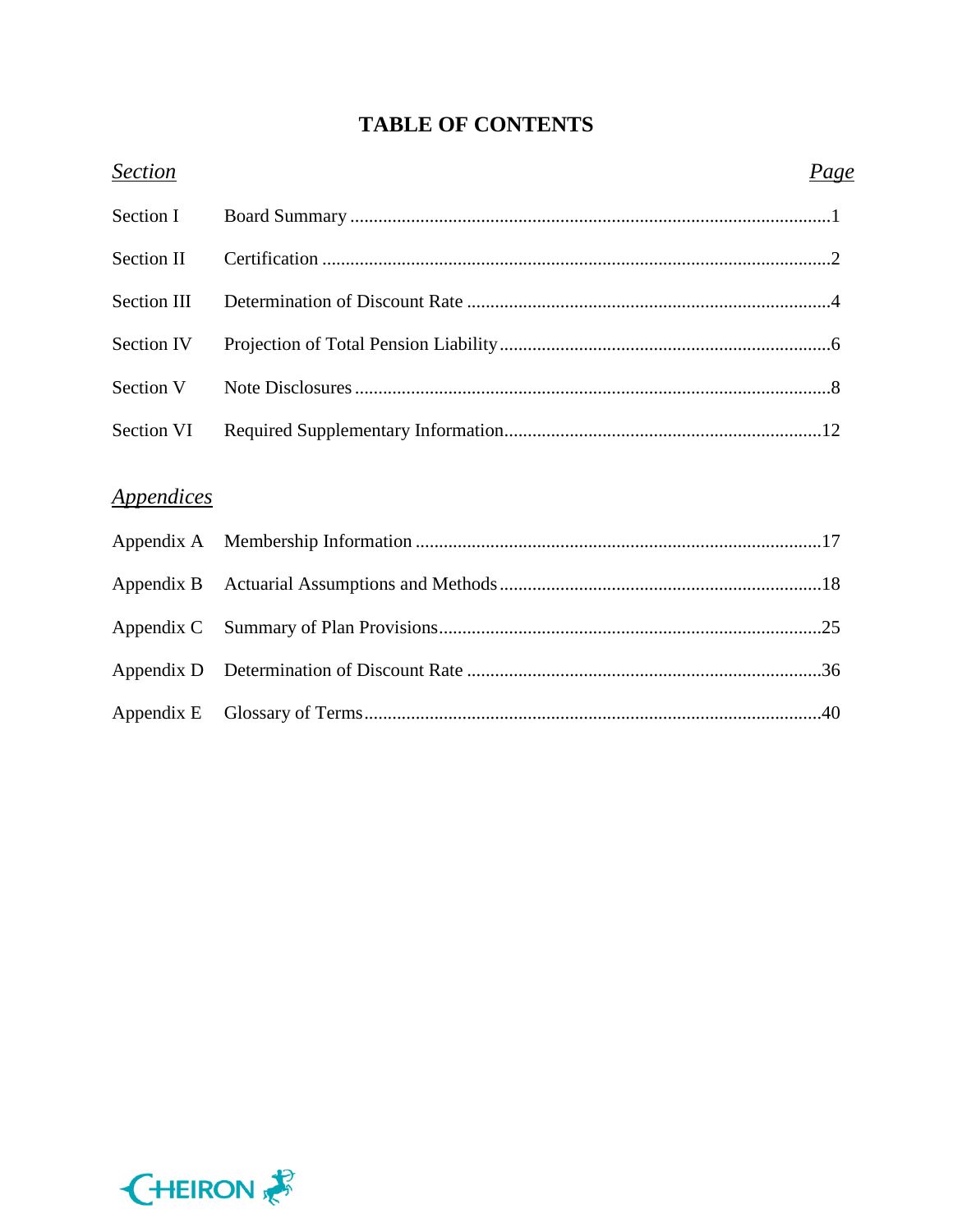# **SECTION I – BOARD SUMMARY**

The purpose of this report is to provide accounting and financial disclosure information under Government Accounting Standards Board Statement 67 for the Public Employees' Retirement System of New Jersey. This information includes:

- Projection of the Total Pension Liability from the valuation date to the measurement date,
- Calculation of the Net Pension Liability at the discount rate as well as discount rates 1% higher and lower than the discount rate, and
- Changes in the Net Pension Liability.

# **Highlights**

The reporting date for the Public Employees' Retirement System of New Jersey (PERS) is June 30, 2018. Measurements as of the reporting date are based on the fair value of assets as of June 30, 2018 and the Total Pension Liability as of the valuation date, July 1, 2017, updated to June 30, 2018. There was a change in assumptions as the discount rate used to measure the Total Pension Liability was changed as of the measurement date. We are not aware of any other significant events between the valuation date and the measurement date so the update procedures only included the addition of service cost and interest cost offset by actual benefit payments and an adjustment to reflect the change in discount rate.

The June 30, 2017 values shown in this report are based on the prior actuary's GASB report.

The following table provides a summary of the key results during this reporting period broken out by State, Local Employers and in Total for the System.

| <b>Table I-1</b><br><b>Summary of Results</b>                           |                   |                  |  |  |  |  |  |  |  |
|-------------------------------------------------------------------------|-------------------|------------------|--|--|--|--|--|--|--|
| <b>Measurement Date</b><br><b>June 30, 2017</b><br><b>June 30, 2018</b> |                   |                  |  |  |  |  |  |  |  |
| <b>State</b>                                                            |                   |                  |  |  |  |  |  |  |  |
| <b>Total Pension Liability</b>                                          | \$ 30,434,600,657 | \$32,535,896,852 |  |  |  |  |  |  |  |
| <b>Plan Fiduciary Net Position</b>                                      | 6,730,302,564     | 6,890,274,055    |  |  |  |  |  |  |  |
| <b>Net Pension Liability</b>                                            | \$23,704,298,093  | \$25,645,622,797 |  |  |  |  |  |  |  |
| <b>Local Employers</b>                                                  |                   |                  |  |  |  |  |  |  |  |
| <b>Total Pension Liability</b>                                          | \$42,431,573,511  | \$44,852,367,051 |  |  |  |  |  |  |  |
| Plan Fiduciary Net Position                                             | 22,742,071,972    | 21,573,965,463   |  |  |  |  |  |  |  |
| Net Pension Liability                                                   | \$19,689,501,539  | \$23,278,401,588 |  |  |  |  |  |  |  |
| <b>Total</b>                                                            |                   |                  |  |  |  |  |  |  |  |
| <b>Total Pension Liability</b>                                          | \$72,866,174,168  | \$77,388,263,903 |  |  |  |  |  |  |  |
| <b>Plan Fiduciary Net Position</b>                                      | 29,472,374,536    | 28,464,239,518   |  |  |  |  |  |  |  |
| <b>Net Pension Liability</b>                                            | \$43,393,799,632  | \$48,924,024,385 |  |  |  |  |  |  |  |

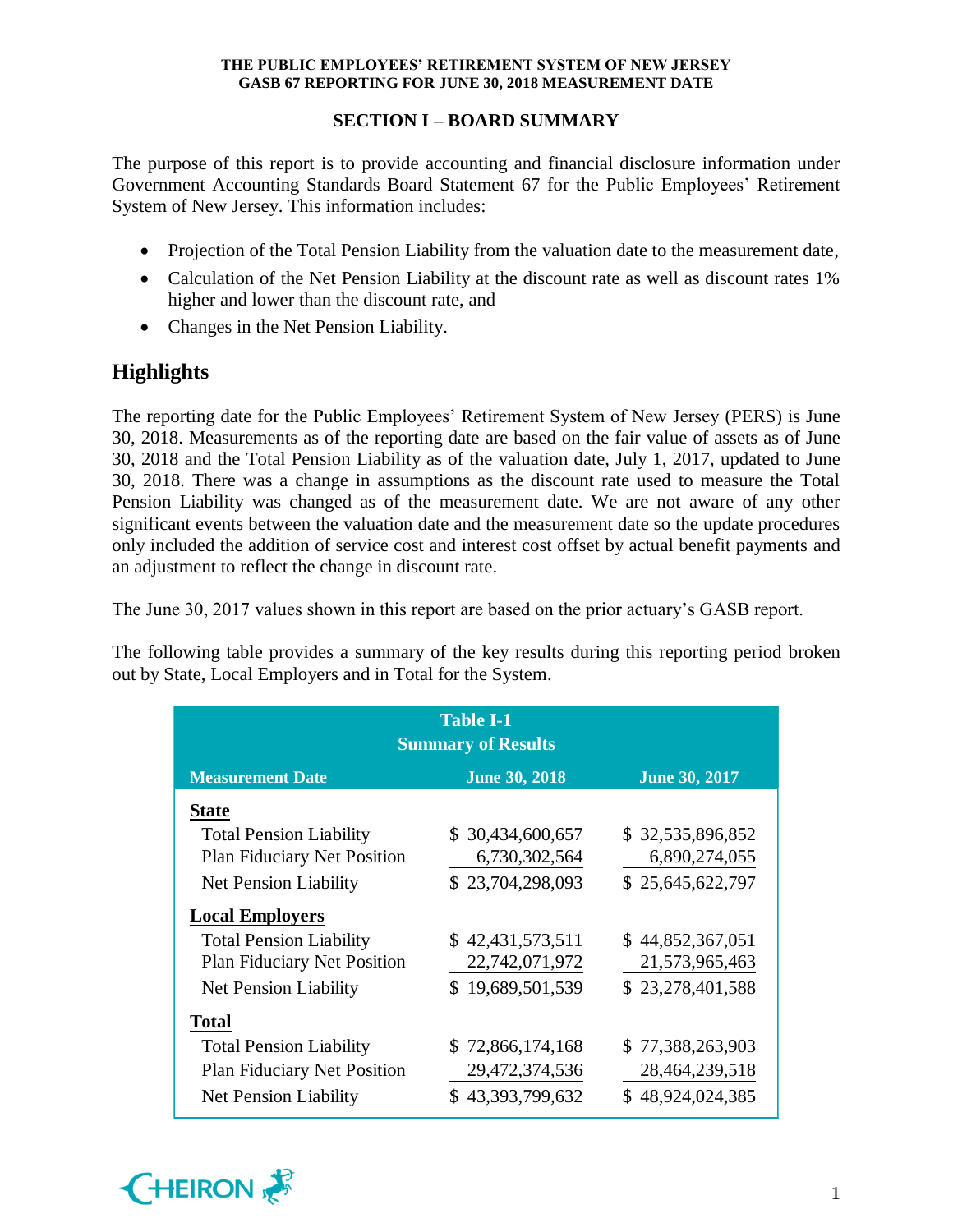# **SECTION II – CERTIFICATION**

The purpose of this report is to provide accounting and financial reporting information under GASB 67 for the Public Employees' Retirement System of New Jersey (PERS). This report is for the use of PERS, the Division of Pensions and Benefits and their auditors in preparing financial reports in accordance with applicable law and accounting requirements. This report is not appropriate for other purposes, including the measurement of funding requirements for PERS and estimating the price to settle PERS's obligations.

In preparing our report, we relied on information (some oral and some written) supplied by the Division of Pensions and Benefits. This information includes, but is not limited to, the plan provisions, employee data, and financial information. We performed an informal examination of the obvious characteristics of the data for reasonableness and consistency in accordance with Actuarial Standard of Practice No. 23.

Future actuarial measurements may differ significantly from the current measurements due to such factors as the following: plan experience differing from that anticipated by the economic or demographic assumptions; changes in economic or demographic assumptions; and changes in plan provisions or applicable law.

For purposes of this report, the calculation of the Total Pension Liability and the projection of the Plan's contributions and projected benefit payments were based on the recommended demographic assumptions of the July 1, 2011 – June 30, 2014 Experience Study prepared by the prior actuary, which was approved by the Board of Trustees on October 14, 2015. Cheiron has reviewed this experience study. While we consider these assumptions to be generally reasonable, we have not yet performed our own actuarial experience study.

Based on the State Treasurer's recommendation the following economic assumptions are used to determine the Total Pension Liability and the actuarially determined contributions:

- Effective with the July 1, 2017 valuation: 7.50% per annum,
- Effective with the July 1, 2019 valuation: 7.30% per annum,
- Effective with the July 1, 2021 valuation: 7.00% per annum,
- Annual salary increases that are 0.5% lower than the rates shown in the Experience Study at all ages for both the select and ultimate periods.

In accordance with Paragraph 40 of GASB Statement No. 67, the projection of the Plan's fiduciary net position is based on a long-term expected rate of return of 7.00% per annum.

To the best of our knowledge, this report and its contents have been prepared in accordance with generally recognized and accepted actuarial principles and practices that are consistent with the Code of Professional Conduct and applicable Actuarial Standards of Practice set out by the Actuarial Standards Board. Furthermore, as credentialed actuaries, we meet the Qualification Standards of the American Academy of Actuaries to render the opinion contained in this report. This report does not address any contractual or legal issues. We are not attorneys and our firm does not provide any legal services or advice.

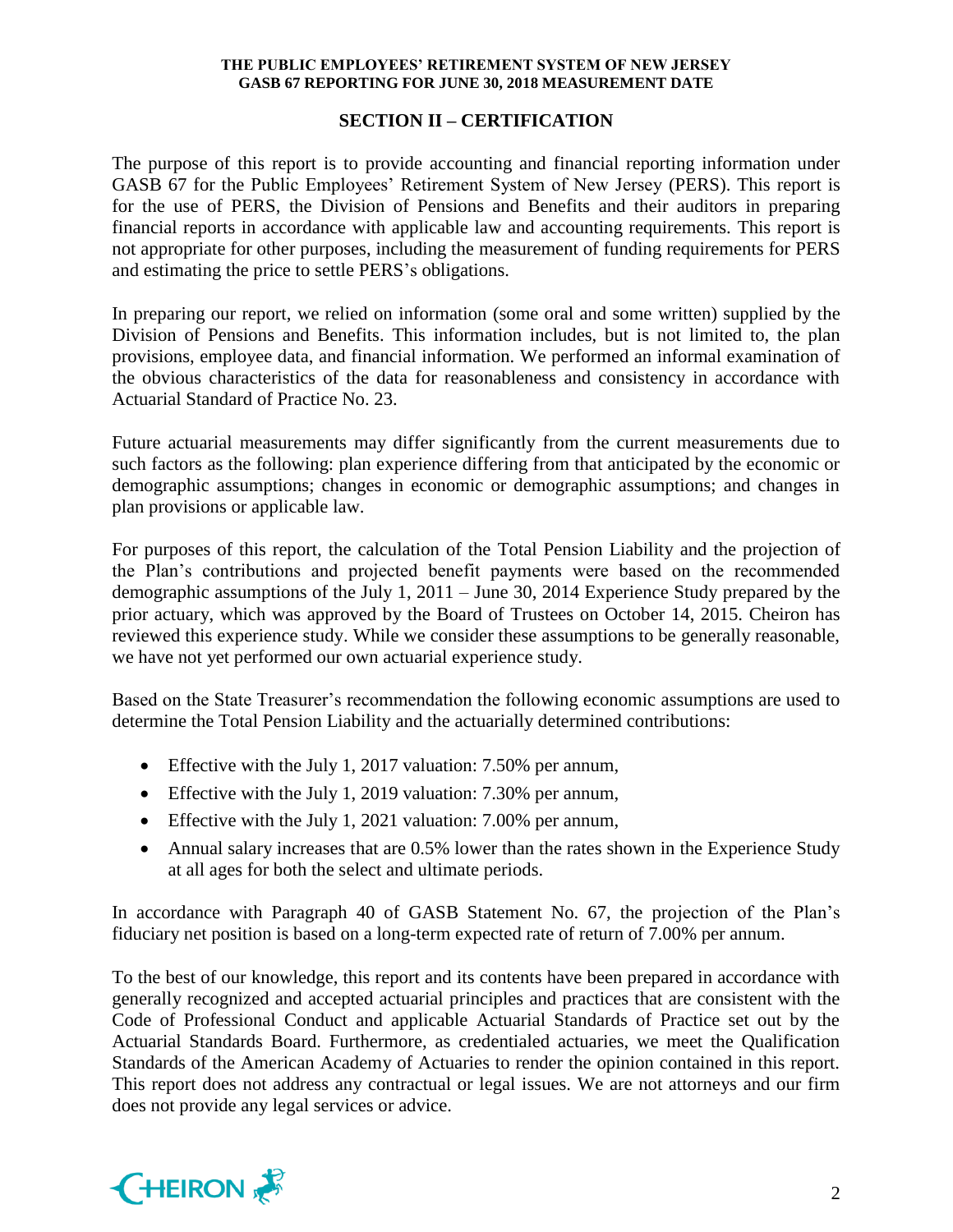#### **SECTION II – CERTIFICATION**

This report was prepared for PERS for the purposes described herein and for the use by the plan auditor in completing an audit related to the matters herein. Other users of this report are not intended users as defined in the Actuarial Standards of Practice, and Cheiron assumes no duty or liability to any other user.

Janet Cranna, FSA, FCA, MAAA, EA Anu Patel, FSA, MAAA, EA Principal Consulting Actuary Principal Consulting Actuary

mu Patil

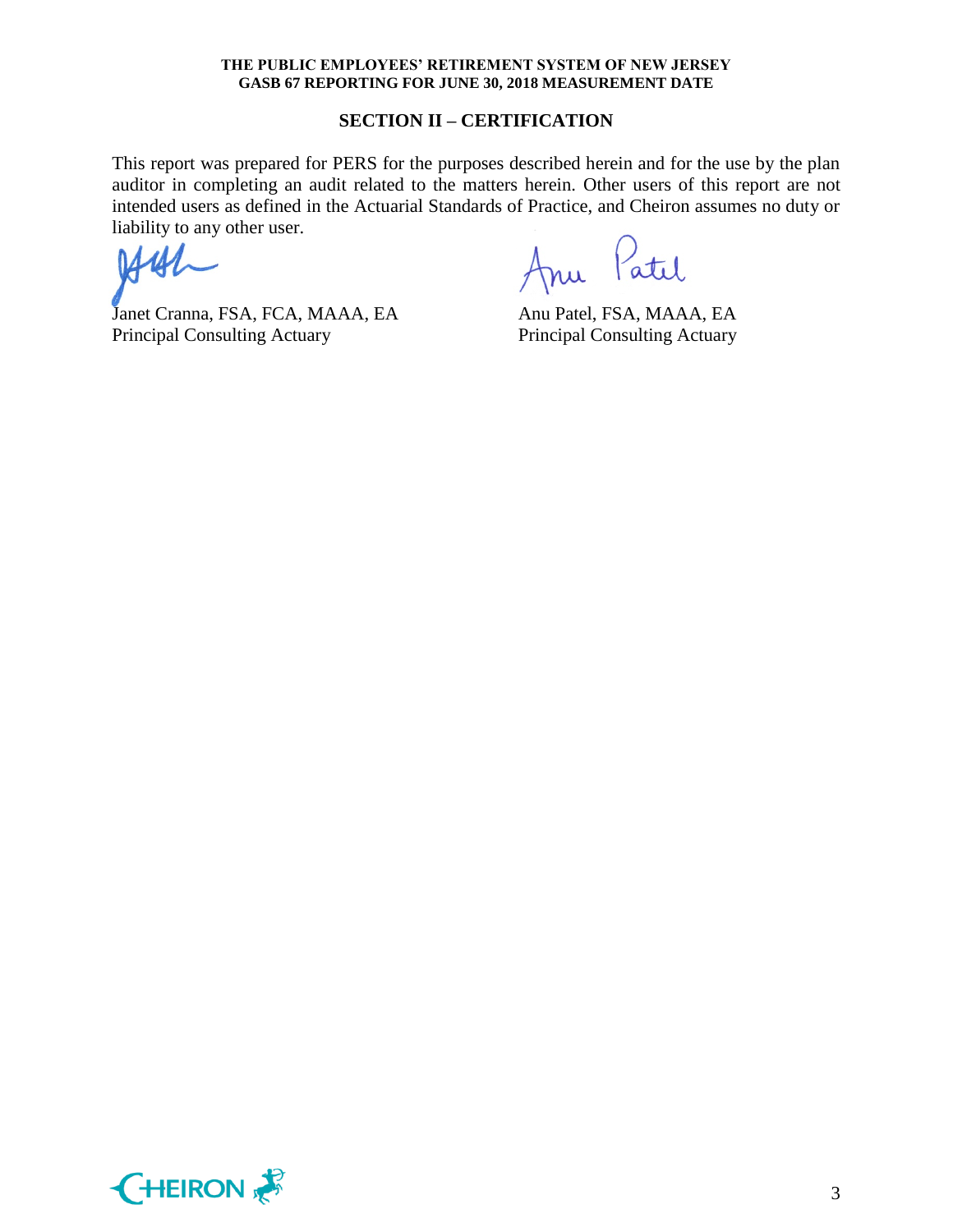# **SECTION III – DETERMINATION OF DISCOUNT RATE**

The discount rate used to measure the Total Pension Liability was 5.00% as of June 30, 2017 and 5.66% as of June 30, 2018. As discussed with the Division of Pensions and Benefits, the projection of cash flows used to determine the discount rate as of June 30, 2018 assumed:

- In accordance with Paragraph 40 of GASB Statement No. 67, the projection of the Plan's fiduciary net position is based on a long-term expected rate of return of 7.00% per annum.
- In accordance with Paragraph 37 of GASB Statement No. 67, the projection of the Plan's contributions and projected benefit payments were based on the recommended demographic assumptions of the July 1, 2011 – June 30, 2014 Experience Study prepared by the prior actuary, which was approved by the Board of Trustees on October 14, 2015.

Based on the State Treasurer's recommendation the following economic assumptions are used to determine the actuarially determined contributions:

- o Effective with the July 1, 2017 valuation: 7.50% per annum,
- o Effective with the July 1, 2019 valuation: 7.30% per annum,
- o Effective with the July 1, 2021 valuation: 7.00% per annum,
- o Annual salary increases that are 0.5% lower than the rates shown in the Experience Study at all ages for both the select and ultimate periods.
- It is assumed that the Local employers will contribute 100% of their actuarially determined contribution and 100% of their Non-Contributory Group Insurance Premium Fund (NCGIPF) contribution while the State will contribute 50% of their actuarially determined contribution and 100% of their NCGIPF contribution. The 50% contribution rate is the actual total State contribution rate paid in fiscal year ending June 30, 2018 with respect to the actuarially determined contribution for the fiscal year ending June 30, 2018 for all State administered retirement systems.
- Prior to FYE 2018, it was assumed the State would make pension contributions the June  $30<sup>th</sup>$  following the valuation date. Effective with FYE 2018, Chapter 83, P.L. 2016 requires the State to make pension contributions on a quarterly basis: at least 25 percent by September 30, at least 50 percent by December 31, at least 75 percent by March 31, and at least 100 percent by June 30.
- In accordance with Chapter 98, P. L. 2017, PERS receives 21.02% of the proceeds of the Lottery Enterprise for a period of 30 years. Revenues received from lottery proceeds are assumed to be contributed to the System on a monthly basis.
- It is assumed that Local employers' contributions, including the NCGIPF contributions, are expected to be received on April  $1<sup>st</sup>$ , 21 months after the associated valuation date.
- The State NCGIPF contributions are assumed to be paid monthly.

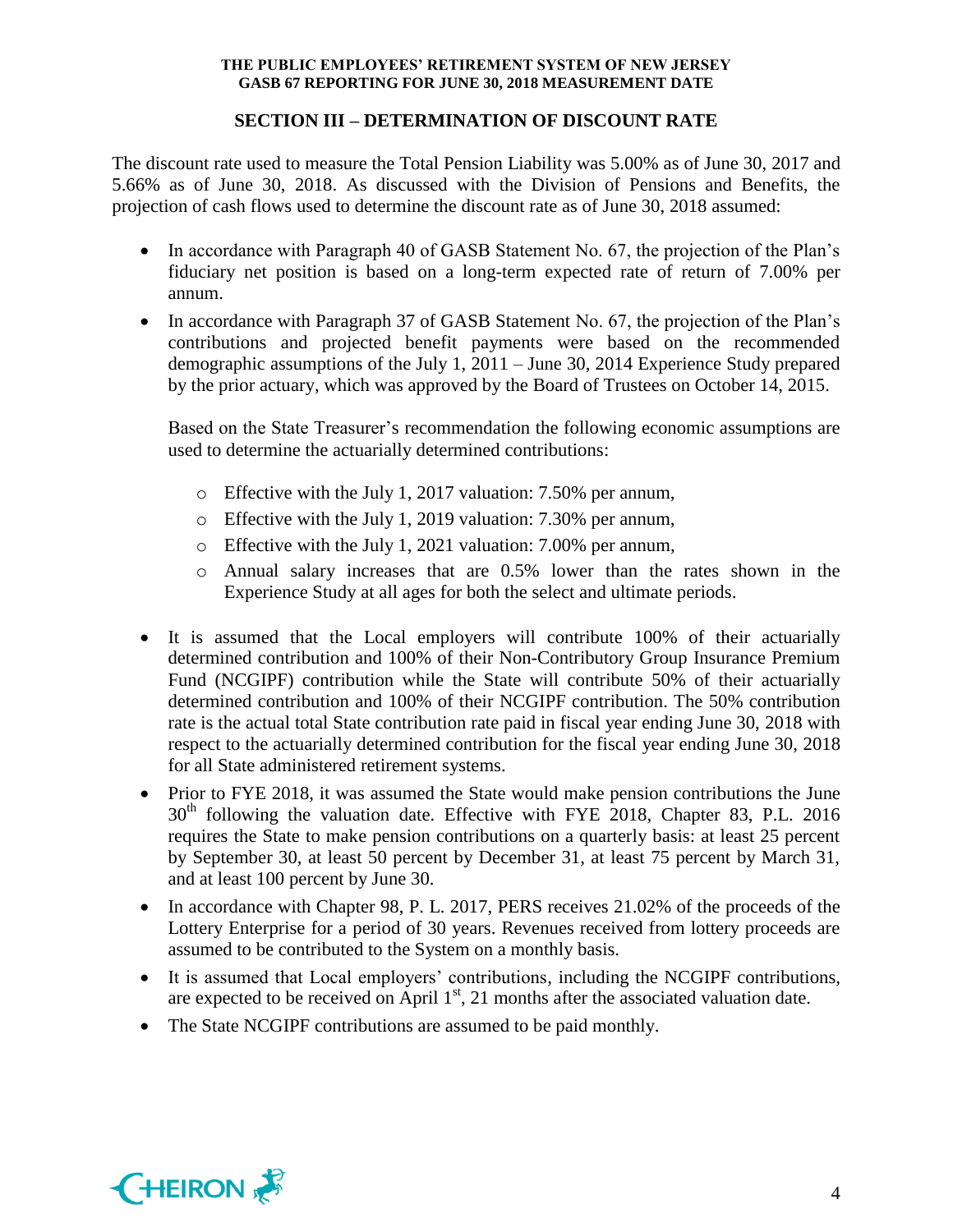#### **SECTION III – DETERMINATION OF DISCOUNT RATE**

The Fiduciary Net Position (FNP) includes Local employers' contributions receivable as reported in the financial statements provided to us by the Division of Pensions and Benefits. In determining the discount rate in Appendix D, the FNP at the beginning of each year does not reflect receivable contributions as those amounts are not available at the beginning of the year to pay benefits. The receivable contributions for the current year and prior year are shown below:

- For FYE June 30, 2017, the FNP includes receivable contributions of \$1,017,878,064 (\$881,237,700 for appropriations, \$45,147,692 for NCGIPF, \$39,123,915 for Chapter 19 and \$52,368,757 for ERI).
- For FYE June 30, 2018, the FNP includes receivable contributions of \$1,073,054,740 (\$949,447,522 for appropriations, \$45,229,397 for NCGIPF, \$34,249,798 for Chapter 19 and \$44,128,023 for ERI).

Based on these assumptions, the pension Plan's fiduciary net position was projected to be available to make all projected future benefit payments of current Plan members through fiscal year 2046. Municipal bond rates of 3.58% as of June 30, 2017 and 3.87% as of June 30, 2018 were used in the development of the blended GASB discount rate after the Plan's fiduciary net position was no longer sufficient to make future benefit payments. As selected by the State Treasurer, the rates are based on the Bond Buyer GO 20-Bond Municipal Bond Index. Based on the long-term rate of return of 7.00% and the municipal bond rate of 3.58% as of June 30, 2017 and the long-term rate of return of 7.00% and the municipal bond rate of 3.87% as of June 30, 2018, the blended GASB discount rates are 5.00% as of June 30, 2017 and **5.66%** as of June 30, 2018. The assumed discount rates have been determined in accordance with the method prescribed by GASB Statement No. 67.

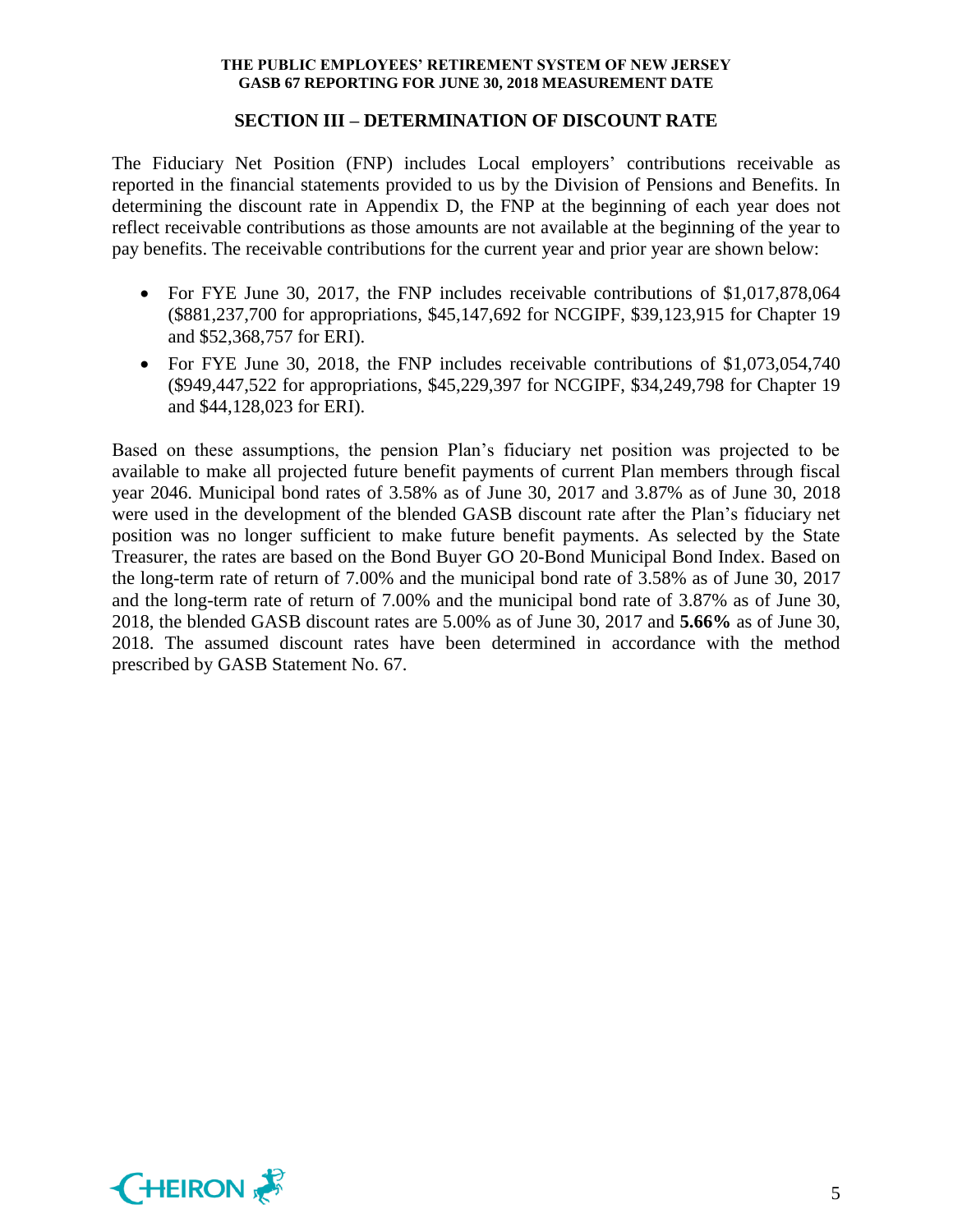## **SECTION IV – PROJECTION OF TOTAL PENSION LIABILITY**

The Total Pension Liability (TPL) at the end of the measurement year, June 30, 2018, is measured as of a valuation date of July 1, 2017 and projected to June 30, 2018. The TPL and service cost were calculated using the Entry Age Normal Cost Method as prescribed by GASB 67. All TPL amounts shown in Tables IV-1A to IV-1C below include liabilities attributable to the NCGIPF. In addition, net employer transfer contributions and net member transfer contributions with accumulated interest have been added to the June 30, 2018 TPL.

There were no significant events during the projection period of which we are aware. Because the TPL shown in the prior report was measured as of July 1, 2016 and projected to June 30, 2017, it will not match the amounts measured as of July 1, 2017 that are shown in this exhibit.

The following tables show the projection of the TPL, broken out by State, Local employers and in Total for the System, and at discount rates equal to the rate used for disclosure and plus and minus one percent from the rate used for disclosure.

| <b>Table IV-1A</b><br>Projection of Total Pension Liability from Valuation to Measurement Date<br><b>State</b> |    |                   |  |                   |  |                   |  |
|----------------------------------------------------------------------------------------------------------------|----|-------------------|--|-------------------|--|-------------------|--|
| <b>Discount Rate</b>                                                                                           |    | 4.66%             |  | 5.66%             |  | $6.66\%$          |  |
| <b>Total Pension Liability, 7/1/2017</b>                                                                       |    |                   |  |                   |  |                   |  |
| Actives                                                                                                        | \$ | 15,007,678,575 \$ |  | 12,892,465,546 \$ |  | 11, 151, 016, 819 |  |
| Deferred Vested                                                                                                |    | 30,242,408        |  | 26,414,171        |  | 23, 287, 828      |  |
| Retirees                                                                                                       |    | 18,598,215,677    |  | 17,030,931,954    |  | 15,690,321,314    |  |
| <b>Total</b>                                                                                                   | \$ | 33,636,136,660 \$ |  | 29,949,811,671 \$ |  | 26,864,625,961    |  |
| <b>Service Cost</b>                                                                                            |    | 678,398,477       |  | 537,869,148       |  | 432,115,933       |  |
| <b>Benefit Payments</b>                                                                                        |    | (1,728,475,861)   |  | (1,728,475,861)   |  | (1,728,475,861)   |  |
| <b>Transfer Contributions - Employer</b>                                                                       |    | (486,062)         |  | (486,062)         |  | (486,062)         |  |
| <b>Transfer Contributions - Member</b>                                                                         |    | (1,425,006)       |  | (1,425,006)       |  | (1,425,006)       |  |
| <b>Interest</b>                                                                                                |    | 1,559,198,391     |  | 1,677,306,767     |  | 1,761,269,852     |  |
| <b>Total Pension Liability, 6/30/2018</b>                                                                      | \$ | 34,143,346,599 \$ |  | 30,434,600,657 \$ |  | 27,327,624,817    |  |

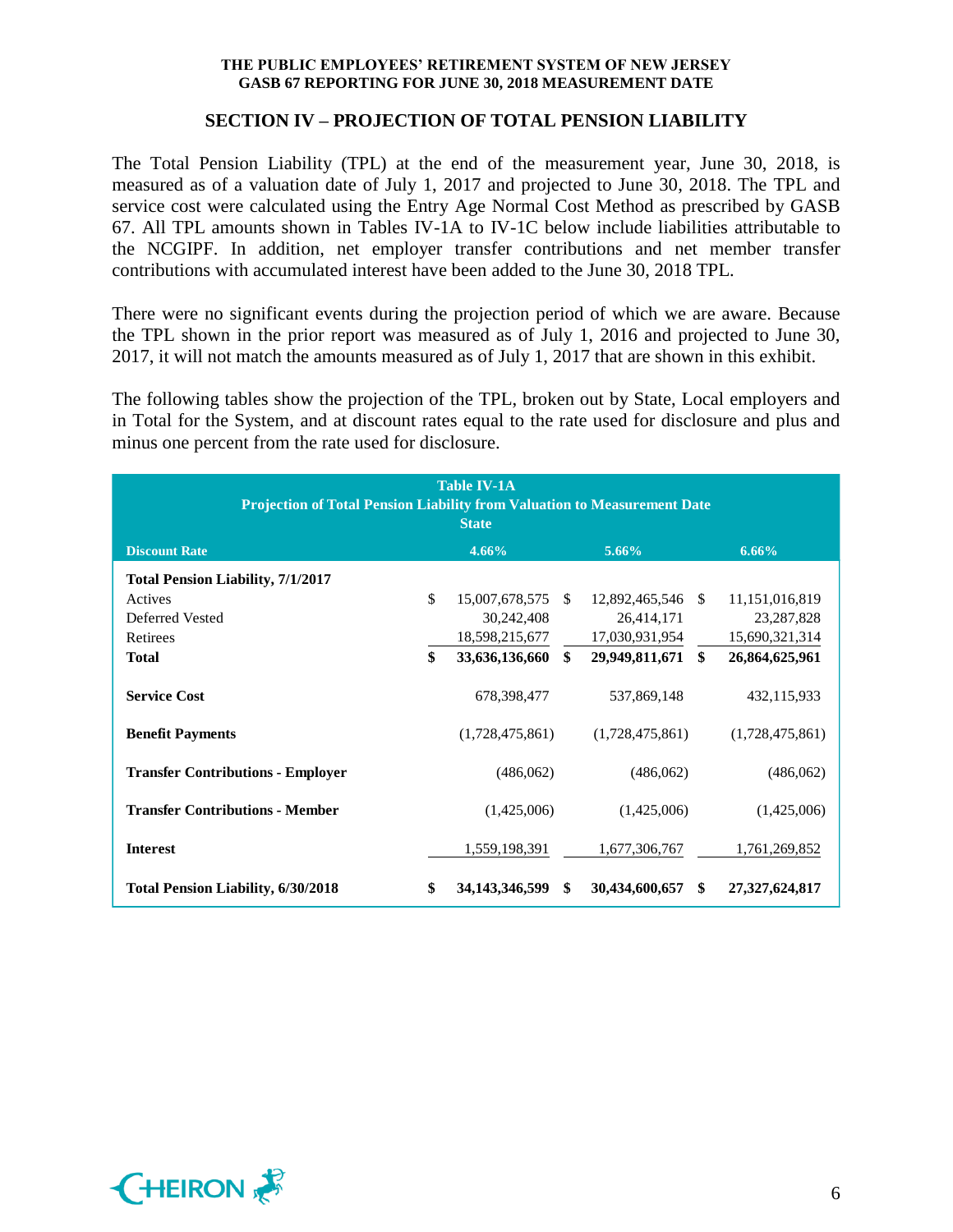# **SECTION IV – PROJECTION OF TOTAL PENSION LIABILITY**

| <b>Table IV-1B</b><br>Projection of Total Pension Liability from Valuation to Measurement Date<br><b>Local Employers</b> |    |                 |               |                 |               |                   |  |  |
|--------------------------------------------------------------------------------------------------------------------------|----|-----------------|---------------|-----------------|---------------|-------------------|--|--|
| <b>Discount Rate</b>                                                                                                     |    | 4.66%           |               | $5.66\%$        |               | 6.66%             |  |  |
| <b>Total Pension Liability, 7/1/2017</b>                                                                                 |    |                 |               |                 |               |                   |  |  |
| Actives                                                                                                                  | \$ | 22,571,954,750  | <sup>\$</sup> | 19,490,033,992  | -S            | 16,946,562,322    |  |  |
| Deferred Vested                                                                                                          |    | 51,196,385      |               | 44,857,144      |               | 39,664,448        |  |  |
| Retirees                                                                                                                 |    | 23,929,165,623  |               | 21,974,612,958  |               | 20,296,908,383    |  |  |
| <b>Total</b>                                                                                                             | \$ | 46,552,316,758  | \$            | 41,509,504,094  | $\mathbf{s}$  | 37, 283, 135, 153 |  |  |
| <b>Service Cost</b>                                                                                                      |    | 1,001,304,161   |               | 807,987,639     |               | 661, 632, 482     |  |  |
| <b>Benefit Payments</b>                                                                                                  |    | (2,207,844,714) |               | (2,207,844,714) |               | (2,207,844,714)   |  |  |
| <b>Transfer Contributions - Employer</b>                                                                                 |    | (2,111,973)     |               | (2,111,973)     |               | (2,111,973)       |  |  |
| <b>Transfer Contributions - Member</b>                                                                                   |    | (9,193,959)     |               | (9,193,959)     |               | (9,193,959)       |  |  |
| <b>Interest</b>                                                                                                          |    | 2,164,881,263   |               | 2,333,232,424   |               | 2,454,414,862     |  |  |
| <b>Total Pension Liability, 6/30/2018</b>                                                                                | \$ | 47,499,351,536  | <sup>\$</sup> | 42,431,573,511  | <sup>\$</sup> | 38,180,031,851    |  |  |

| <b>Table IV-1C</b><br><b>Projection of Total Pension Liability from Valuation to Measurement Date</b><br><b>Total</b> |    |                   |      |                   |  |                   |  |
|-----------------------------------------------------------------------------------------------------------------------|----|-------------------|------|-------------------|--|-------------------|--|
| <b>Discount Rate</b>                                                                                                  |    | $4.66\%$          |      | 5.66%             |  | 6.66%             |  |
| <b>Total Pension Liability, 7/1/2017</b>                                                                              |    |                   |      |                   |  |                   |  |
| Actives                                                                                                               | \$ | 37,579,633,325 \$ |      | 32,382,499,538 \$ |  | 28,097,579,141    |  |
| Deferred Vested                                                                                                       |    | 81,438,793        |      | 71,271,315        |  | 62,952,276        |  |
| Retirees                                                                                                              |    | 42,527,381,300    |      | 39,005,544,912    |  | 35,987,229,697    |  |
| <b>Total</b>                                                                                                          | \$ | 80,188,453,418 \$ |      | 71,459,315,765 \$ |  | 64, 147, 761, 114 |  |
| <b>Service Cost</b>                                                                                                   |    | 1,679,702,638     |      | 1,345,856,787     |  | 1,093,748,415     |  |
| <b>Benefit Payments</b>                                                                                               |    | (3,936,320,575)   |      | (3,936,320,575)   |  | (3,936,320,575)   |  |
| <b>Transfer Contributions - Employer</b>                                                                              |    | (2,598,035)       |      | (2,598,035)       |  | (2,598,035)       |  |
| <b>Transfer Contributions - Member</b>                                                                                |    | (10,618,965)      |      | (10,618,965)      |  | (10,618,965)      |  |
| <b>Interest</b>                                                                                                       |    | 3,724,079,654     |      | 4,010,539,191     |  | 4,215,684,714     |  |
| <b>Total Pension Liability, 6/30/2018</b>                                                                             | \$ | 81,642,698,135    | - \$ | 72,866,174,168 \$ |  | 65,507,656,668    |  |

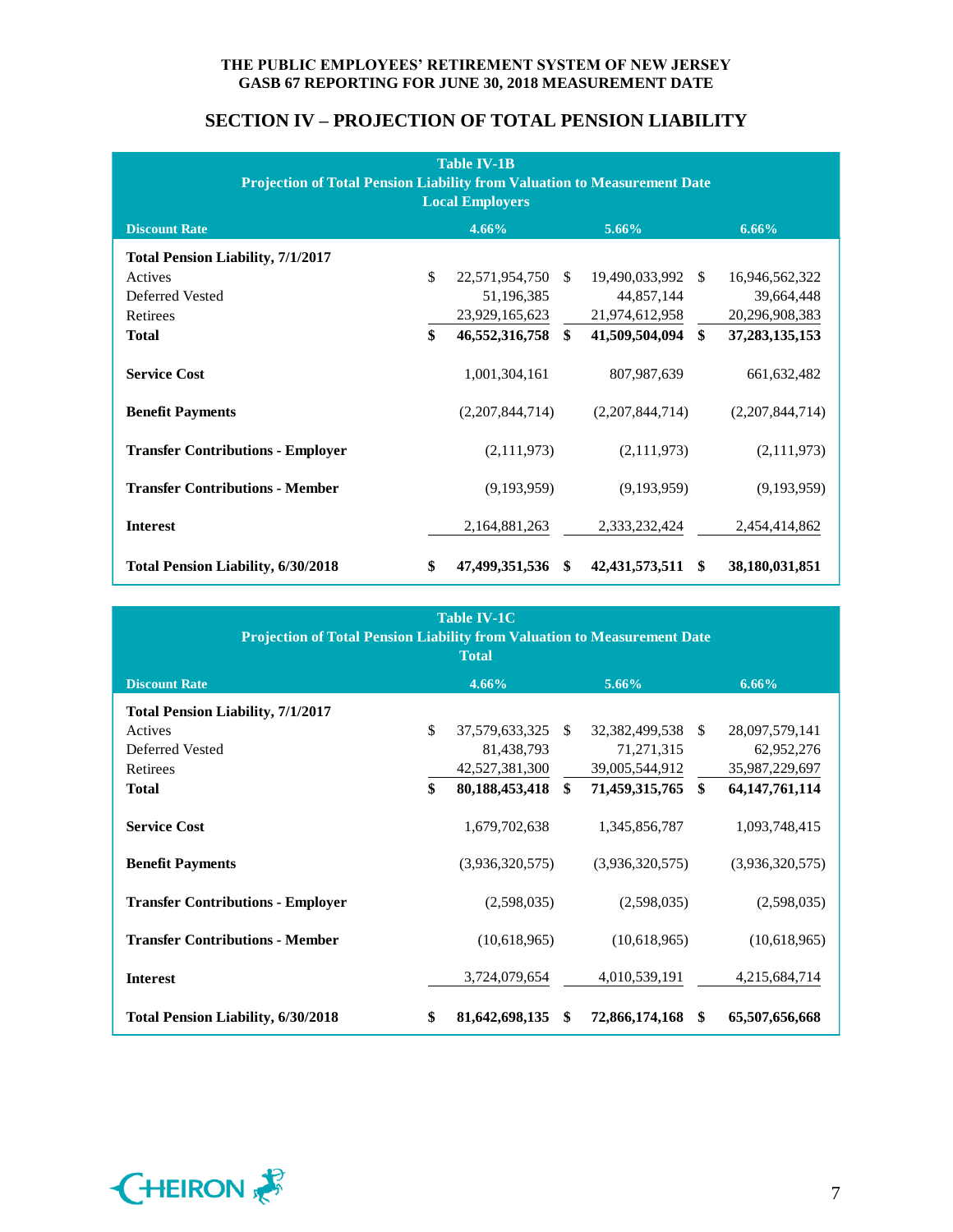#### **SECTION V – NOTE DISCLOSURES**

The following tables show the changes in the Total Pension Liability, the Plan Fiduciary Net Position (i.e., fair value of System assets), and the Net Pension Liability during the Measurement Year. There was a change in assumptions as the discount rate was increased from 5.00% as of June 30, 2017 to 5.66% as of June 30, 2018. The impact of this change is displayed below.

| <b>Table V-1A</b><br><b>Change in Net Pension Liability</b><br><b>State</b> |    |                                                 |    |                                                     |    |                                                       |
|-----------------------------------------------------------------------------|----|-------------------------------------------------|----|-----------------------------------------------------|----|-------------------------------------------------------|
|                                                                             |    |                                                 |    | <b>Increase (Decrease)</b>                          |    |                                                       |
|                                                                             |    | <b>Total Pension</b><br><b>Liability</b><br>(a) |    | <b>Plan Fiduciary</b><br><b>Net Position</b><br>(b) |    | <b>Net Pension</b><br><b>Liability</b><br>$(a) - (b)$ |
| <b>Balances at 6/30/2017</b>                                                | \$ | 32,535,896,852                                  | \$ | 6,890,274,055                                       | \$ | 25,645,622,797                                        |
| Changes for the year:                                                       |    |                                                 |    |                                                     |    |                                                       |
| Service cost                                                                |    | 626,034,754                                     |    |                                                     |    | 626,034,754                                           |
| Interest                                                                    |    | 1,615,364,543                                   |    |                                                     |    | 1,615,364,543                                         |
| Changes of benefits                                                         |    | $\Omega$                                        |    |                                                     |    | $\Omega$                                              |
| Differences between expected and actual experience                          |    | (240, 455, 030)                                 |    |                                                     |    | (240, 455, 030)                                       |
| Changes of assumptions                                                      |    | (2,371,853,533)                                 |    |                                                     |    | (2,371,853,533)                                       |
| Contributions - employer (appropriations)                                   |    |                                                 |    | 452,380,229                                         |    | (452, 380, 229)                                       |
| Contributions - employer (NCGI)                                             |    |                                                 |    | 28,418,599                                          |    | (28, 418, 599)                                        |
| Contributions - employer (lottery)                                          |    |                                                 |    | 205,155,662                                         |    | (205, 155, 662)                                       |
| Contributions - member                                                      |    |                                                 |    | 320,487,632                                         |    | (320, 487, 632)                                       |
| Transfers from other systems - employer                                     |    | (486,062)                                       |    | (486,062)                                           |    |                                                       |
| Transfers from other systems - member                                       |    | (1,425,006)                                     |    | (1,425,006)                                         |    | 0                                                     |
| Employer contribution - delayed enrollment                                  |    | 0                                               |    | 205,300                                             |    | (205, 300)                                            |
| Employer contribution - delayed appropriations                              |    | $\Omega$                                        |    | 44,183                                              |    | (44, 183)                                             |
| Employer contribution - retroactive                                         |    | 0                                               |    | 0                                                   |    | 0                                                     |
| Employer contribution - additional                                          |    | $\Omega$                                        |    | 0                                                   |    | $\mathbf{\Omega}$                                     |
| Other - NCGIPF adjustment                                                   |    | $\Omega$                                        |    | 0                                                   |    | 0                                                     |
| Net investment income                                                       |    |                                                 |    | 570,308,126                                         |    | (570, 308, 126)                                       |
| Benefit payments                                                            |    | (1,728,475,861)                                 |    | (1,728,475,861)                                     |    | $\Omega$                                              |
| Administrative expense                                                      |    |                                                 |    | (6, 584, 293)                                       |    | 6,584,293                                             |
| Net changes                                                                 |    | (2,101,296,195)                                 |    | (159, 971, 491)                                     |    | (1,941,324,704)                                       |
| <b>Balances at 6/30/2018</b>                                                | \$ | 30,434,600,657                                  | \$ | 6,730,302,564                                       | \$ | 23,704,298,093                                        |

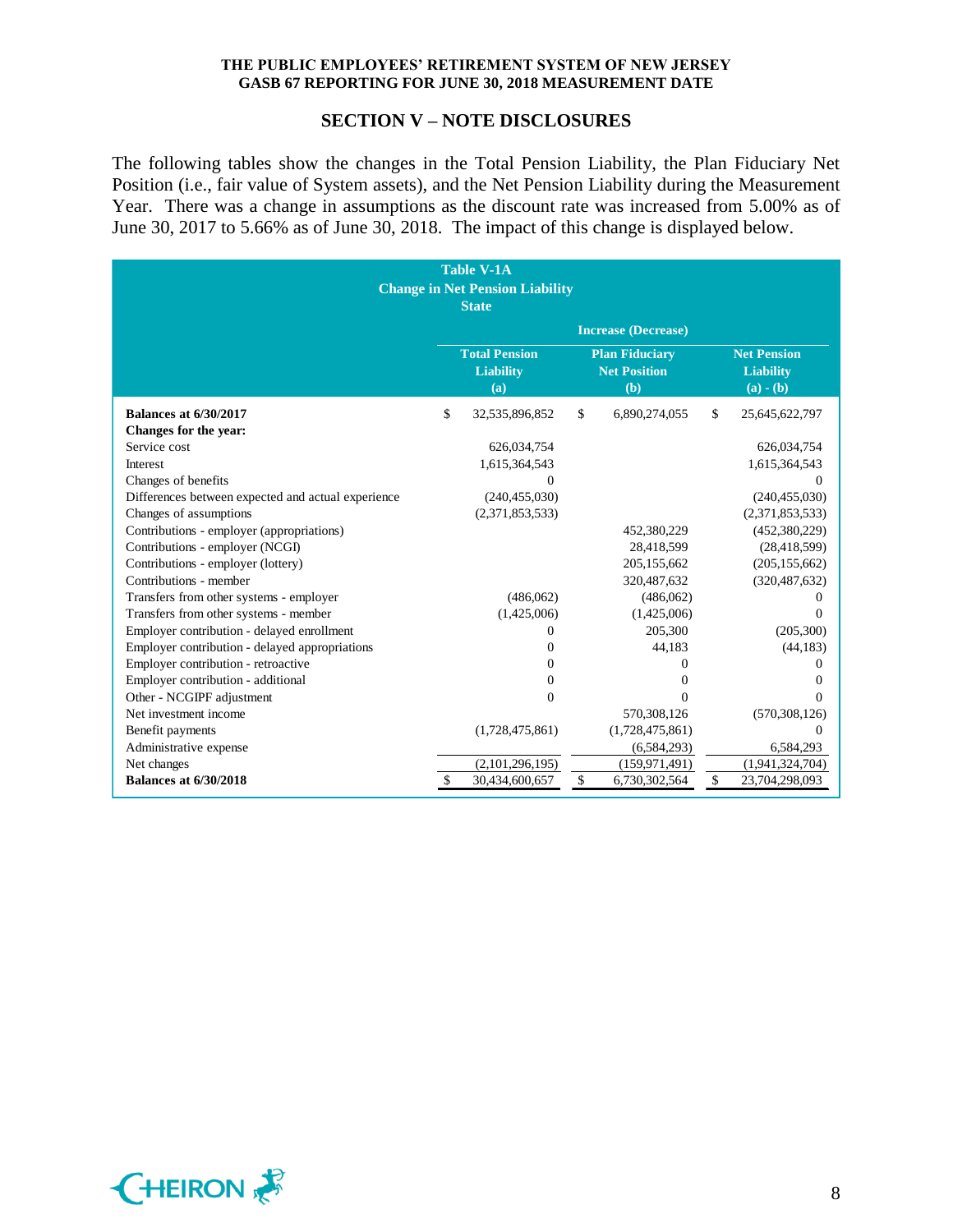# **SECTION V – NOTE DISCLOSURES**

| <b>Table V-1B</b><br><b>Change in Net Pension Liability</b><br><b>Local Employers</b> |    |                                                 |              |                                                     |              |                                                       |
|---------------------------------------------------------------------------------------|----|-------------------------------------------------|--------------|-----------------------------------------------------|--------------|-------------------------------------------------------|
|                                                                                       |    |                                                 |              | <b>Increase (Decrease)</b>                          |              |                                                       |
|                                                                                       |    | <b>Total Pension</b><br><b>Liability</b><br>(a) |              | <b>Plan Fiduciary</b><br><b>Net Position</b><br>(b) |              | <b>Net Pension</b><br><b>Liability</b><br>$(a) - (b)$ |
| <b>Balances at 6/30/2017</b>                                                          | \$ | 44,852,367,051                                  | $\mathbb{S}$ | 21,573,965,463                                      | $\mathbb{S}$ | 23,278,401,588                                        |
| Changes for the year:                                                                 |    |                                                 |              |                                                     |              |                                                       |
| Service cost                                                                          |    | 929,389,291                                     |              |                                                     |              | 929,389,291                                           |
| Interest                                                                              |    | 2,234,285,722                                   |              |                                                     |              | 2,234,285,722                                         |
| Changes of benefits                                                                   |    | 0                                               |              |                                                     |              | $\Omega$                                              |
| Differences between expected and actual experience                                    |    | (123, 453, 186)                                 |              |                                                     |              | (123, 453, 186)                                       |
| Changes of assumptions                                                                |    | (3,241,864,721)                                 |              |                                                     |              | (3,241,864,721)                                       |
| Contributions - employer (appropriations)                                             |    |                                                 |              | 949,447,522                                         |              | (949, 447, 522)                                       |
| Contributions - employer (NCGI)                                                       |    |                                                 |              | 45,229,397                                          |              | (45, 229, 397)                                        |
| Contributions - employer (lottery)                                                    |    |                                                 |              | $\Omega$                                            |              | $\Omega$                                              |
| Contributions - member                                                                |    |                                                 |              | 533,691,158                                         |              | (533, 691, 158)                                       |
| Transfers from other systems - employer                                               |    | (2,111,973)                                     |              | (2,111,973)                                         |              | $\Omega$                                              |
| Transfers from other systems - member                                                 |    | (9,193,959)                                     |              | (9,193,959)                                         |              | $\mathbf{0}$                                          |
| Employer contribution - delayed enrollment                                            |    | 0                                               |              | 726,311                                             |              | (726,311)                                             |
| Employer contribution - delayed appropriations                                        |    | $\Omega$                                        |              | 2,643,784                                           |              | (2,643,784)                                           |
| Employer contribution - retroactive                                                   |    | $\Omega$                                        |              | 4,818,841                                           |              | (4,818,841)                                           |
| Employer contribution - additional                                                    |    | $\Omega$                                        |              | 28,566                                              |              | (28, 566)                                             |
| Other - NCGIPF adjustment                                                             |    | $\Omega$                                        |              | $\Omega$                                            |              | $\Omega$                                              |
| Net investment income                                                                 |    |                                                 |              | 1,865,455,433                                       |              | (1,865,455,433)                                       |
| Benefit payments                                                                      |    | (2,207,844,714)                                 |              | (2,207,844,714)                                     |              | $\Omega$                                              |
| Administrative expense                                                                |    |                                                 |              | (14, 783, 857)                                      |              | 14,783,857                                            |
| Net changes                                                                           |    | (2,420,793,540)                                 |              | 1,168,106,509                                       |              | (3,588,900,049)                                       |
| <b>Balances at 6/30/2018</b>                                                          | \$ | 42, 431, 573, 511                               | \$           | 22,742,071,972                                      | \$           | 19,689,501,539                                        |

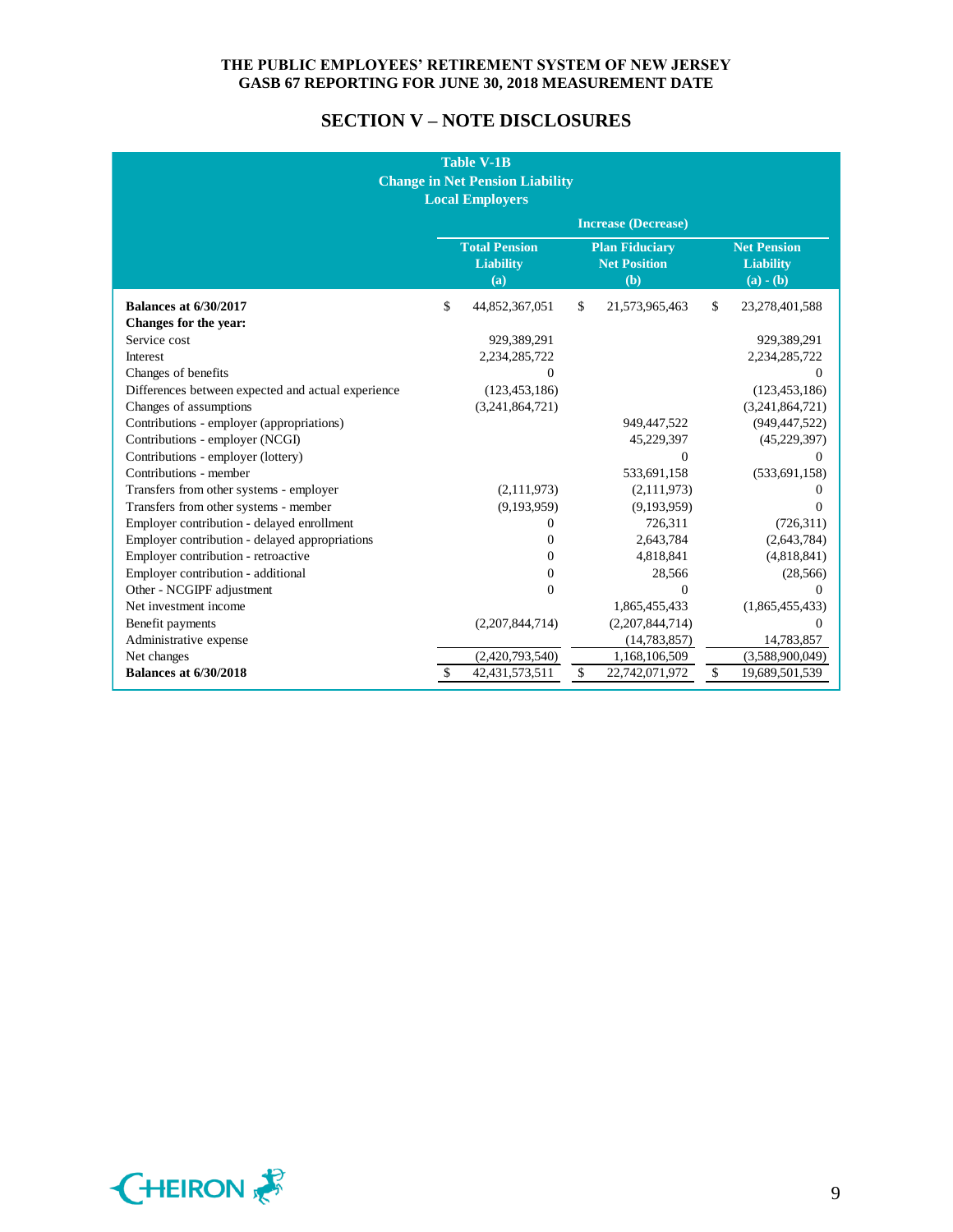# **SECTION V – NOTE DISCLOSURES**

| <b>Table V-1C</b><br><b>Change in Net Pension Liability</b><br><b>Total</b> |              |                                                 |    |                                                     |                         |                                                       |
|-----------------------------------------------------------------------------|--------------|-------------------------------------------------|----|-----------------------------------------------------|-------------------------|-------------------------------------------------------|
|                                                                             |              |                                                 |    | <b>Increase (Decrease)</b>                          |                         |                                                       |
|                                                                             |              | <b>Total Pension</b><br><b>Liability</b><br>(a) |    | <b>Plan Fiduciary</b><br><b>Net Position</b><br>(b) |                         | <b>Net Pension</b><br><b>Liability</b><br>$(a) - (b)$ |
| <b>Balances at 6/30/2017</b>                                                | \$           | 77,388,263,903                                  | \$ | 28,464,239,518                                      | $\mathbb{S}$            | 48,924,024,385                                        |
| Changes for the year:                                                       |              |                                                 |    |                                                     |                         |                                                       |
| Service cost                                                                |              | 1,555,424,045                                   |    |                                                     |                         | 1,555,424,045                                         |
| <b>Interest</b>                                                             |              | 3,849,650,265                                   |    |                                                     |                         | 3,849,650,265                                         |
| Changes of benefits                                                         |              | $\Omega$                                        |    |                                                     |                         | 0                                                     |
| Differences between expected and actual experience                          |              | (363,908,216)                                   |    |                                                     |                         | (363,908,216)                                         |
| Changes of assumptions                                                      |              | (5,613,718,254)                                 |    |                                                     |                         | (5,613,718,254)                                       |
| Contributions - employer (appropriations)                                   |              |                                                 |    | 1,401,827,751                                       |                         | (1,401,827,751)                                       |
| Contributions - employer (NCGI)                                             |              |                                                 |    | 73,647,996                                          |                         | (73,647,996)                                          |
| Contributions - employer (lottery)                                          |              |                                                 |    | 205,155,662                                         |                         | (205, 155, 662)                                       |
| Contributions - member                                                      |              |                                                 |    | 854,178,790                                         |                         | (854, 178, 790)                                       |
| Transfers from other systems - employer                                     |              | (2,598,035)                                     |    | (2,598,035)                                         |                         | 0                                                     |
| Transfers from other systems - member                                       |              | (10,618,965)                                    |    | (10,618,965)                                        |                         | $\theta$                                              |
| Employer contribution - delayed enrollment                                  |              | $\Omega$                                        |    | 931,611                                             |                         | (931, 611)                                            |
| Employer contribution - delayed appropriations                              |              | $\Omega$                                        |    | 2,687,967                                           |                         | (2,687,967)                                           |
| Employer contribution - retroactive                                         |              | $\mathbf{0}$                                    |    | 4,818,841                                           |                         | (4,818,841)                                           |
| Employer contribution - additional                                          |              | $\Omega$                                        |    | 28,566                                              |                         | (28, 566)                                             |
| Other - NCGIPF adjustment                                                   |              | $\Omega$                                        |    | 0                                                   |                         | $\Omega$                                              |
| Net investment income                                                       |              |                                                 |    | 2,435,763,559                                       |                         | (2,435,763,559)                                       |
| Benefit payments                                                            |              | (3,936,320,575)                                 |    | (3,936,320,575)                                     |                         | $\Omega$                                              |
| Administrative expense                                                      |              |                                                 |    | (21,368,150)                                        |                         | 21,368,150                                            |
| Net changes                                                                 |              | (4,522,089,735)                                 |    | 1,008,135,018                                       |                         | (5,530,224,753)                                       |
| <b>Balances at 6/30/2018</b>                                                | $\mathbb{S}$ | 72,866,174,168                                  | \$ | 29,472,374,536                                      | $\sqrt[6]{\frac{1}{2}}$ | 43,393,799,632                                        |

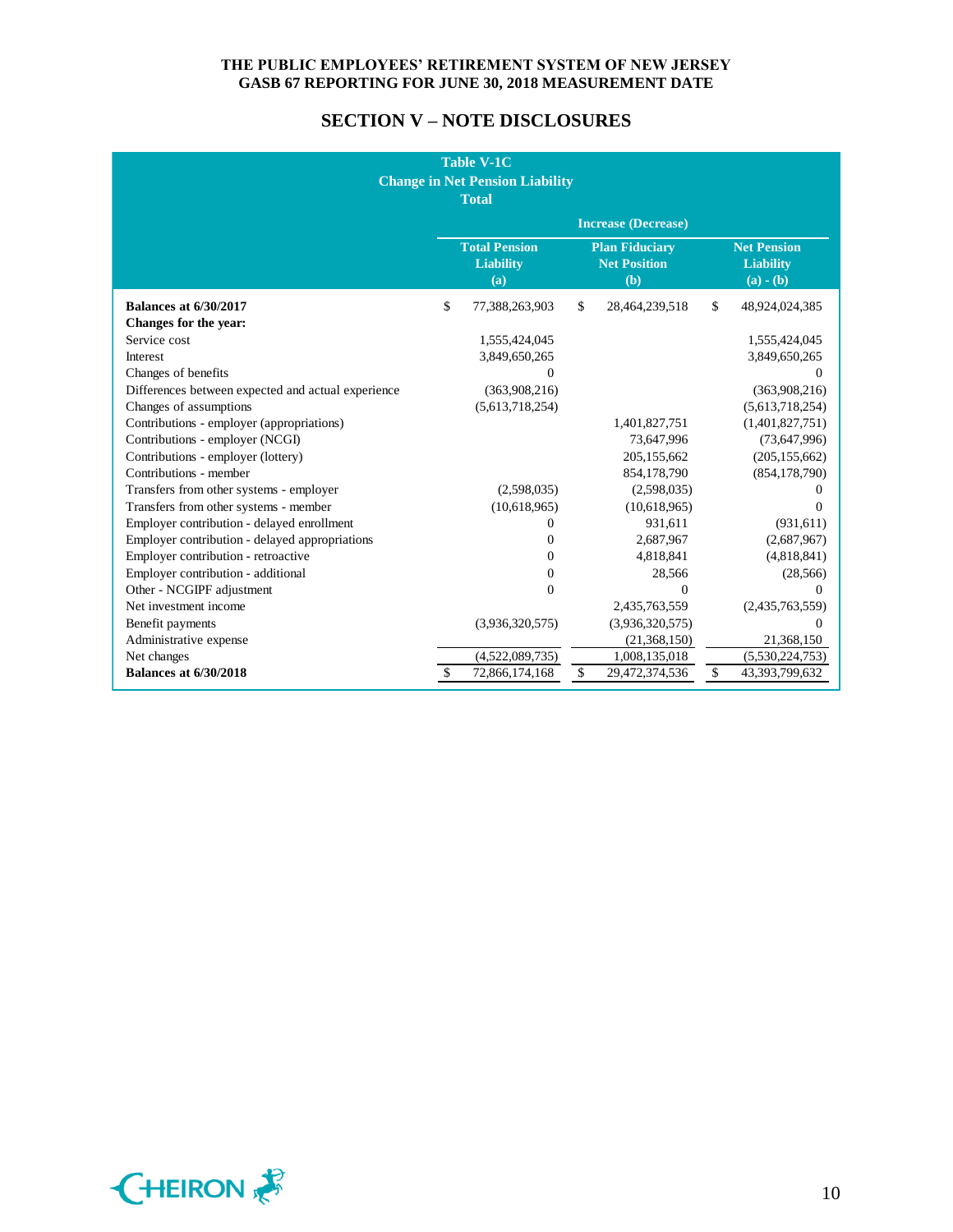#### **SECTION V – NOTE DISCLOSURES**

Changes in the discount rate affect the measurement of the TPL. Lower discount rates produce a higher TPL and higher discount rates produce a lower TPL. Because the discount rate does not affect the measurement of assets, the percentage change in the NPL can be very significant for a relatively small change in the discount rate. The following table shows the sensitivity of the NPL to the discount rate.

| <b>Table V-2</b>                                                        |               |                   |               |                  |               |                   |  |
|-------------------------------------------------------------------------|---------------|-------------------|---------------|------------------|---------------|-------------------|--|
| <b>Sensitivity of Net Pension Liability to Changes in Discount Rate</b> |               |                   |               |                  |               |                   |  |
|                                                                         |               | $1\%$             |               | <b>Discount</b>  |               | 1%                |  |
|                                                                         |               | <b>Decrease</b>   |               | Rate             |               | <b>Increase</b>   |  |
|                                                                         |               | 4.66%             |               | 5.66%            |               | 6.66%             |  |
| <b>State</b>                                                            |               |                   |               |                  |               |                   |  |
| <b>Total Pension Liability</b>                                          | S.            | 34, 143, 346, 599 | <sup>\$</sup> | 30,434,600,657   | \$.           | 27,327,624,817    |  |
| Plan Fiduciary Net Position                                             |               | 6,730,302,564     |               | 6,730,302,564    |               | 6,730,302,564     |  |
| Net Pension Liability                                                   | \$.           | 27,413,044,035    |               | \$23,704,298,093 |               | \$ 20,597,322,253 |  |
| Plan Fiduciary Net Position as a Percentage                             |               |                   |               |                  |               |                   |  |
| of the Total Pension Liability                                          |               | 19.7%             |               | 22.1%            |               | 24.6%             |  |
|                                                                         |               |                   |               |                  |               |                   |  |
| <b>Local Employers</b>                                                  |               |                   |               |                  |               |                   |  |
| <b>Total Pension Liability</b>                                          | $\mathcal{S}$ | 47,499,351,536    |               | \$42,431,573,511 | \$.           | 38,180,031,851    |  |
| Plan Fiduciary Net Position                                             |               | 22,742,071,972    |               | 22,742,071,972   |               | 22,742,071,972    |  |
| Net Pension Liability                                                   | \$            | 24,757,279,564    |               | \$19,689,501,539 |               | \$15,437,959,879  |  |
| Plan Fiduciary Net Position as a Percentage                             |               |                   |               |                  |               |                   |  |
| of the Total Pension Liability                                          |               | 47.9%             |               | 53.6%            |               | 59.6%             |  |
|                                                                         |               |                   |               |                  |               |                   |  |
| <b>Total</b>                                                            |               |                   |               |                  |               |                   |  |
| <b>Total Pension Liability</b>                                          | \$.           | 81,642,698,135    | \$            | 72,866,174,168   | <sup>\$</sup> | 65,507,656,668    |  |
| Plan Fiduciary Net Position                                             |               | 29,472,374,536    |               | 29,472,374,536   |               | 29,472,374,536    |  |
| Net Pension Liability                                                   | \$            | 52,170,323,599    |               | \$43,393,799,632 | \$.           | 36,035,282,132    |  |
| Plan Fiduciary Net Position as a Percentage                             |               |                   |               |                  |               |                   |  |
| of the Total Pension Liability                                          |               | 36.1%             |               | 40.4%            |               | 45.0%             |  |
|                                                                         |               |                   |               |                  |               |                   |  |

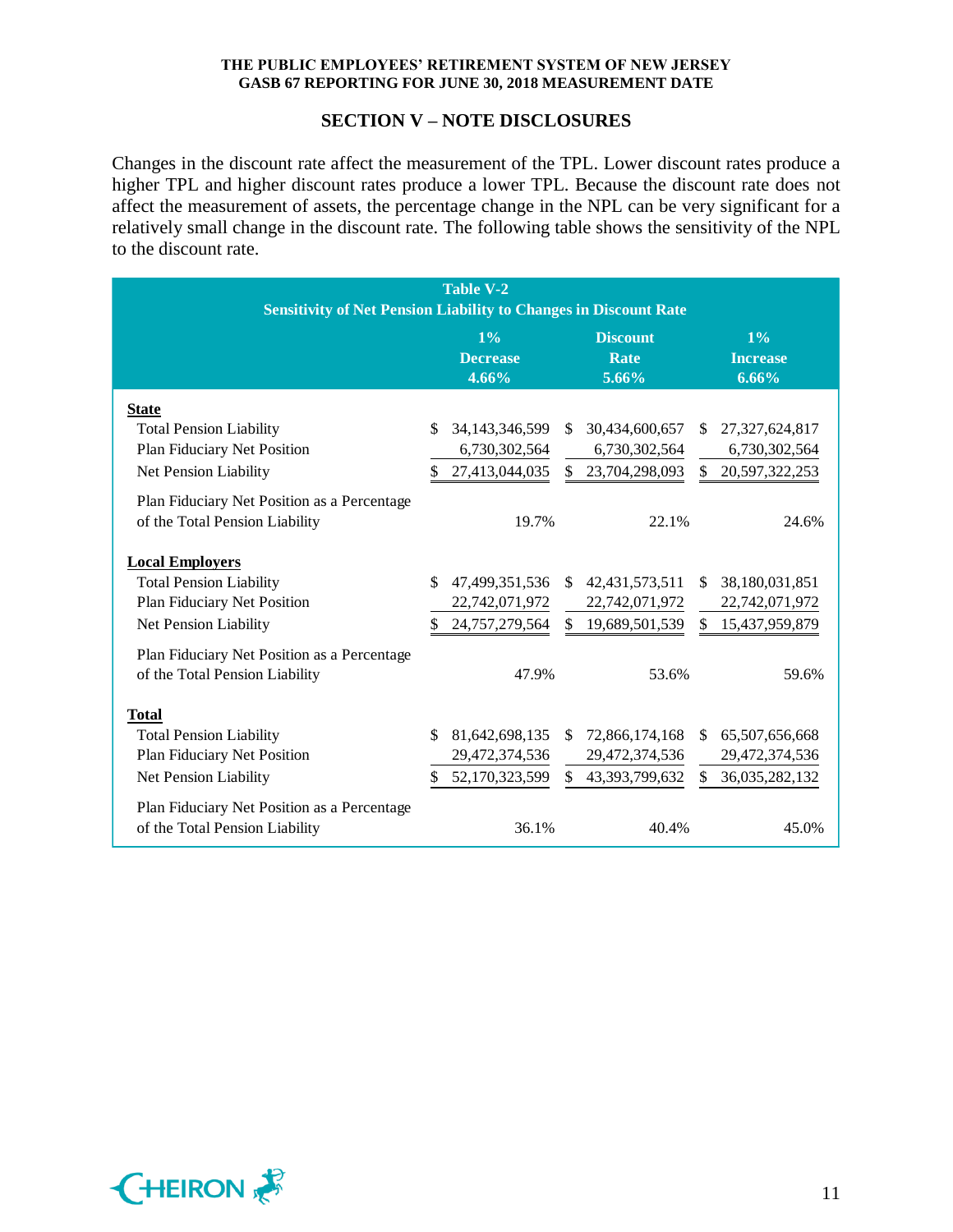# **SECTION VI – REQUIRED SUPPLEMENTARY INFORMATION**

The schedules below show the changes in NPL and related ratios required by GASB for the current and prior years.

| <b>Table VI-1A</b><br><b>Schedule of Changes in Net Pension Liability and Related Ratios</b><br><b>State</b> |      |                      |    |                 |  |  |
|--------------------------------------------------------------------------------------------------------------|------|----------------------|----|-----------------|--|--|
|                                                                                                              |      | <b>FYE 2018</b>      |    | <b>FYE 2017</b> |  |  |
| <b>Total Pension Liability</b>                                                                               |      |                      |    |                 |  |  |
| Service cost                                                                                                 | \$   | 626,034,754          | \$ | 779,633,287     |  |  |
| Interest (includes interest on service cost)                                                                 |      | 1,615,364,543        |    | 1,442,517,068   |  |  |
| Changes of benefit terms                                                                                     |      | $\Omega$             |    | $\Omega$        |  |  |
| Differences between expected and actual experience                                                           |      | (240, 455, 030)      |    | 136,960,007     |  |  |
| Changes of assumptions                                                                                       |      | (2,371,853,533)      |    | (4,441,195,509) |  |  |
| Transfers from other systems - employer                                                                      |      | (486,062)            |    | 512,815         |  |  |
| Transfers from other systems - member                                                                        |      | (1,425,006)          |    | $\Omega$        |  |  |
| Benefit payments, including refunds of member contributions                                                  |      | (1,728,475,861)      |    | (1,677,720,744) |  |  |
| Net change in total pension liability                                                                        | \$   | $(2,101,296,195)$ \$ |    | (3,759,293,076) |  |  |
| <b>Total pension liability - beginning</b>                                                                   |      | 32,535,896,852       |    | 36,295,189,928  |  |  |
| <b>Total pension liability - ending</b>                                                                      | \$   | 30,434,600,657       | \$ | 32,535,896,852  |  |  |
| <b>Plan fiduciary net position</b>                                                                           |      |                      |    |                 |  |  |
| Contributions - employer (appropriations)                                                                    | \$   | 452,380,229          | \$ | 507,133,241     |  |  |
| Contributions - employer (NCGI)                                                                              |      | 28,418,599           |    | 32,405,149      |  |  |
| Contributions - employer (lottery)                                                                           |      | 205,155,662          |    | $\mathbf{0}$    |  |  |
| Contributions - member                                                                                       |      | 320,487,632          |    | 331,469,748     |  |  |
| Transfers from other systems - employer                                                                      |      | (486,062)            |    | 512,815         |  |  |
| Transfers from other systems - member                                                                        |      | (1,425,006)          |    | $\Omega$        |  |  |
| Employer contribution - delayed enrollment                                                                   |      | 205,300              |    | 140,761         |  |  |
| Employer contribution - delayed appropriations                                                               |      | 44,183               |    | 30,408          |  |  |
| Employer contribution - retroactive                                                                          |      | $\mathbf{0}$         |    | 64,946          |  |  |
| Employer contribution - additional                                                                           |      | $\overline{0}$       |    | $\mathbf{0}$    |  |  |
| Other - NCGIPF adjustment                                                                                    |      | $\mathbf{0}$         |    | $\mathbf{0}$    |  |  |
| Net investment income                                                                                        |      | 570,308,126          |    | 797,867,841     |  |  |
| Benefit payments, including refunds of member contributions                                                  |      | (1,728,475,861)      |    | (1,677,720,744) |  |  |
| Administrative expense                                                                                       |      | (6,584,293)          |    | (6, 134, 333)   |  |  |
| Net change in plan fiduciary net position                                                                    | \$   | $(159, 971, 491)$ \$ |    | (14, 230, 168)  |  |  |
| <b>Plan fiduciary net position - beginning</b>                                                               |      | 6,890,274,055        |    | 6,904,504,223   |  |  |
| Plan fiduciary net position - ending                                                                         | \$   | 6,730,302,564        | \$ | 6,890,274,055   |  |  |
| Net pension liability - ending                                                                               | \$   | 23,704,298,093       | \$ | 25,645,622,797  |  |  |
| Plan fiduciary net position as a percentage of the total pension liability                                   |      | 22.11%               |    | 21.18%          |  |  |
| Covered payroll                                                                                              | $\$$ | 4,338,076,575        | \$ | 4,369,066,658   |  |  |
| Net pension liability as a percentage of covered payroll                                                     |      | 546.42%              |    | 586.98%         |  |  |

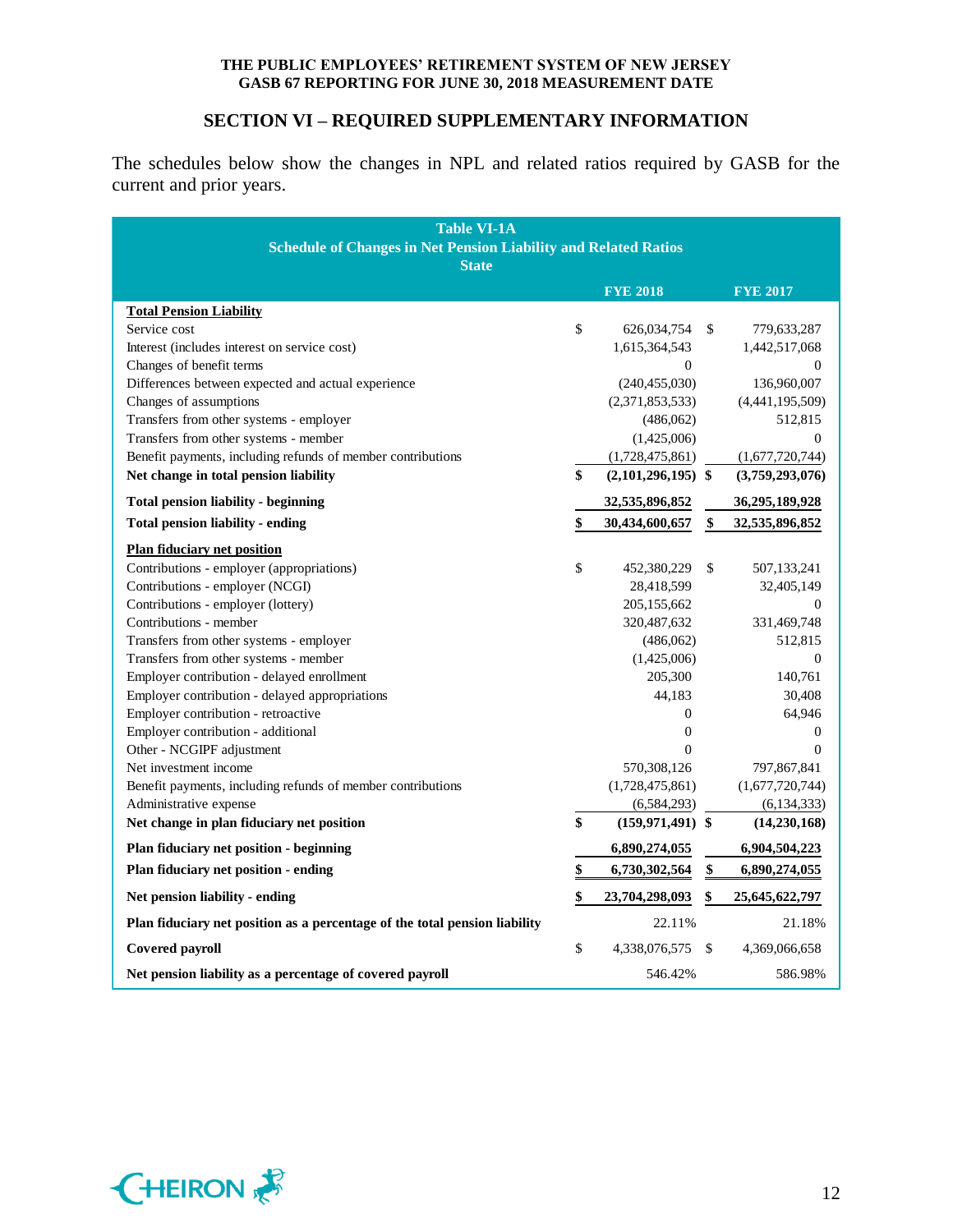# **SECTION VI – REQUIRED SUPPLEMENTARY INFORMATION**

| <b>Table VI-1B</b><br><b>Schedule of Changes in Net Pension Liability and Related Ratios</b><br><b>Local Employers</b> |      |                      |    |                  |  |  |
|------------------------------------------------------------------------------------------------------------------------|------|----------------------|----|------------------|--|--|
|                                                                                                                        |      | <b>FYE 2018</b>      |    | <b>FYE 2017</b>  |  |  |
| <b>Total Pension Liability</b>                                                                                         |      |                      |    |                  |  |  |
| Service cost                                                                                                           | \$   | 929,389,291 \$       |    | 1,085,764,932    |  |  |
| Interest (includes interest on service cost)                                                                           |      | 2,234,285,722        |    | 1,970,271,944    |  |  |
| Changes of benefit terms                                                                                               |      | 0                    |    | 0                |  |  |
| Differences between expected and actual experience                                                                     |      | (123, 453, 186)      |    | 169,981,383      |  |  |
| Changes of assumptions                                                                                                 |      | (3,241,864,721)      |    | (5,715,593,567)  |  |  |
| Transfers from other systems - employer                                                                                |      | (2,111,973)          |    | 342,161          |  |  |
| Transfers from other systems - member                                                                                  |      | (9,193,959)          |    | $\boldsymbol{0}$ |  |  |
| Benefit payments, including refunds of member contributions                                                            |      | (2,207,844,714)      |    | (2,133,097,948)  |  |  |
| Net change in total pension liability                                                                                  | \$   | $(2,420,793,540)$ \$ |    | (4,622,331,095)  |  |  |
| <b>Total pension liability - beginning</b>                                                                             |      | 44,852,367,051       |    | 49,474,698,146   |  |  |
| <b>Total pension liability - ending</b>                                                                                | \$   | 42, 431, 573, 511    | \$ | 44,852,367,051   |  |  |
| <b>Plan fiduciary net position</b>                                                                                     |      |                      |    |                  |  |  |
| Contributions - employer (appropriations)                                                                              | \$   | 949,447,522          | \$ | 881,245,497      |  |  |
| Contributions - employer (NCGI)                                                                                        |      | 45,229,397           |    | 45,147,692       |  |  |
| Contributions - employer (lottery)                                                                                     |      | $\boldsymbol{0}$     |    | 0                |  |  |
| Contributions - member                                                                                                 |      | 533,691,158          |    | 516,482,389      |  |  |
| Transfers from other systems - employer                                                                                |      | (2,111,973)          |    | 342,161          |  |  |
| Transfers from other systems - member                                                                                  |      | (9,193,959)          |    | 0                |  |  |
| Employer contribution - delayed enrollment                                                                             |      | 726,311              |    | 890,013          |  |  |
| Employer contribution - delayed appropriations                                                                         |      | 2,643,784            |    | 3,194,204        |  |  |
| Employer contribution - retroactive                                                                                    |      | 4,818,841            |    | 11,165,575       |  |  |
| Employer contribution - additional                                                                                     |      | 28,566               |    | 25,676           |  |  |
| Other - NCGIPF adjustment                                                                                              |      | $\mathbf{0}$         |    | (7,797)          |  |  |
| Net investment income                                                                                                  |      | 1,865,455,433        |    | 2,404,525,996    |  |  |
| Benefit payments, including refunds of member contributions                                                            |      | (2,207,844,714)      |    | (2,133,097,948)  |  |  |
| Administrative expense                                                                                                 |      | (14, 783, 857)       |    | (13,514,382)     |  |  |
| Net change in plan fiduciary net position                                                                              | \$   | 1,168,106,509 \$     |    | 1,716,399,076    |  |  |
| Plan fiduciary net position - beginning                                                                                |      | 21,573,965,463       |    | 19,857,566,387   |  |  |
| Plan fiduciary net position - ending                                                                                   | \$   | 22,742,071,972       | \$ | 21,573,965,463   |  |  |
| Net pension liability - ending                                                                                         | \$   | 19,689,501,539       | \$ | 23,278,401,588   |  |  |
| Plan fiduciary net position as a percentage of the total pension liability                                             |      | 53.60%               |    | 48.10%           |  |  |
| Covered payroll                                                                                                        | $\$$ | 7,022,568,096        | \$ | 6,927,278,654    |  |  |
| Net pension liability as a percentage of covered payroll                                                               |      | 280.37%              |    | 336.04%          |  |  |

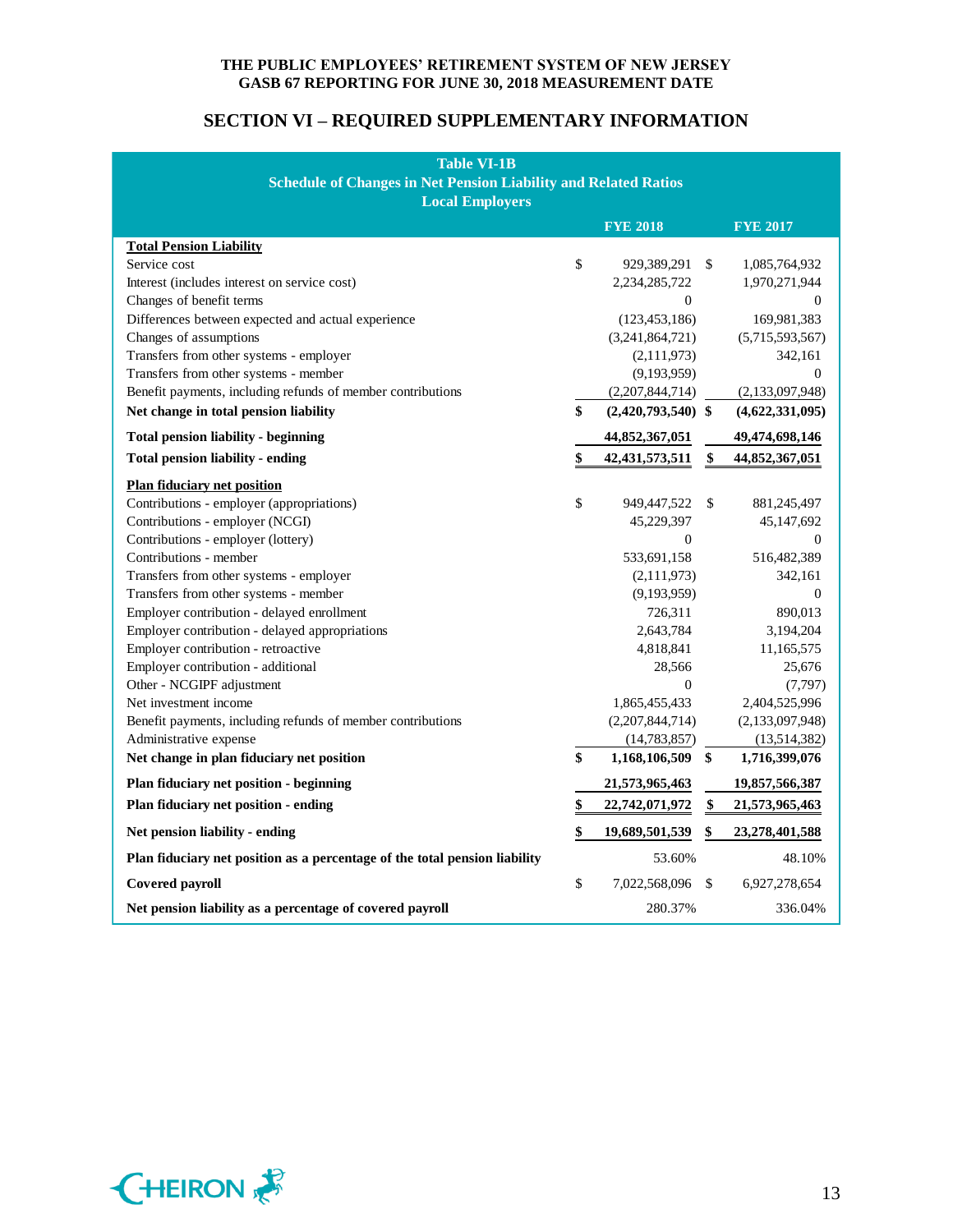# **SECTION VI – REQUIRED SUPPLEMENTARY INFORMATION**

| <b>Table VI-1C</b>                                                         |              |                             |                      |
|----------------------------------------------------------------------------|--------------|-----------------------------|----------------------|
| <b>Schedule of Changes in Net Pension Liability and Related Ratios</b>     |              |                             |                      |
| <b>Total</b>                                                               |              |                             |                      |
|                                                                            |              | <b>FYE 2018</b>             | <b>FYE 2017</b>      |
| <b>Total Pension Liability</b>                                             |              |                             |                      |
| Service cost                                                               | $\mathbb{S}$ | 1,555,424,045 \$            | 1,865,398,219        |
| Interest (includes interest on service cost)                               |              | 3,849,650,265               | 3,412,789,012        |
| Changes of benefit terms                                                   |              | $\boldsymbol{0}$            | 0                    |
| Differences between expected and actual experience                         |              | (363,908,216)               | 306,941,390          |
| Changes of assumptions                                                     |              | (5,613,718,254)             | (10, 156, 789, 076)  |
| Transfers from other systems - employer                                    |              |                             | 854,976              |
| Transfers from other systems - member                                      |              | (2,598,035)<br>(10,618,965) | 0                    |
|                                                                            |              |                             |                      |
| Benefit payments, including refunds of member contributions                |              | (3,936,320,575)             | (3,810,818,692)      |
| Net change in total pension liability                                      | \$           | $(4,522,089,735)$ \$        | (8,381,624,171)      |
| <b>Total pension liability - beginning</b>                                 |              | 77,388,263,903              | 85,769,888,074       |
| <b>Total pension liability - ending</b>                                    | \$           | 72,866,174,168              | \$<br>77,388,263,903 |
| <b>Plan fiduciary net position</b>                                         |              |                             |                      |
| Contributions - employer (appropriations)                                  | $\mathbb{S}$ | 1,401,827,751               | \$<br>1,388,378,738  |
| Contributions - employer (NCGI)                                            |              | 73,647,996                  | 77,552,841           |
| Contributions - employer (lottery)                                         |              | 205,155,662                 | 0                    |
| Contributions - member                                                     |              | 854,178,790                 | 847,952,137          |
| Transfers from other systems - employer                                    |              | (2,598,035)                 | 854,976              |
| Transfers from other systems - member                                      |              | (10,618,965)                | $\mathbf{0}$         |
| Employer contribution - delayed enrollment                                 |              | 931,611                     | 1,030,774            |
| Employer contribution - delayed appropriations                             |              | 2,687,967                   | 3,224,612            |
| Employer contribution - retroactive                                        |              | 4,818,841                   | 11,230,521           |
| Employer contribution - additional                                         |              | 28,566                      | 25,676               |
| Other - NCGIPF adjustment                                                  |              | 0                           | (7,797)              |
| Net investment income                                                      |              | 2,435,763,559               | 3,202,393,837        |
| Benefit payments, including refunds of member contributions                |              | (3,936,320,575)             | (3,810,818,692)      |
| Administrative expense                                                     |              | (21,368,150)                | (19,648,715)         |
| Net change in plan fiduciary net position                                  | \$           | 1,008,135,018 \$            | 1,702,168,908        |
| Plan fiduciary net position - beginning                                    |              | 28,464,239,518              | 26,762,070,610       |
| Plan fiduciary net position - ending                                       | \$           | 29,472,374,536              | \$<br>28,464,239,518 |
|                                                                            |              |                             |                      |
| Net pension liability - ending                                             | \$           | 43,393,799,632              | \$<br>48,924,024,385 |
| Plan fiduciary net position as a percentage of the total pension liability |              | 40.45%                      | 36.78%               |
| Covered payroll                                                            | $\mathbb{S}$ | 11,360,644,671              | \$<br>11,296,345,312 |
| Net pension liability as a percentage of covered payroll                   |              | 381.97%                     | 433.10%              |

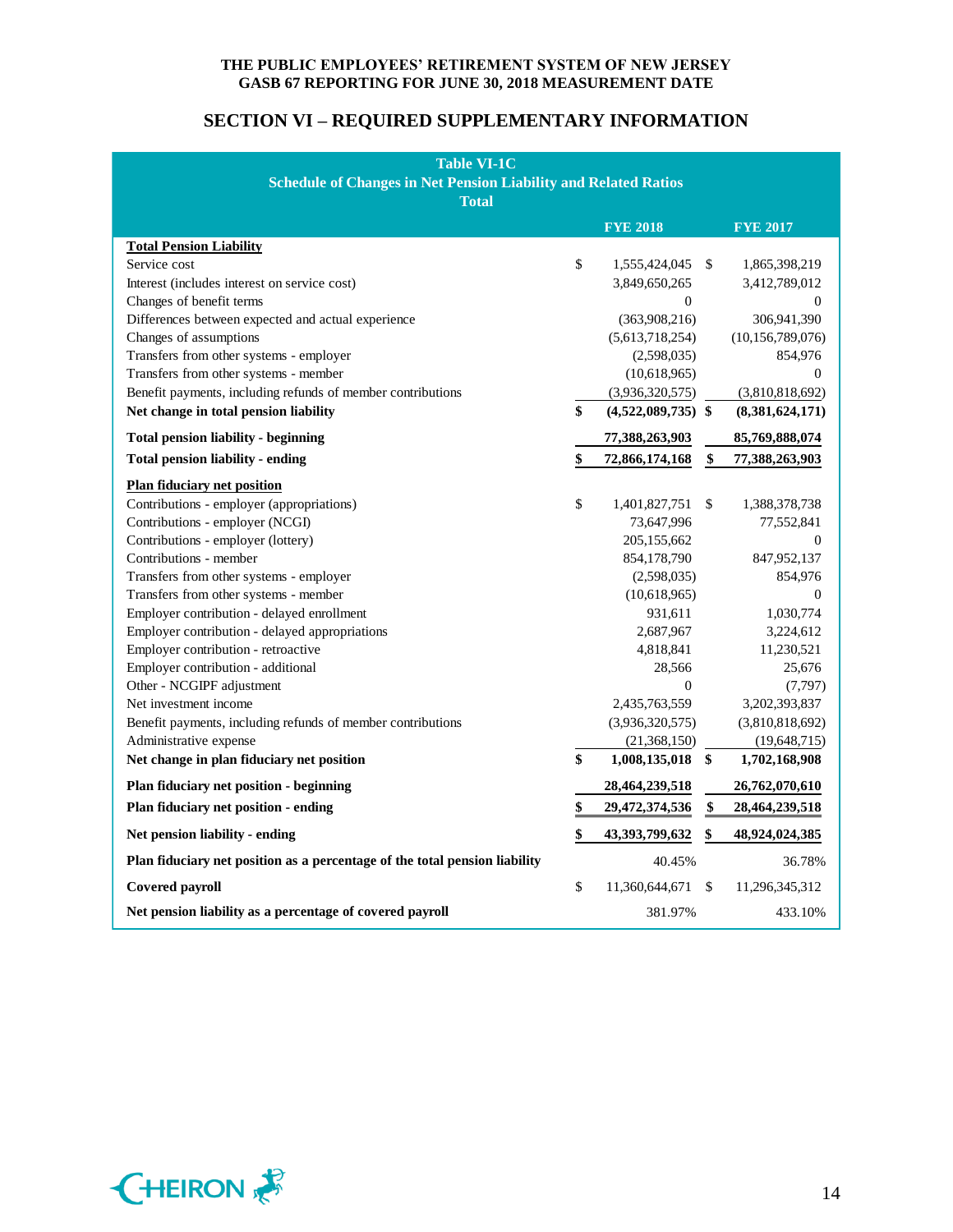#### **SECTION VI – REQUIRED SUPPLEMENTARY INFORMATION**

If an Actuarially Determined Contribution (ADC) is calculated, the following schedule is required. An ADC is a contribution amount determined in accordance with Actuarial Standards of Practice. Amounts shown for the ADC and actual contributions in the table below include the Non-Contributory Group Insurance Premium Fund costs.

| <b>Table VI-2</b><br><b>Schedule of Employer Contributions</b>       |    |                 |               |                 |  |
|----------------------------------------------------------------------|----|-----------------|---------------|-----------------|--|
|                                                                      |    | <b>FYE 2018</b> |               | <b>FYE 2017</b> |  |
| <b>State</b>                                                         |    |                 |               |                 |  |
| <b>Actuarially Determined Contribution</b>                           | \$ | 1,359,355,058   | <sup>\$</sup> | 1,299,177,049   |  |
| Contributions in Relation to the Actuarially Determined Contribution |    | 685,954,490     |               | 539,538,390     |  |
| Contribution Deficiency/(Excess)                                     | \$ | 673,400,568     | \$            | 759,638,659     |  |
| Covered Payroll                                                      | \$ | 4,338,076,575   | -\$           | 4,369,066,658   |  |
| Contributions as a Percentage of Covered Payroll                     |    | 15.81%          |               | 12.35%          |  |
| <b>Local Employers</b>                                               |    |                 |               |                 |  |
| <b>Actuarially Determined Contribution</b>                           | \$ | 946,932,034     | -\$           | 908,682,492     |  |
| Contributions in Relation to the Actuarially Determined Contribution |    | 947,016,582     |               | 908, 981, 635   |  |
| Contribution Deficiency/(Excess)                                     | \$ | (84, 548)       | \$            | (299, 143)      |  |
| Covered Payroll                                                      | \$ | 7,022,568,096   | -\$           | 6,927,278,654   |  |
| Contributions as a Percentage of Covered Payroll                     |    | 13.49%          |               | 13.12%          |  |
| <b>System Total</b>                                                  |    |                 |               |                 |  |
| <b>Actuarially Determined Contribution</b>                           | \$ | 2,306,287,092   | -\$           | 2,207,859,541   |  |
| Contributions in Relation to the Actuarially Determined Contribution |    | 1,632,971,072   |               | 1,448,520,025   |  |
| Contribution Deficiency/(Excess)                                     | \$ | 673,316,020     | \$            | 759,339,516     |  |
| Covered Payroll                                                      | \$ | 11,360,644,671  | -S            | 11,296,345,312  |  |
| Contributions as a Percentage of Covered Payroll                     |    | 14.37%          |               | 12.82%          |  |

\* Includes NCGIPF

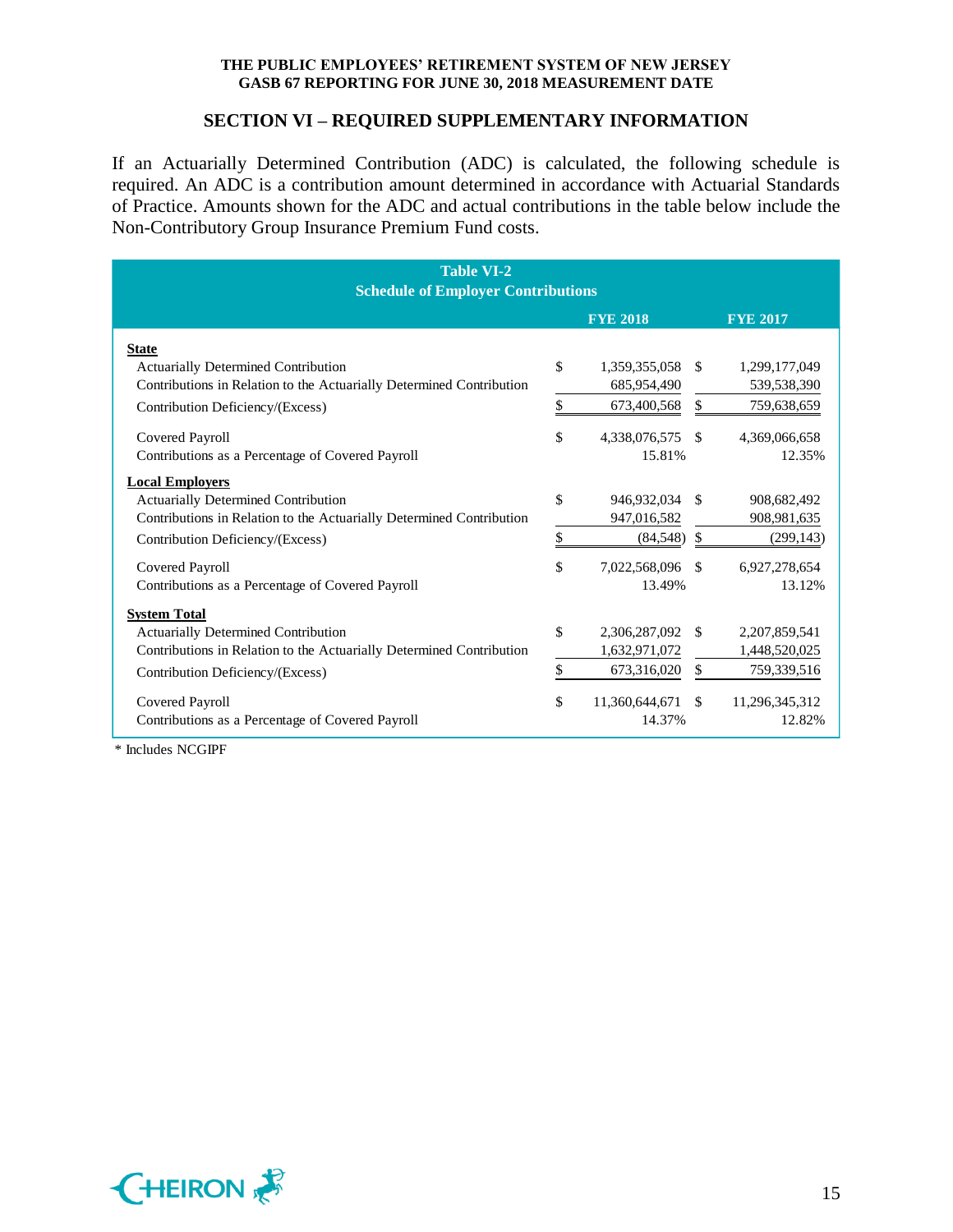# **SECTION VI – REQUIRED SUPPLEMENTARY INFORMATION**

The following summarizes key methods and assumptions used to determine the Actuarially Determined Contribution for FYE 2018.

| <b>Valuation Date:</b>         | July 1, 2016                                                                                                      |
|--------------------------------|-------------------------------------------------------------------------------------------------------------------|
| Timing:                        | Actuarial determined contributions are calculated as of the July 1 preceding the fiscal year in which             |
|                                | contributions are made.                                                                                           |
| Actuarial cost method:         | Projected Unit Credit                                                                                             |
| Amortization method:           | Level dollar                                                                                                      |
| Remaining amortization period: | Open 30-year period                                                                                               |
| Asset valuation method:        | 5-year smoothing of difference between market value and expected actuarial value                                  |
| Investment rate of return:     | 7.65%                                                                                                             |
| Salary increases:              | Age-based rates scaling from 4.15% at age 20 to 1.65% at age 69 through period ending June 30, 2026;              |
|                                | Age-based rates scaling from 5.15% at age 20 to 2.65% at age 69 following June 30, 2026                           |
| Mortality:                     | <i>Pre-Retirement:</i> RP-2000 Employee Mortality Tables. For State, the tables are set back four years for males |
|                                | and females. For Local employers, the tables are set back two years for males and seven years for females.        |
|                                | The tables are projected on a generational basis from the base year of 2013 using the Conduent Modified           |
|                                | 2014 Projection Scale.                                                                                            |
|                                | Post-Retirement Healthy Lives: RP-2000 Combined Healthy Mortality Tables, set back one year for males             |
|                                | and females, projected on a generational basis using Projection Scale AA from the base year of 2012 to 2013       |
|                                | and the Conduent Modified 2014 Projection Scale thereafter.                                                       |
|                                |                                                                                                                   |
|                                | Disabled Retirees: RP-2000 Disabled Mortality Tables, set back three years for males and set forward one          |
|                                | year for females.                                                                                                 |

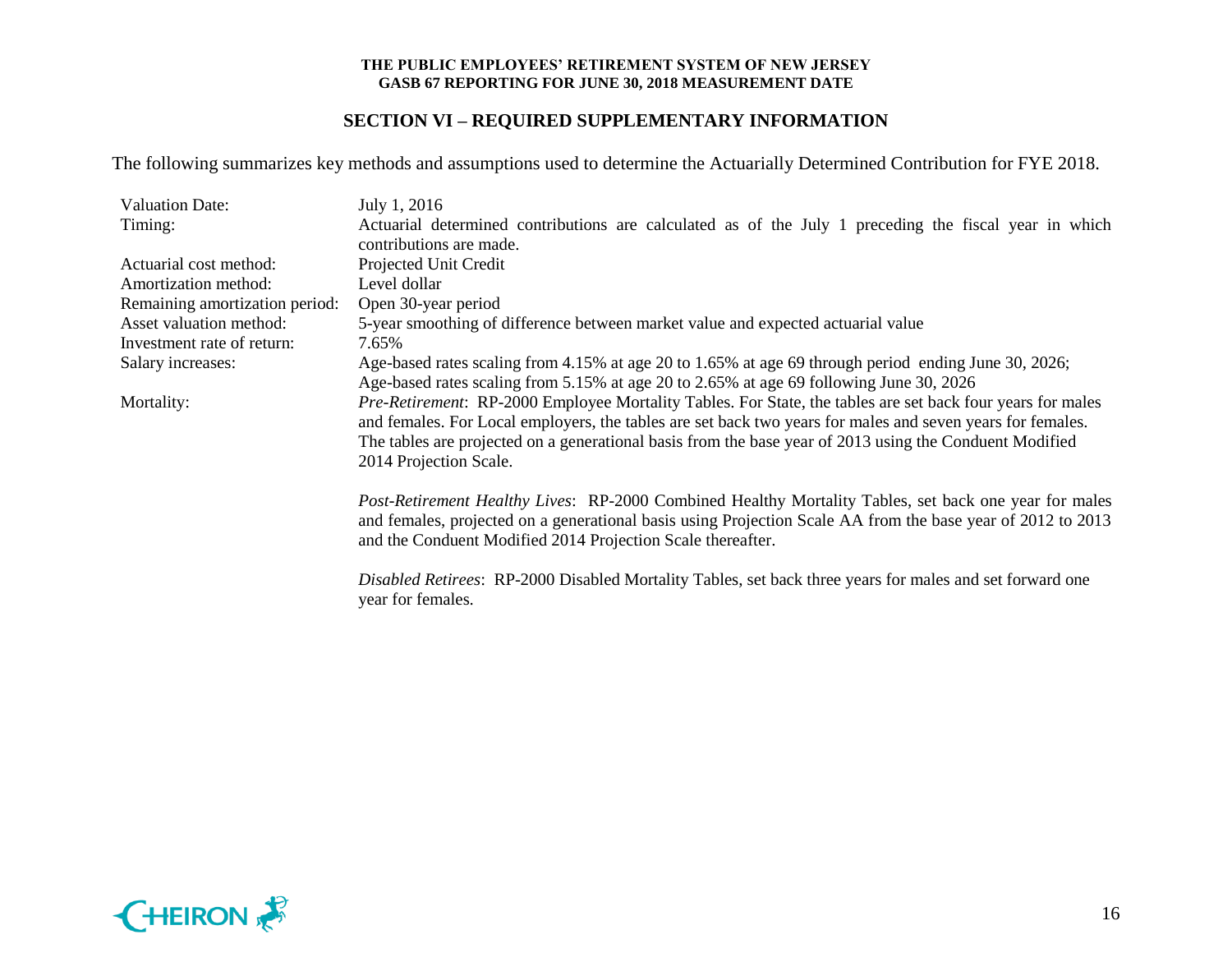|                                                                                        | <b>Plan Membership</b> |     |                              |                     |                     |
|----------------------------------------------------------------------------------------|------------------------|-----|------------------------------|---------------------|---------------------|
|                                                                                        |                        |     | <b>July 1, 2017</b><br>Local |                     | July 1, 2016        |
|                                                                                        | <b>State</b>           |     | <b>Employers</b>             | <b>Total</b>        | <b>Total</b>        |
| <b>Contributing Actives</b>                                                            | 68,578                 |     | 148,757                      | 217.335             | 217,579             |
| Non-Contributing Actives                                                               | 9.260                  |     | 28.185                       | 37.445              | 37,106              |
| <b>Terminated Vested</b>                                                               | 176                    |     | 413                          | 589                 | 650                 |
| Inactive Receiving Benefits*                                                           | 57,262                 |     | 117,642                      | 174,904             | 170,124             |
| Total                                                                                  | 135,276                |     | 294.997                      | 430,273             | 425,459             |
| Annual Compensation for Contributing Actives<br>Annual Retirement Allowances for Those | 4.338.076.575<br>S.    | \$. | 7.022.568.096                | \$11,360,644,671    | \$11.296.345.312    |
| Receiving Benefits                                                                     | S.<br>1.542.787.197    | \$. | 2,069,390,586                | 3.612.177.783<br>S. | \$<br>3,450,783,731 |

# **APPENDIX A – MEMBERSHIP INFORMATION**

\* QDRO recipients are excluded from the counts for both years.

The July 1, 2017 membership information shown in the table above is based on Cheiron's processed data and may not match the prior actuary's report. The headcounts reflect all records for multiple members. Active records represent 253,092 distinct members, including 215,694 contributing members, and inactive records represent 174,457 distinct members.

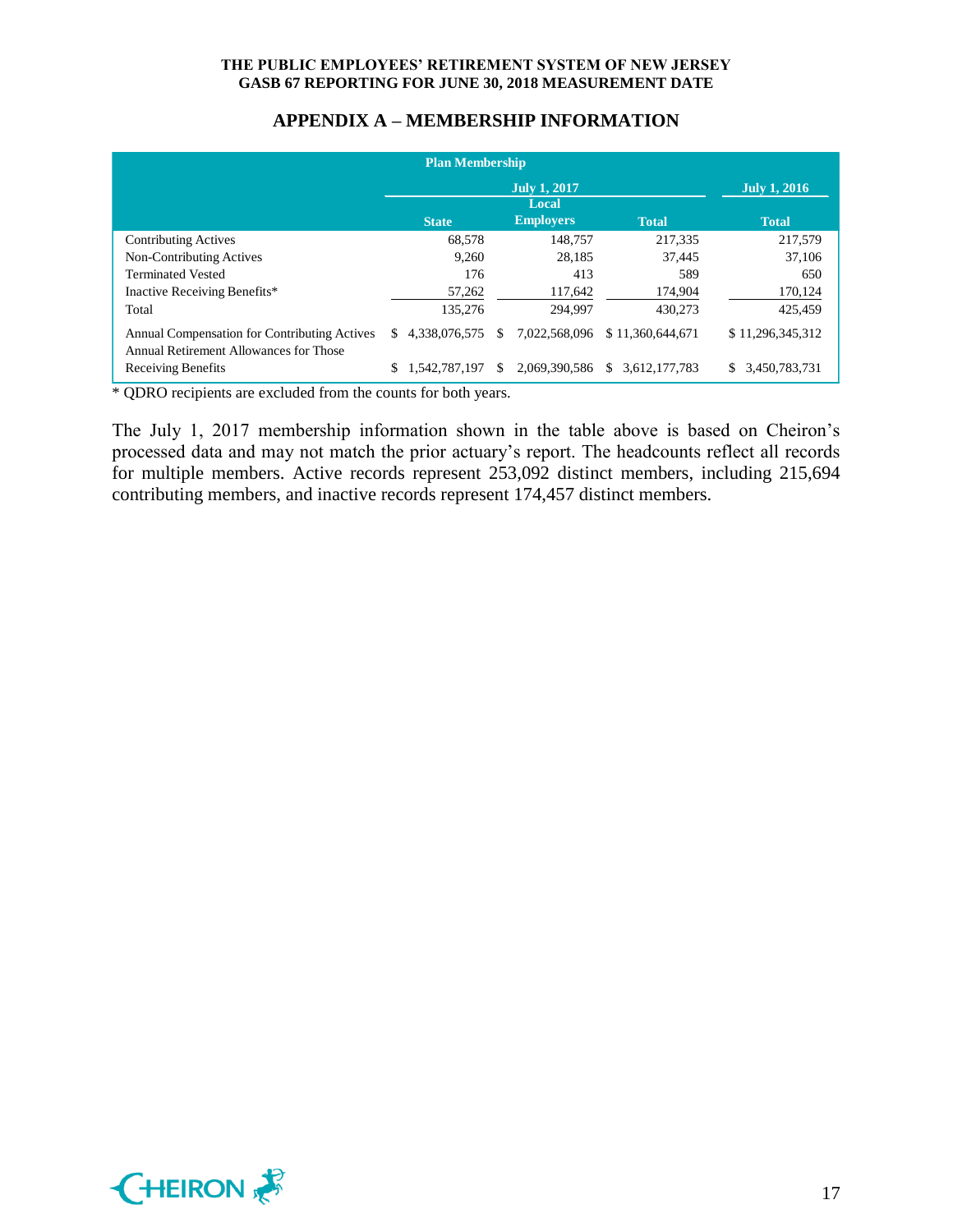# **APPENDIX B – ACTUARIAL ASSUMPTIONS AND METHODS**

# **A. Actuarial Assumptions**

| 1. Investment Rate of<br><b>Return for determining</b><br><b>Actuarially Determined</b><br><b>Contributions</b> | • July 1, 2017 valuation: 7.50% per annum, compounded annually.<br>• July 1, 2018 valuation: 7.50% per annum, compounded annually.<br>• July 1, 2019 valuation: 7.30% per annum, compounded annually.<br>• July 1, 2020 valuation: 7.30% per annum, compounded annually.<br>• July 1, 2021 and later valuations: 7.00% per annum, compounded<br>annually. |
|-----------------------------------------------------------------------------------------------------------------|-----------------------------------------------------------------------------------------------------------------------------------------------------------------------------------------------------------------------------------------------------------------------------------------------------------------------------------------------------------|
| 2. Long-Term Expected<br><b>Rate of Return</b>                                                                  | 7.00% per annum, compounded annually.                                                                                                                                                                                                                                                                                                                     |
| 3. Interest Crediting Rate<br>on Accumulated<br><b>Deductions</b>                                               | 7.50% per annum, compounded annually.                                                                                                                                                                                                                                                                                                                     |
| 4. Member Annuity<br><b>Conversion</b>                                                                          | Valuation mortality and interest crediting rate are assumed to be the<br>basis for determining the member annuity in future years.                                                                                                                                                                                                                        |
| 5. GASB 67 Effective<br><b>Discount Rate</b>                                                                    | • June 30, 2017: 5.00% per annum, compounded annually.<br>• June 30, 2018: 5.66% per annum, compounded annually.                                                                                                                                                                                                                                          |
| <b>6.</b> Administrative Expenses                                                                               | For State, 0.38% of the expected benefit payments for the year.<br>For Local employers, 0.67% of the expected benefit payments for<br>the year.                                                                                                                                                                                                           |
| 7. Cost-of-Living<br><b>Adjustments (COLAs)</b>                                                                 | No future COLAs are assumed. Previously granted COLAs are<br>included in the data.                                                                                                                                                                                                                                                                        |
| 8. Salary Increases                                                                                             | Salary increases vary by age and time period. Representative<br>salary increase rates are shown below.                                                                                                                                                                                                                                                    |

| Age | <b>Period Ending</b><br><b>June 30, 2026</b> | <b>Ultimate Period</b> |
|-----|----------------------------------------------|------------------------|
| 20  | 4.15%                                        | 5.15%                  |
| 25  | 3.90                                         | 4.90                   |
| 30  | 3.65                                         | 4.65                   |
| 35  | 3.40                                         | 4.40                   |
| 40  | 3.15                                         | 4.15                   |
| 45  | 2.90                                         | 3.90                   |
| 50  | 2.65                                         | 3.65                   |
| 55  | 2.40                                         | 3.40                   |
| 60  | 2.15                                         | 3.15                   |
| 65  | 1.65                                         | 2.65                   |
| 69  | 1.65                                         | 2.65                   |

Salary increases are assumed to occur on July 1.

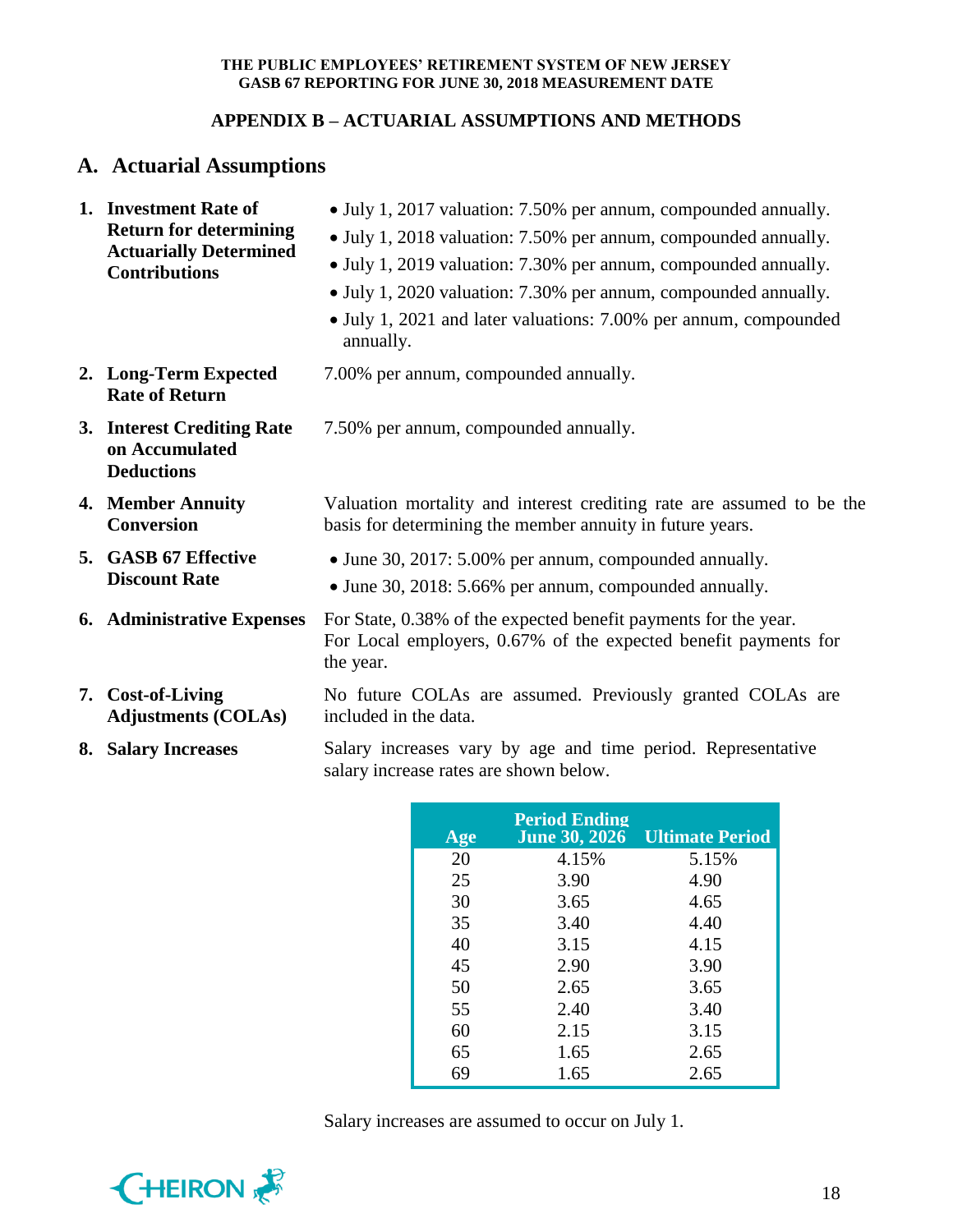# **APPENDIX B – ACTUARIAL ASSUMPTIONS AND METHODS**

- **9. 401(a)(17) Pay Limit** \$270,000 in 2017 increasing 3.00% per annum, compounded annually.
- **10. Social Security Wage Base** \$127,200 in 2017 increasing 4.00% per annum, compounded annually.
- 

**11. Termination** Representative termination rates are as follows:

|     | <b>First Year of</b><br><b>Service</b> |        | <b>Second Year of</b><br><b>Service</b> |        | <b>Third Year of</b><br><b>Service</b> |        |
|-----|----------------------------------------|--------|-----------------------------------------|--------|----------------------------------------|--------|
| Age | <b>State</b>                           | Local  | <b>State</b>                            | Local  | <b>State</b>                           | Local  |
| 20  | 28.90%                                 | 40.19% | 13.53%                                  | 15.12% | 9.52%                                  | 12.19% |
| 25  | 36.12                                  | 40.19  | 13.53                                   | 15.12  | 9.52                                   | 12.19  |
| 30  | 36.12                                  | 38.84  | 13.53                                   | 14.67  | 9.52                                   | 13.32  |
| 35  | 26.14                                  | 33.51  | 10.83                                   | 11.74  | 7.99                                   | 10.77  |
| 40  | 21.66                                  | 32.05  | 8.86                                    | 10.52  | 6.37                                   | 10.66  |
| 45  | 20.41                                  | 31.01  | 8.26                                    | 10.08  | 5.79                                   | 10.36  |
| 50  | 20.41                                  | 28.39  | 7.65                                    | 9.58   | 5.21                                   | 9.57   |
| 55  | 20.41                                  | 27.96  | 7.65                                    | 9.40   | 5.21                                   | 9.08   |
| 60  | 20.41                                  | 22.37  | 7.65                                    | 9.40   | 5.21                                   | 6.84   |

| <b>Ultimate Rates</b> |              |                     |              |                         |  |
|-----------------------|--------------|---------------------|--------------|-------------------------|--|
|                       |              | 3+ Years of Service |              | 10+ Years of Service    |  |
|                       |              | <b>Refund</b>       |              | <b>Deferred Annuity</b> |  |
| Age                   | <b>State</b> | <b>Local</b>        | <b>State</b> | <b>Local</b>            |  |
| 20                    | 4.48%        | 6.31%               | $0.00\%$     | $0.00\%$                |  |
| 25                    | 4.69         | 6.31                | 0.00         | 0.00                    |  |
| 30                    | 3.82         | 6.11                | 0.00         | 0.03                    |  |
| 35                    | 2.86         | 3.99                | 0.05         | 0.03                    |  |
| 40                    | 1.80         | 2.91                | 0.05         | 0.05                    |  |
| 45                    | 1.22         | 2.46                | 0.24         | 0.16                    |  |
| 50                    | 0.90         | 1.94                | 1.10         | 0.64                    |  |
| 55                    | 0.88         | 1.60                | 1.43         | 0.77                    |  |
| 60                    | 0.88         | 1.52                | 0.90         | 0.77                    |  |

Both the refund and the deferred annuity ultimate termination rates apply until the attainment of retirement eligibility, after which no termination is assumed.

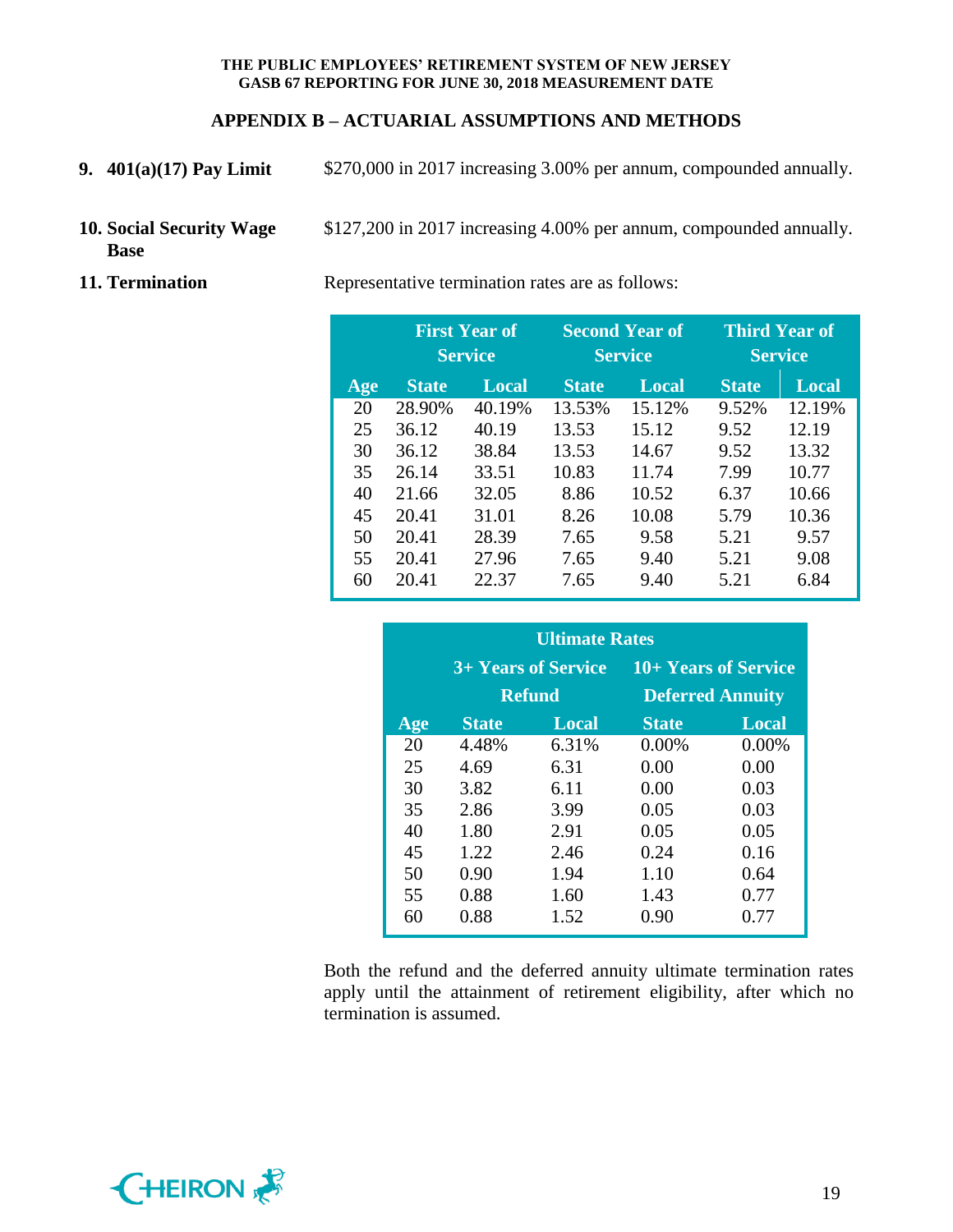### **APPENDIX B – ACTUARIAL ASSUMPTIONS AND METHODS**

| 12. Disability |
|----------------|
|                |

Representative disability rates are as follows:

|     | <b>Ordinary</b> |        | <b>Accidental</b> |              |
|-----|-----------------|--------|-------------------|--------------|
| Age | <b>State</b>    | Local  | <b>State</b>      | <b>Local</b> |
| 20  | 0.005%          | 0.000% | 0.001%            | 0.001%       |
| 25  | 0.006           | 0.000  | 0.001             | 0.002        |
| 30  | 0.097           | 0.060  | 0.004             | 0.004        |
| 35  | 0.216           | 0.189  | 0.011             | 0.005        |
| 40  | 0.304           | 0.269  | 0.020             | 0.012        |
| 45  | 0.410           | 0.363  | 0.023             | 0.017        |
| 50  | 0.462           | 0.434  | 0.035             | 0.021        |
| 55  | 0.559           | 0.587  | 0.047             | 0.026        |
| 60  | 0.987           | 0.759  | 0.041             | 0.030        |
| 65  | 1.190           | 0.932  | 0.061             | 0.027        |
| 69  | 1.417           | 1.110  | 0.062             | 0.027        |

Accidental disability rates apply at all ages.

Ordinary disability rates apply upon attainment of 10 years of service and continue through the ultimate retirement age.

Members are assumed to receive the greater of the applicable disability benefit or the early or service retirement benefit, depending on eligibility.

Tier 4 and Tier 5 Members are not eligible for the Ordinary or Accidental Disability benefits but the disability rates still apply. Such members terminating under the disability decrement are assumed to separate from service and elect a Deferred Retirement benefit.

**13. Mortality** Pre-Retirement Ordinary Mortality: RP-2000 Employee Mortality Tables. For State, the tables are set back four years for males and females. For Local employers, the tables are set back two years for males and seven years for females. The tables are projected on a generational basis from the base year of 2013 using the Conduent Modified 2014 Projection Scale.

> Pre-Retirement Accidental Mortality: 0.001% at all ages. No mortality improvement is assumed.

> Post-Retirement Healthy Mortality: RP-2000 Combined Healthy Mortality Tables, set back one year for males and females, projected on a generational basis using Projection Scale AA from the base year of 2012 to 2013 and the Conduent Modified 2014 Projection Scale thereafter.

Disabled Mortality: RP-2000 Disabled Mortality Tables, set back three years for males and set forward one year for females. No mortality improvement is assumed.

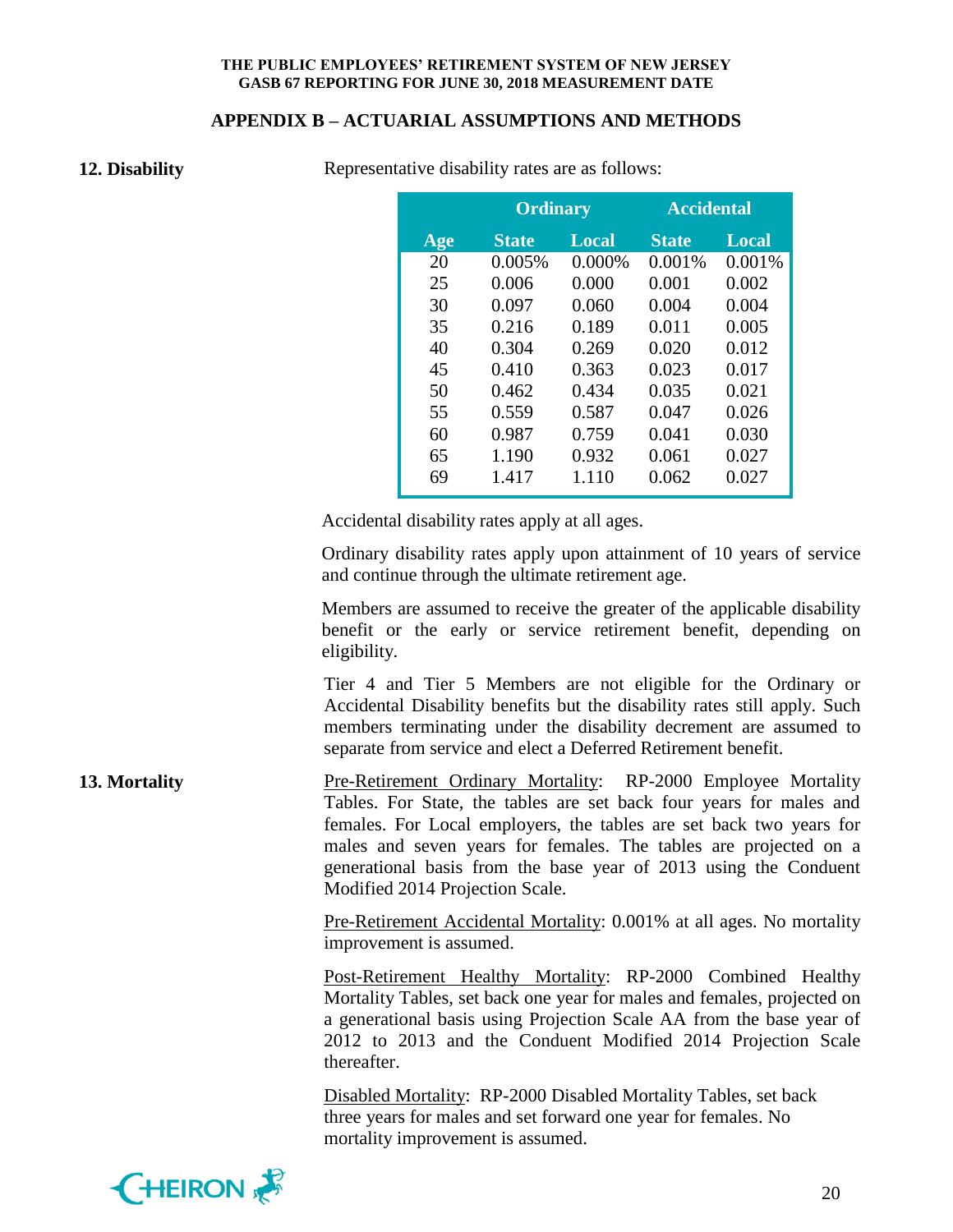# **APPENDIX B – ACTUARIAL ASSUMPTIONS AND METHODS**

**14. Retirement** Representative retirement rates are as follows:

|     | <b>Not Eligible for</b>     |              | <b>Eligible for Unreduced</b> |              |  |
|-----|-----------------------------|--------------|-------------------------------|--------------|--|
|     | <b>Unreduced Retirement</b> |              | <b>Retirement Benefit</b>     |              |  |
| Age | <b>State</b>                | <b>Local</b> | <b>State</b>                  | <b>Local</b> |  |
| 45  | 0.24%                       | 0.16%        | N/A                           | N/A          |  |
| 50  | 1.10                        | 0.64         | N/A                           | N/A          |  |
| 55  | 1.43                        | 0.77         | 17.50%                        | 11.70%       |  |
| 56  | 1.43                        | 0.77         | 14.00                         | 11.70        |  |
| 57  | 1.43                        | 0.77         | 13.00                         | 11.70        |  |
| 58  | 0.90                        | 0.77         | 13.00                         | 11.70        |  |
| 59  | 0.90                        | 0.77         | 19.00                         | 21.00        |  |
| 60  | 0.90                        | 0.77         | 9.00                          | 7.80         |  |
| 61  | 0.90                        | 0.77         | 9.00                          | 8.40         |  |
| 62  | 0.90                        | 0.77         | 14.58                         | 13.44        |  |
| 63  | 1.50                        | 0.90         | 11.34                         | 10.50        |  |
| 64  | 1.50                        | 0.90         | 12.15                         | 10.50        |  |
| 65  | N/A                         | N/A          | 16.20                         | 16.54        |  |
| 66  | N/A                         | N/A          | 17.00                         | 15.75        |  |
| 67  | N/A                         | N/A          | 15.00                         | 13.65        |  |
| 68  | N/A                         | N/A          | 15.00                         | 11.55        |  |
| 69  | N/A                         | N/A          | 15.00                         | 11.55        |  |
| 70  | N/A                         | N/A          | 100.00                        | 100.00       |  |

Representative retirement rates for Members of Prosecutors Part (Chapter 366, P.L. 2001) are as follows:

|     | of Service   |              | Less than 20 Years 20 Years 21 to 24<br>of Service Years of | <b>Service</b> | $25+$ Years of<br><b>Service</b> |              |
|-----|--------------|--------------|-------------------------------------------------------------|----------------|----------------------------------|--------------|
| Age | <b>State</b> | <b>Local</b> |                                                             |                | <b>State</b>                     | <b>Local</b> |
| 40  | $0.00\%$     | 0.00%        | 2.50%                                                       | $0.00\%$       | 23.10%                           | 19.25%       |
| 45  | 0.00         | 0.00         | 2.50                                                        | 0.00           | 23.10                            | 19.25        |
| 50  | 0.00         | 0.00         | 3.75                                                        | 0.00           | 23.10                            | 19.25        |
| 55  | 2.59         | 3.06         | 5.00                                                        | 0.00           | 26.22                            | 21.85        |
| 60  | 2.63         | 3.06         | 5.00                                                        | 0.00           | 34.17                            | 28.48        |
| 65  | 2.63         | 3.06         | 37.50                                                       | 0.00           | 100.00                           | 100.00       |
| 70  |              | 100.00       | 100.00                                                      | 100.00         | 100.00                           | 100.00       |

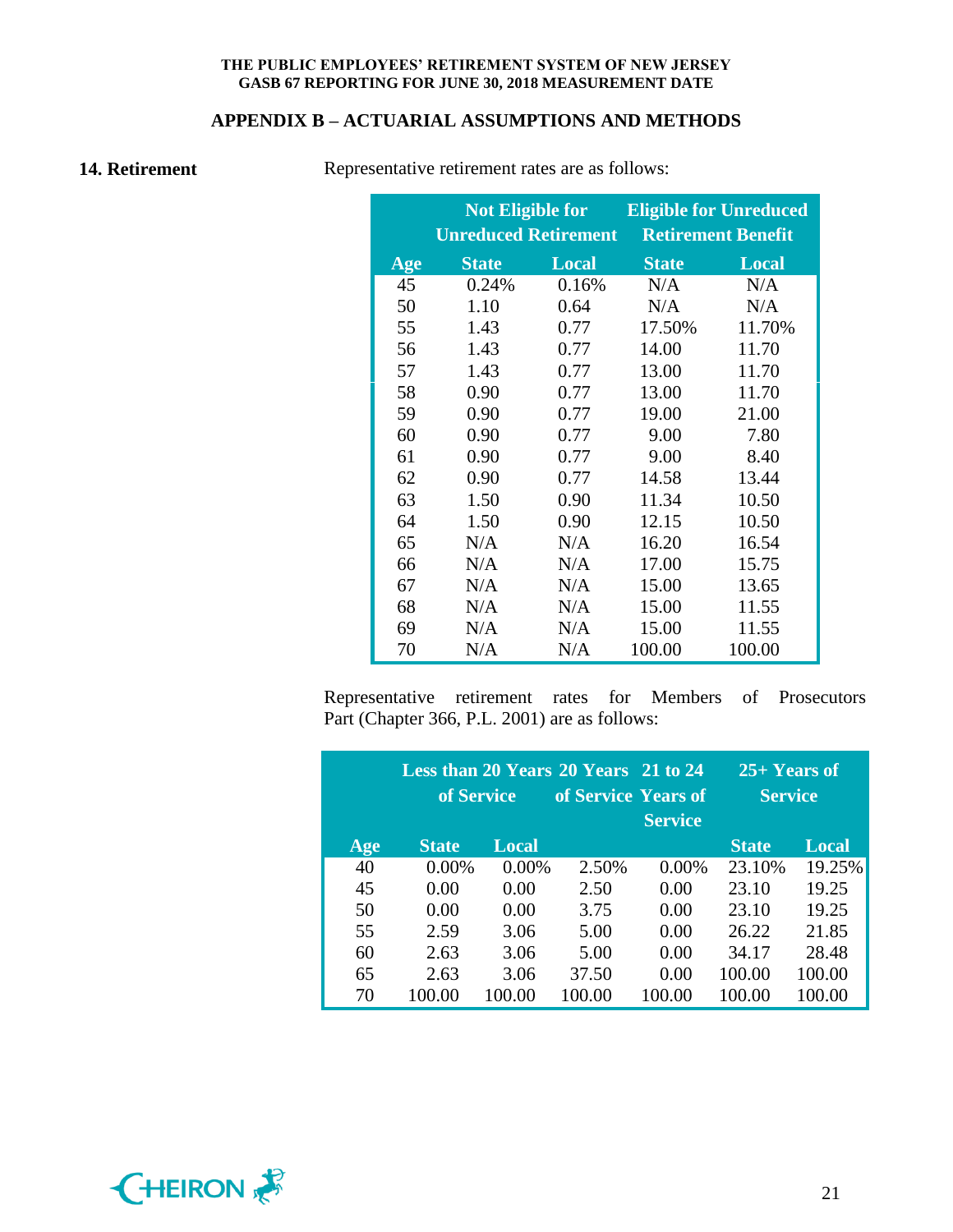# **APPENDIX B – ACTUARIAL ASSUMPTIONS AND METHODS**

| <b>15. Family Composition</b><br><b>Assumptions</b> | For members not currently in receipt, 100% of members are<br>assumed married to spouses of the opposite sex. Males are assumed<br>to be three years older than females.                                                                                                                                                                                       |
|-----------------------------------------------------|---------------------------------------------------------------------------------------------------------------------------------------------------------------------------------------------------------------------------------------------------------------------------------------------------------------------------------------------------------------|
|                                                     | For purposes of the optional form of payment death benefit for<br>members currently in receipt, beneficiary status is based on the<br>beneficiary allowance reported. If no beneficiary date of birth is<br>provided, the beneficiary is assumed to be the member's spouse of<br>the opposite sex with males assumed to be three years older than<br>females. |
|                                                     | No additional dependent children or parents are assumed.                                                                                                                                                                                                                                                                                                      |
| 16. Form of Payment                                 | Current active members are assumed to elect the Maximum Option.                                                                                                                                                                                                                                                                                               |
| 17. Data                                            | The reported service and ASF were used for purposes of setting the<br>status of certain non-contributing records.                                                                                                                                                                                                                                             |
|                                                     | For non-contributing members, the benefit is based on the reported<br>ASF projected to Service Retirement eligibility with the interest<br>crediting rate.                                                                                                                                                                                                    |
|                                                     | For current beneficiaries with incomplete information, reasonable<br>assumptions were made based on information available in prior<br>years.                                                                                                                                                                                                                  |
|                                                     | Inactive participants receiving benefits according to the 2016 data<br>but omitted from the 2017 data are assumed to have died without a<br>beneficiary.                                                                                                                                                                                                      |

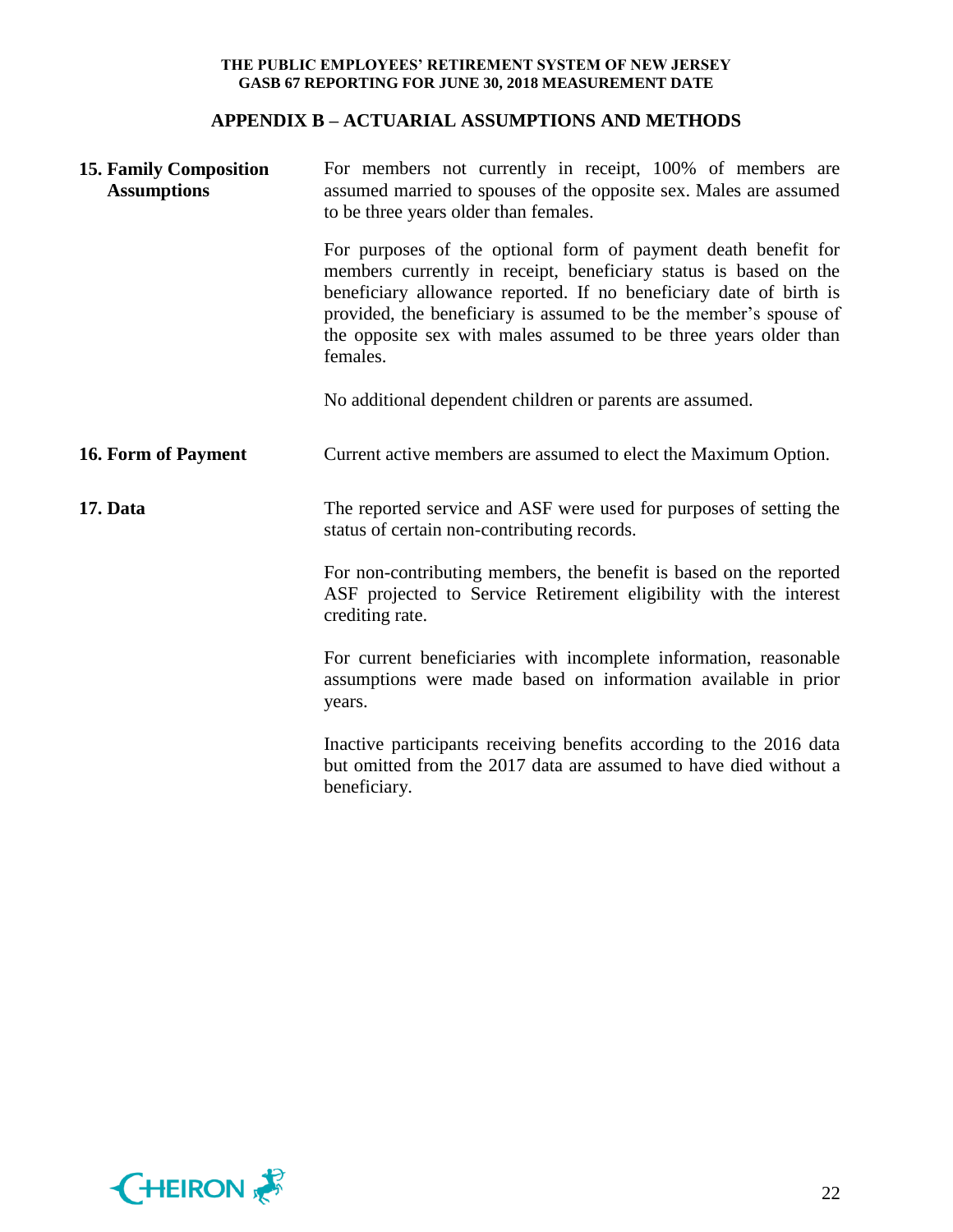# **APPENDIX B – ACTUARIAL ASSUMPTIONS AND METHODS**

# **B. Actuarial Methods**

The actuarial methods used for determining State and Local employer contributions are described below.

# **1. Actuarial Cost Method**

The actuarial cost method for funding calculations is the Projected Unit Credit Cost Method.

The actuarial liability is calculated as the actuarial present value of the projected benefits linearly allocated to periods prior to the valuation year based on service, not less than the value of the estimated member annuity as of the valuation date and the Accumulated Deductions with interest as of the valuation date provided by the Division of Pensions and Benefits. The unfunded actuarial liability is the actuarial liability on the valuation date less the actuarial value of assets.

In accordance with Chapter 78, P.L. 2011:

- Beginning with the July 1, 2010 actuarial valuation, the accrued liability contribution shall be computed so that if the contribution is paid annually in level dollars, it will amortize the unfunded accrued liability over an open 30 year period.
- Beginning with the July 1, 2019 actuarial valuation, the accrued liability contribution shall be computed so that if the contribution is paid annually in level dollars, it will amortize the unfunded accrued liability over a closed 30 year period (i.e., for each subsequent actuarial valuation the amortization period shall decrease by one year).
- Beginning with the July 1, 2029 actuarial valuation, when the remaining amortization period reaches 20 years, any increase or decrease in the unfunded accrued liability as a result of actuarial losses or gains for subsequent valuation years shall serve to increase or decrease, respectively, the amortization period for the unfunded accrued liability, unless an increase in the amortization period will cause it to exceed 20 years. If an increase in the amortization period as a result of actuarial losses for a valuation year would exceed 20 years, the accrued liability contribution shall be computed for the valuation year using a 20 year amortization period.

Certain portions of the normal cost and unfunded actuarial liabilities attributable to Local employers are payable by the State and/or over different periods in accordance with the NJ State Statutes.

To the extent that the amortization period remains an open period in future years and depending upon the specific circumstances, it should be noted that in the absence of emerging actuarial gains or contributions made in excess of the actuarially determined contribution, any existing unfunded accrued liability may not be fully amortized in the future.

The non-contributory group life insurance benefit is funded separately through a term cost.

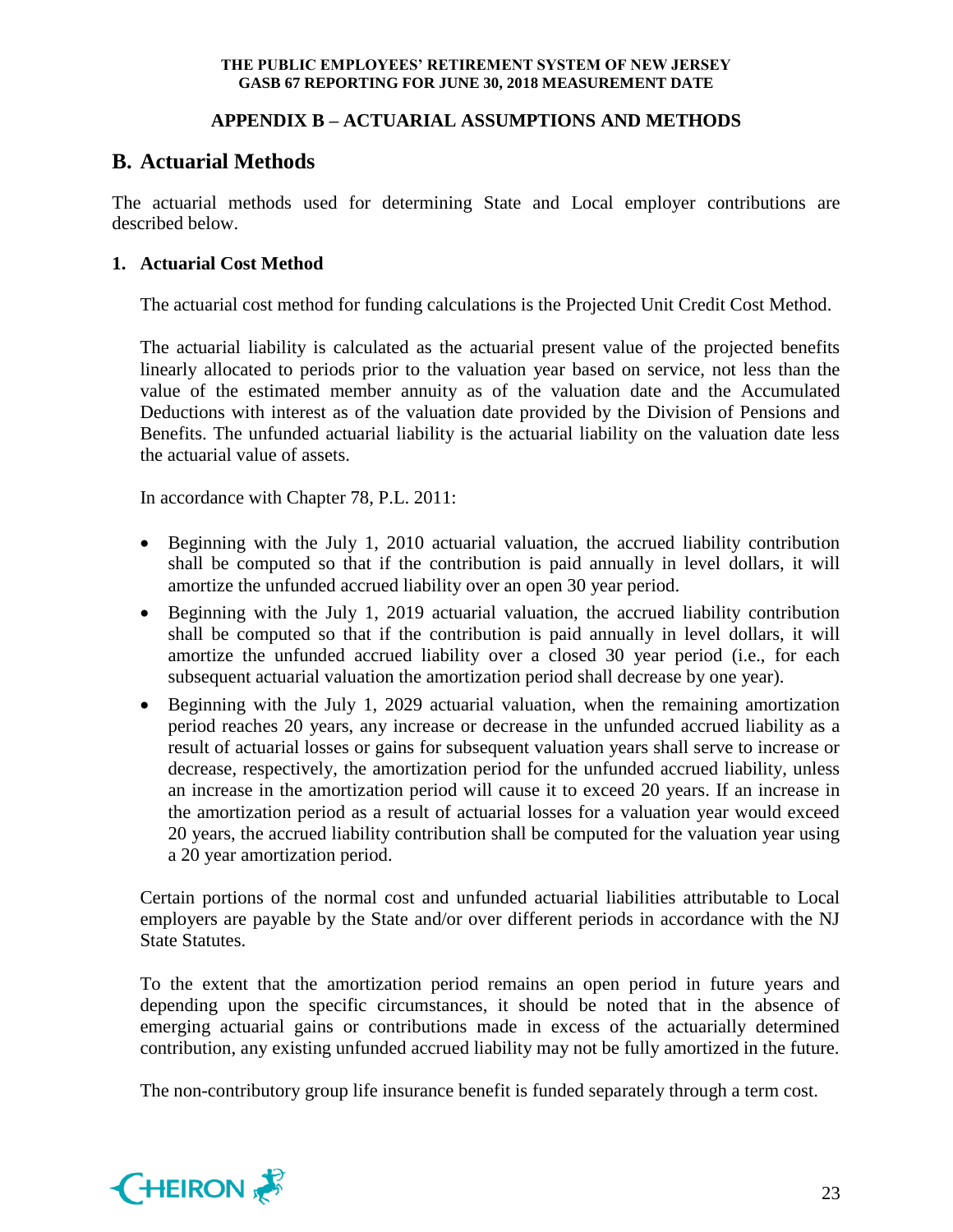# **APPENDIX B – ACTUARIAL ASSUMPTIONS AND METHODS**

#### **2. Asset Valuation Method**

For the purposes of determining contribution rates, an actuarial value of assets is used that dampens the volatility in the market value of assets, resulting in a smoother pattern of contributions.

The actuarial value of assets is adjusted to reflect actual contributions and benefit payments, an assumed rate of return on the previous year's assets and current year's cash flow at the prior year's actuarial valuation interest rate, with a further adjustment to reflect 20% of the difference between the resulting value and the actual market value of Plan assets.

#### **3. Contributions**

Prior to FYE 2018, it was assumed the State would make pension contributions on June  $30<sup>th</sup>$ , 24 months after the associated valuation date. Effective with FYE 2018, Chapter 83, P.L. 2016 requires the State to make pension contributions on a quarterly basis: at least 25 percent by September 30, at least 50 percent by December 31, at least 75 percent by March 31, and at least 100 percent by June 30. As such, contributions are assumed to be made on a quarterly basis with the first contribution 15 months after the associated valuation date.

Local employers' contributions are expected to be paid on April  $1<sup>st</sup>$ , 21 months after the associated valuation date.

Revenues from the Chapter 98, P.L. 2017 – Lottery Enterprise Contribution Act are assumed to be contributed to the trust on a monthly basis.

Contributions payable in the fiscal year starting on the valuation date are included in the actuarial value of assets as receivable contributions, discounted by the applicable valuation interest rate.

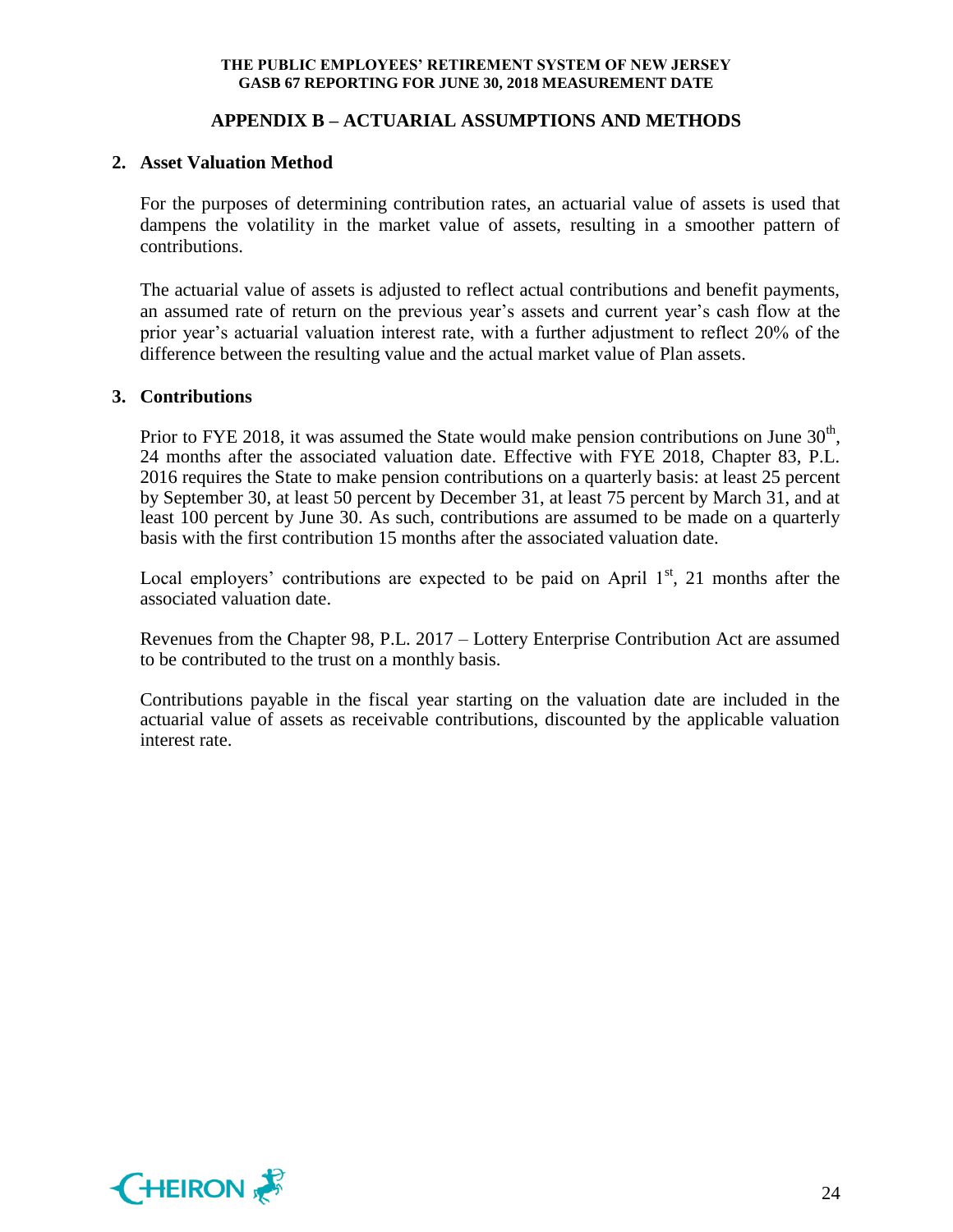# **APPENDIX C – SUMMARY OF PLAN PROVISIONS**

This summary of Plan provisions provides an overview of the major provisions of the PERS used in the actuarial valuation. It is not intended to replace the more precise language of the NJ State Statutes, Title 43, Chapter 15A, and if there is any difference between the description of the plan herein and the actual language in the NJ State Statutes, the NJ State Statutes will govern.

# **1. Eligibility for Membership**

Employees of the State or any county, municipality, school district, or public agency employed on a regular basis in a position covered by Social Security and not required to be a member of any other State or local government retirement system. Certain exceptions apply.

- a) Class B (or Tier 1) Member: Any member hired prior to July 1, 2007.
- b) Class D (or Tier 2) Member: Any member hired on or after July 1, 2007 and before November 2, 2008.
- c) Class E (or Tier 3) Member: Any member hired after November 1, 2008 and before May 22, 2010.
- d) Class F (or Tier 4) Member: Any member hired after May 21, 2010 and before June 28, 2011.
- e) Class G (or Tier 5) Member: Any member hired on or after June 28, 2011.

# **2. Plan Year**

The 12-month period beginning on July 1 and ending on June 30.

## **3. Years of Service**

A year of service for each year an employee is a Member of the Retirement System plus service, if any, covered by a prior service liability. Tier 4 and Tier 5 Members must be scheduled to work at least 35 hours per week for the State or 32 hours per week for a Local employer. Tier 3, 4 and 5 Members must have an annual salary of \$7,500 (indexed for inflation) and other members must have an annual salary of \$1,500.

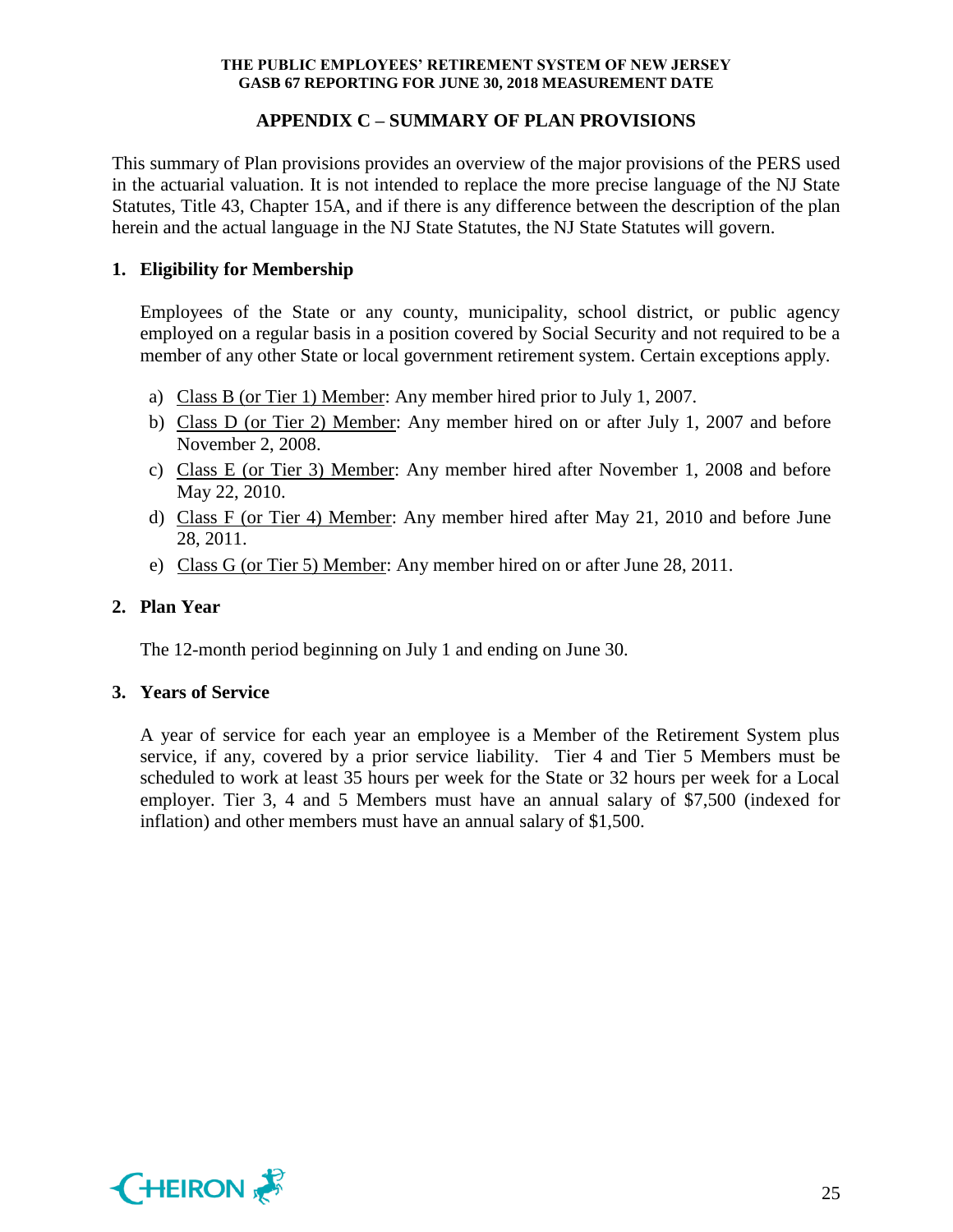# **APPENDIX C – SUMMARY OF PLAN PROVISIONS**

# **4. Compensation**

Base salary upon which contributions by a Member to the Annuity Savings Fund were based. Chapter 113, P.L. 1997 provides that Compensation cannot exceed the compensation limitation of Section 401(a)(17) of the Internal Revenue Code. Chapter 103, P.L. 2007 provides that for a Tier 2, 3, 4 or 5 Member, Compensation cannot exceed the annual maximum wage contribution base for Social Security, pursuant to the Federal Insurance Contribution Act.

# **5. Final Compensation**

The average annual compensation upon which contributions by a Member are made for the three consecutive years of service immediately preceding retirement, or the highest three fiscal years of service, if greater. Chapter 1, P. L. 2010 provides that for a Tier 4 or Tier 5 Member, Final Compensation is the average annual compensation upon which contributions by a Member are made for the five consecutive years of service immediately preceding retirement, or the highest five fiscal years of service, if greater.

## **6. Final Year Compensation**

The compensation upon which contributions by a Member to the Annuity Savings Fund are based in the last year of service.

## **7. Accumulated Deductions**

The sum of all amounts deducted from the compensation of a Member or contributed by the Member or on the Member's behalf without interest.

## **8. Member Contributions**

Each Member contributes a percentage of Compensation. Effective October 1, 2011, Chapter 78, P.L. 2011 set the member contribution rate at 6.5% and causes it to increase by  $1/7<sup>th</sup>$  of 1 % each July thereafter until it attains an ultimate rate of 7.5% on July 1, 2018.

For members who are eligible to retire under the Prosecutors Part as provided by Chapter 366, P .L. 2001, Chapter 78, P.L. 2011 set the member contribution rate at 10.0%, effective October 1, 2011.

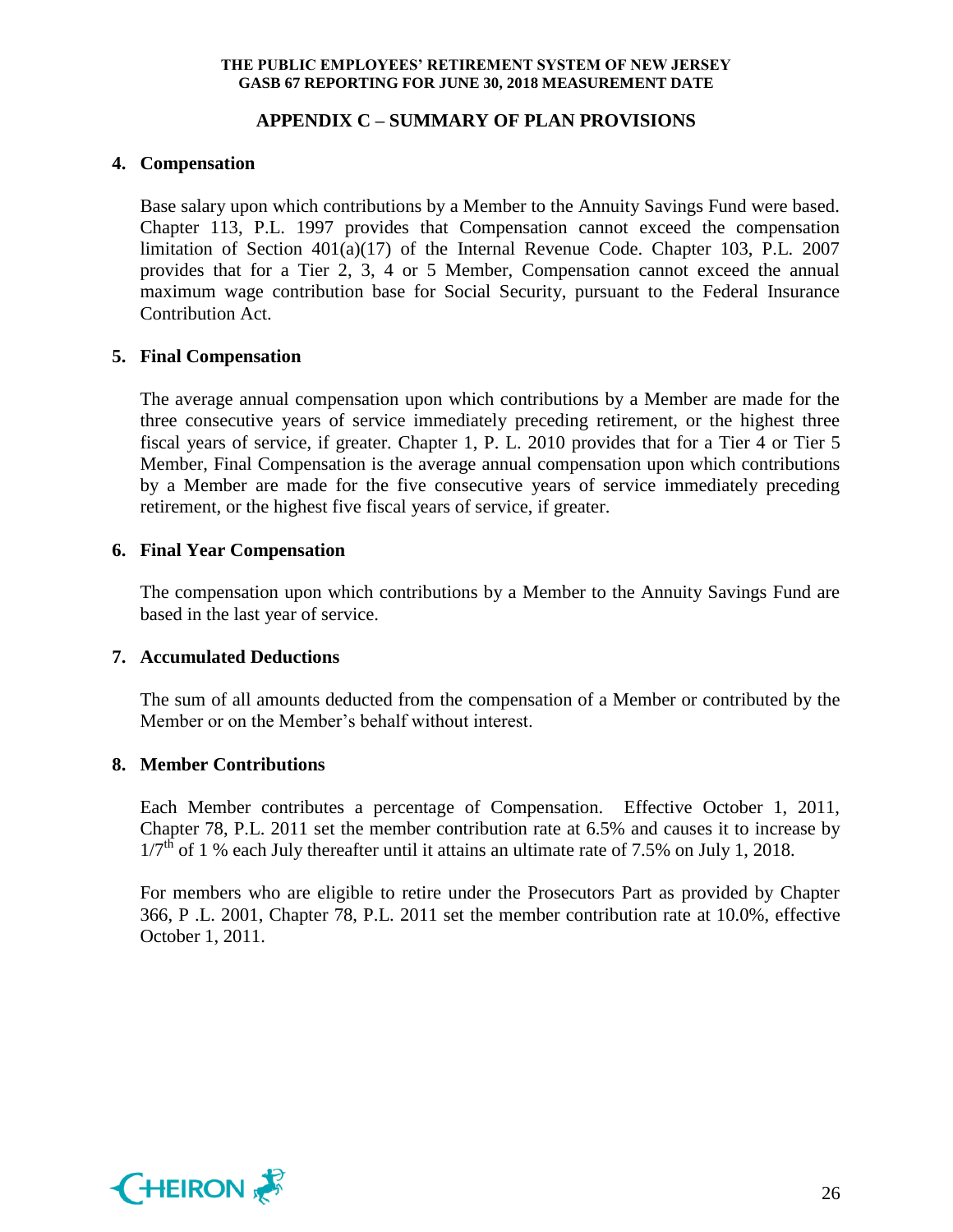### **APPENDIX C – SUMMARY OF PLAN PROVISIONS**

#### **9. Benefits**

a) **Service Retirement:** For a Tier 1 or Tier 2 Member, age 60. For a Tier 3 or Tier 4 Member, age 62. For a Tier 5 Member, age 65.

Benefit is an annual retirement allowance comprised of a member annuity plus an employer pension which together equal:

- (1) For a Tier 1, 2 or 3 Member, 1/55 of Final Compensation for each Year of Service.
- (2) For a Tier 4 or 5 Member, 1/60 of Final Compensation for each Year of Service.
- b) **Early Retirement:** Prior to eligibility for Service Retirement. For a Tier 1, 2, 3 or 4 Member, 25 Years of Service. For a Tier 5 Member, 30 Years of Service.

Benefit is an annual retirement allowance comprised of a member annuity plus an employer pension which together equal:

- (1) For a Tier 1 Member, the Service Retirement benefit reduced by 1/4 of one percent for each month the retirement date precedes age 55.
- (2) For a Tier 2 Member, the Service Retirement benefit reduced by 1/12 of one percent for each month the retirement date precedes age 60 through age 55 and by 1/4 of one percent for each month the retirement date precedes age 55.
- (3) For a Tier 3 or 4 Member, the Service Retirement benefit reduced by 1/12 of one percent for each month the retirement date precedes age 62 through age 55 and by 1/4 of one percent for each month the retirement date precedes age 55.
- (4) For a Tier 5 Member, the Service Retirement benefit reduced by 1/4 of one percent for each month the retirement date precedes age 65.
- c) **Veteran Retirement:** Age 55 with 25 Years of Service or Age 60 with 20 Years of Service for a qualified military veteran who retires directly from active service.

Benefit is an annual retirement allowance comprised of a member annuity plus an employer pension which together equal the greater of:

- (1) 54.5% of highest 12-month Compensation, or
- (2) For a member who is at least age 55 with 35 Years of Service, 1/55 of highest 12 month Compensation for each Year of Service.

Veterans may receive a Service Retirement benefit if greater.

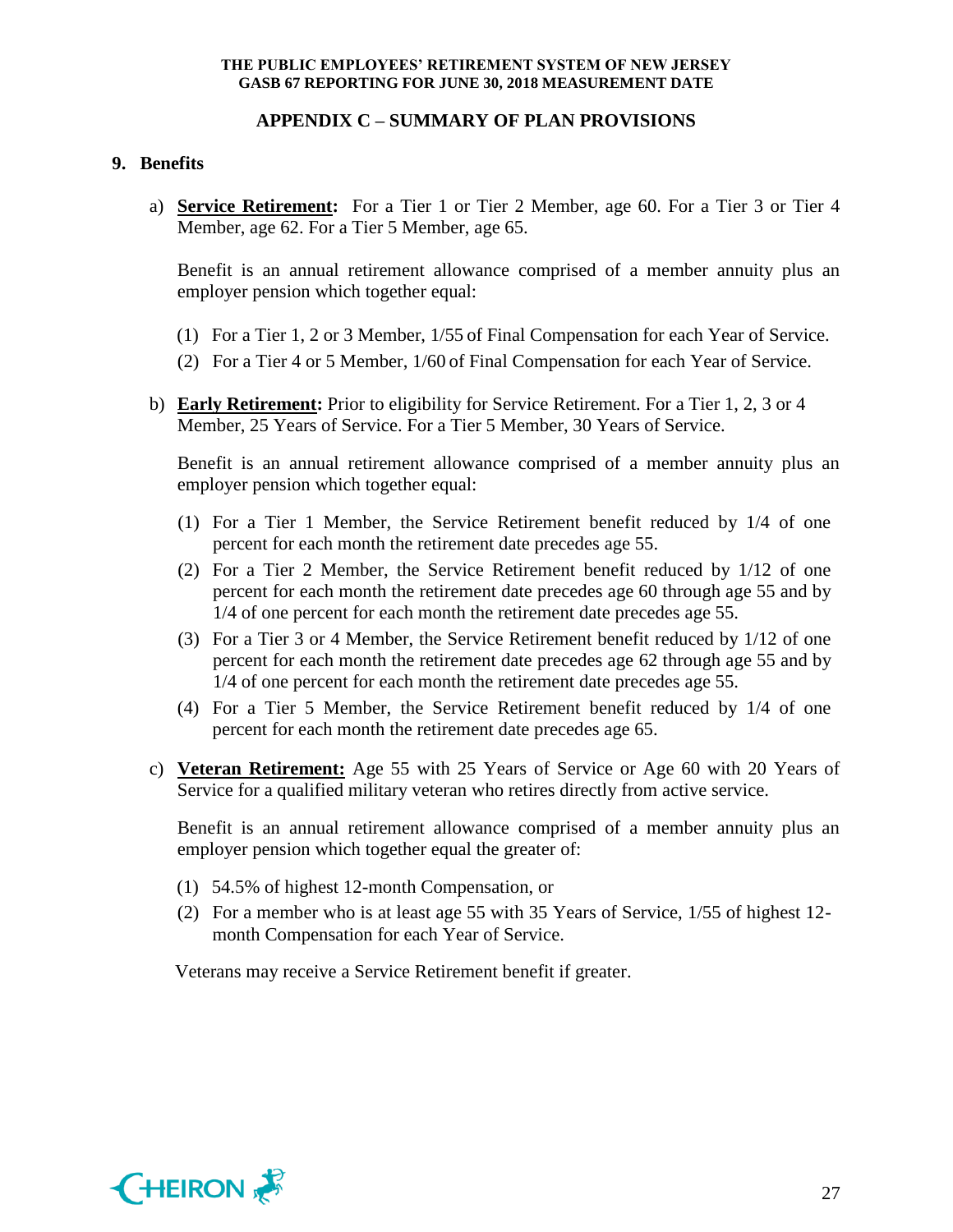# **APPENDIX C – SUMMARY OF PLAN PROVISIONS**

- d) **Deferred Retirement:** Termination of service prior to eligibility for Service Retirement with 10 Years of Service. Benefit is either:
	- (1) A refund of Accumulated Deductions plus, if the member has completed three years of service, interest accumulated at 2.0% per annum; or
	- (2) A deferred life annuity, commencing at age 60 for a Tier 1 or Tier 2 Member, age 62 for a Tier 3 or Tier 4 Member or age 65 for a Tier 5 Member, comprised of a member annuity plus an employer pension which together equal the Service Retirement benefit based on Final Compensation and Years of Service at date of termination.

For Members who die during the deferral period, the benefit is a return of Accumulated Deductions with credited interest.

e) **Non-Vested Termination:** Termination of service prior to eligibility for Service Retirement and less than 10 Years of Service.

Benefit is a refund of Accumulated Deductions plus, if the member has completed three years of service, interest accumulated at 2.0% per annum.

## f) **Death Benefits**

- (1) Ordinary Death Before Retirement: Death of an active contributing Member. Benefit is equal to:
	- a. Lump sum payment equal to 150% of Final Year Compensation, also known as the non-contributory group life insurance benefit, plus
	- b. Accumulated Deductions with credited interest.
- (2) Accidental Death Before Retirement: Death of an active Member resulting from injuries received from an accident during performance of duty and not a result of willful negligence. Benefit is equal to:
	- a. Lump sum payment equal to 150% of Final Year Compensation, also known as the non-contributory group life insurance benefit, plus
	- b. Spouse life annuity of 50% of Final Year Compensation payable until spouse's death or remarriage. If there is no surviving spouse or upon death or remarriage, a total of 20% (35%, 50%) of Final Year Compensation payable to one (two, three or more) dependent child(ren). If there is no surviving spouse or dependent child(ren), 25% (40%) of Final Year Compensation to one (two) dependent parent(s). If there is no surviving spouse, dependent child(ren) or parent(s), the benefit is a refund of Accumulated Deductions with credited interest.

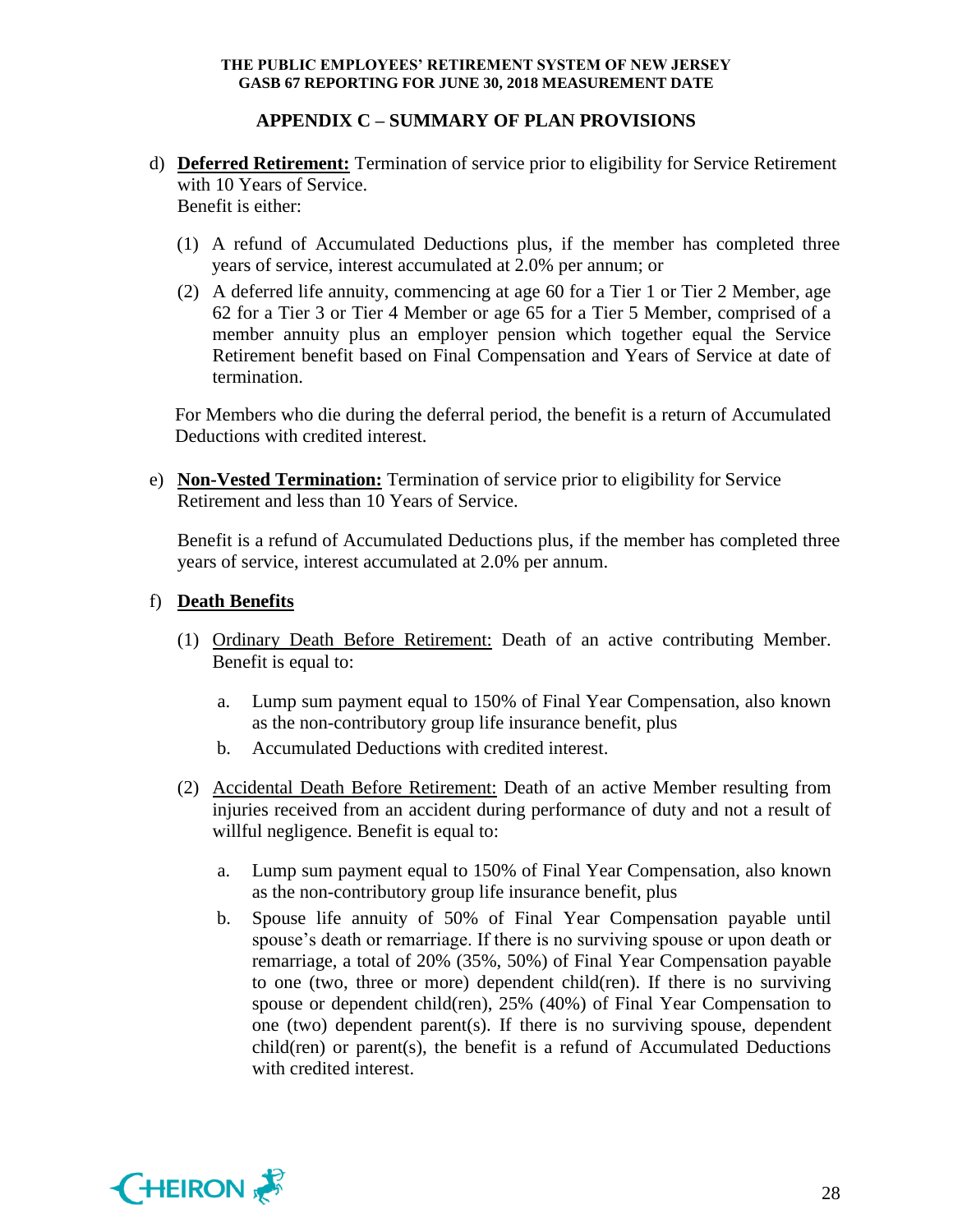# **APPENDIX C – SUMMARY OF PLAN PROVISIONS**

- (3) Death After Retirement: Death of a retired Member. Benefit is equal to:
	- a. Lump sum payment equal to 3/16 of Final Year Compensation for a Member retired under Service, Early, Veteran or Deferred Retirement with 10 Years of Service. For a Member receiving a Disability benefit, lump sum payment of 150% of Final Year Compensation if death occurs prior to age 60 and 3/16 of Final Compensation if death occurs after age 60. This benefit is also known as the non-contributory group life insurance benefit, plus
	- b. Any survivor benefit due under the Member's optional form of payment election. Previously granted COLAs also apply to life annuities.

Members are also eligible for a voluntary, employee-paid life insurance policy, known as the contributory group life insurance policy. This benefit is not paid through the System and is not considered for valuation purposes.

## g) **Disability Retirement**

(1) Ordinary Disability Retirement: 10 years of service and totally and permanently incapacitated from the performance of normal or assigned duties. Only available to Tier 1, 2 and 3 Members.

Benefit is an annual retirement allowance comprised of a member annuity plus an employer pension which together equal:

- a. 1.64% of Final Compensation for each Year of Service; or
- b. 43.6% of Final Compensation.
- (2) Accidental Disability Retirement: Total and permanent incapacitation as a direct result of a traumatic event occurring during and as a result of the performance of regular or assigned duties. Only available to Tier 1, 2 and 3 Members.

Benefit is an annual retirement allowance comprised of a member annuity plus an employer pension which together equal 72.7% of Compensation at the date of injury.

The pension portion of the benefit will be offset for any periodic Workers' Compensation benefits.

Tier 4 and Tier 5 Members are eligible for long-term disability coverage. This benefit is not paid through the System and is not considered for valuation purposes. Both Member and employer contributions to the System continue while on long-term disability, with the policy covering the Member portion. The long-term disability benefit equals 60% of Final Year Compensation and may be offset for other periodic benefits, such as Workers' Compensation, short-term disability or Social Security. The long-term disability benefit may continue through the earlier of age 70 or commencement of a retirement benefit under the System.

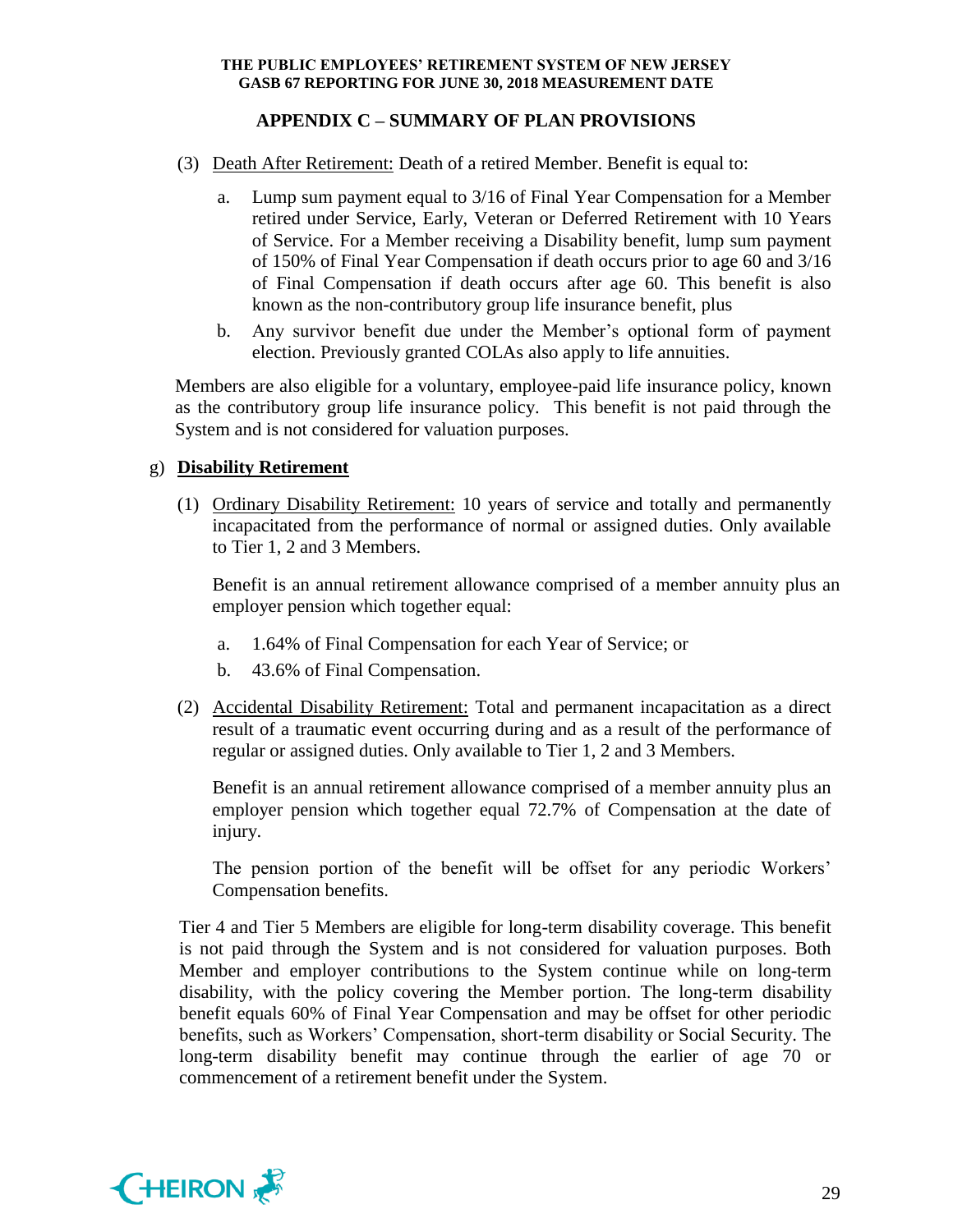# **APPENDIX C – SUMMARY OF PLAN PROVISIONS**

# **10. Benefits for Special Employee Groups**

Certain members qualify for enrollment into special employee groups. Such members receive the greater of the special benefits described below or the regular PERS benefit described above. For benefit types not explicitly mentioned, the regular PERS benefit applies.

# a) **Law Enforcement Officers (LEOs):**

Members employed in eligible job titles as well as individuals who do not meet the age or medical requirements for entry into the Police and Firemen's Retirement System (PFRS).

## (1) Service and Special Retirement

Mandatory retirement at age 65. Veterans with less than 20 Years of Service at age 65 must retire upon attainment of 20 Years of Service or age 70, whichever is earlier. Voluntary retirement prior to those ages.

a. Service Retirement: Age 55 after 20 Years of LEO Service.

Benefit is an annual retirement allowance comprised of a member annuity plus an employer pension which together equal 2% of Final Compensation for each Year of LEO Service up to 25 years plus 1% of Final Compensation for each Year of LEO Service over 25 years.

The Member is also eligible for a regular PERS benefit based on any non-LEO service.

b. Special Retirement: 25 Years of LEO Service.

Benefit is the Service Retirement benefit plus 5% of Final Compensation with a maximum of 70% of Final Compensation.

(2) Ordinary Disability Retirement: 5 Years of LEO Service.

Benefit is the regular PERS Ordinary Disability benefit.

(3) Death Benefits:

Benefit is the regular PERS Death benefit except, upon Accidental Disability Retirement, the minimum lump sum payment is \$5,000.

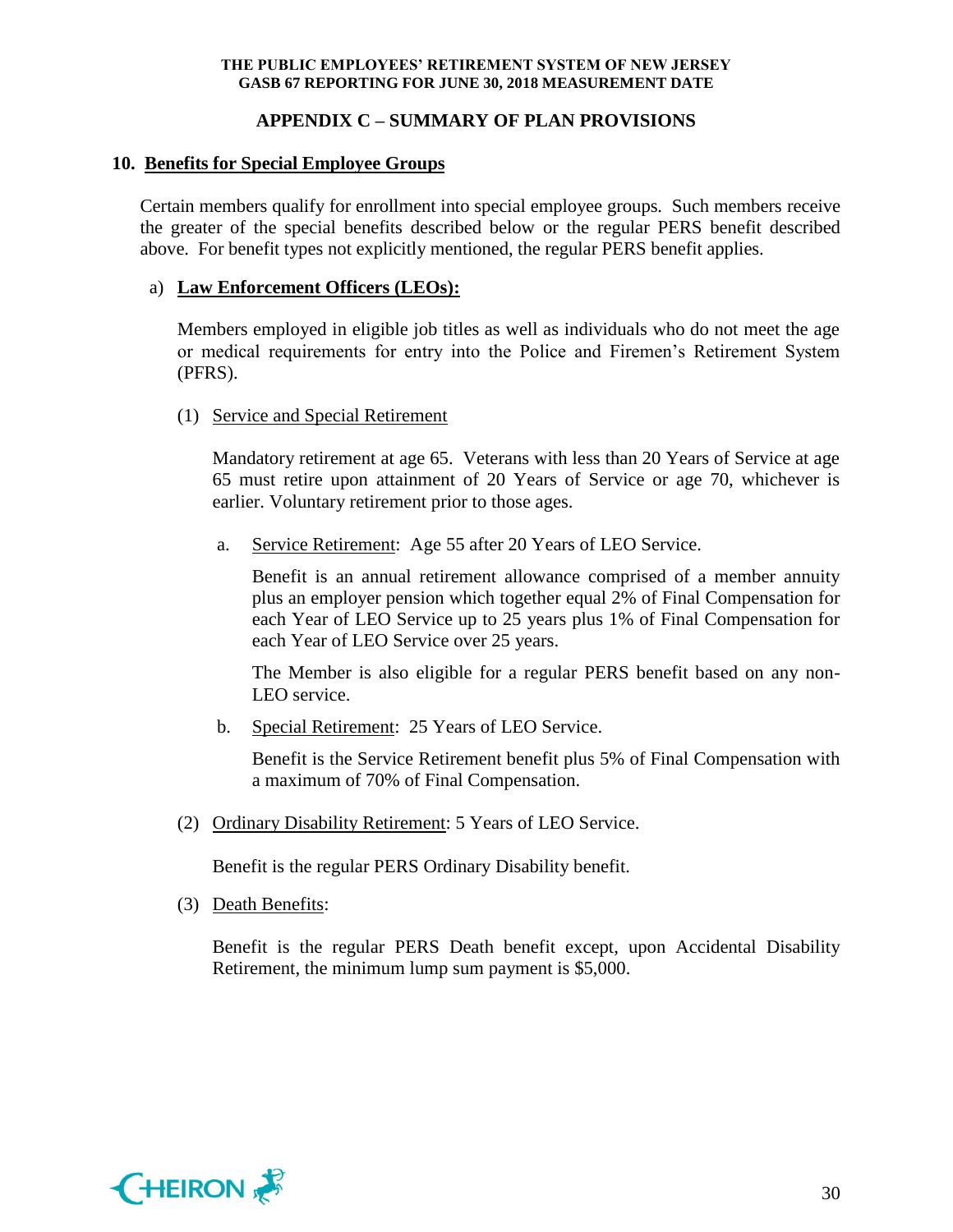# **APPENDIX C – SUMMARY OF PLAN PROVISIONS**

# b) **Legislative Retirement System (LRS):**

Members of the State Legislature. Chapter 92, P.L. 2007 closed LRS to new members enrolled on or after July 1, 2007.

(1) Special Legislative Retirement: Age 60.

Benefit is an annual retirement allowance comprised of a member annuity plus an employer pension which together equal 3% of Final Compensation for each Year of Legislative Service with a maximum of two-thirds of Final Compensation.

The Member is also eligible for a regular PERS benefit based on any nonlegislative service.

(2) Deferred Retirement: Termination of service prior to eligibility for Service or Special Legislative Retirement with 8 Years of Legislative Service.

Benefit is either:

- a. A refund of Accumulated Deductions plus, if the Member has completed three years of service, interest accumulated at 2.0% per annum; or
- b. A deferred life annuity, commencing at age 60, comprised of a member annuity plus an employer pension which together equal the Service or Special Legislative Retirement benefit based on Final Compensation and Years of Service at date of termination.

## c) **Prosecutors Part (Chapter 366, P.L. 2001):**

Covers prosecutors as well as members employed in certain other related job titles. Chapter 1. P.L. 2010 closed the Prosecutors Part to new members enrolled on or after May 22, 2010.

(1) Service and Special Retirement

Mandatory retirement at age 70. Voluntary retirement prior to that age.

In addition to the benefits described below, the member is eligible for a regular PERS benefit based on any non-Prosecutors Part service.

a. Service Retirement: For a Prosecutors Part Member enrolled as of January 7, 2002, age 55 or 20 Years of Prosecutors Part Service. For a Prosecutors Part Member enrolled after January 7, 2002, age 55.

Benefit is an annual retirement allowance comprised of a member annuity plus an employer pension which together equal the greater of:

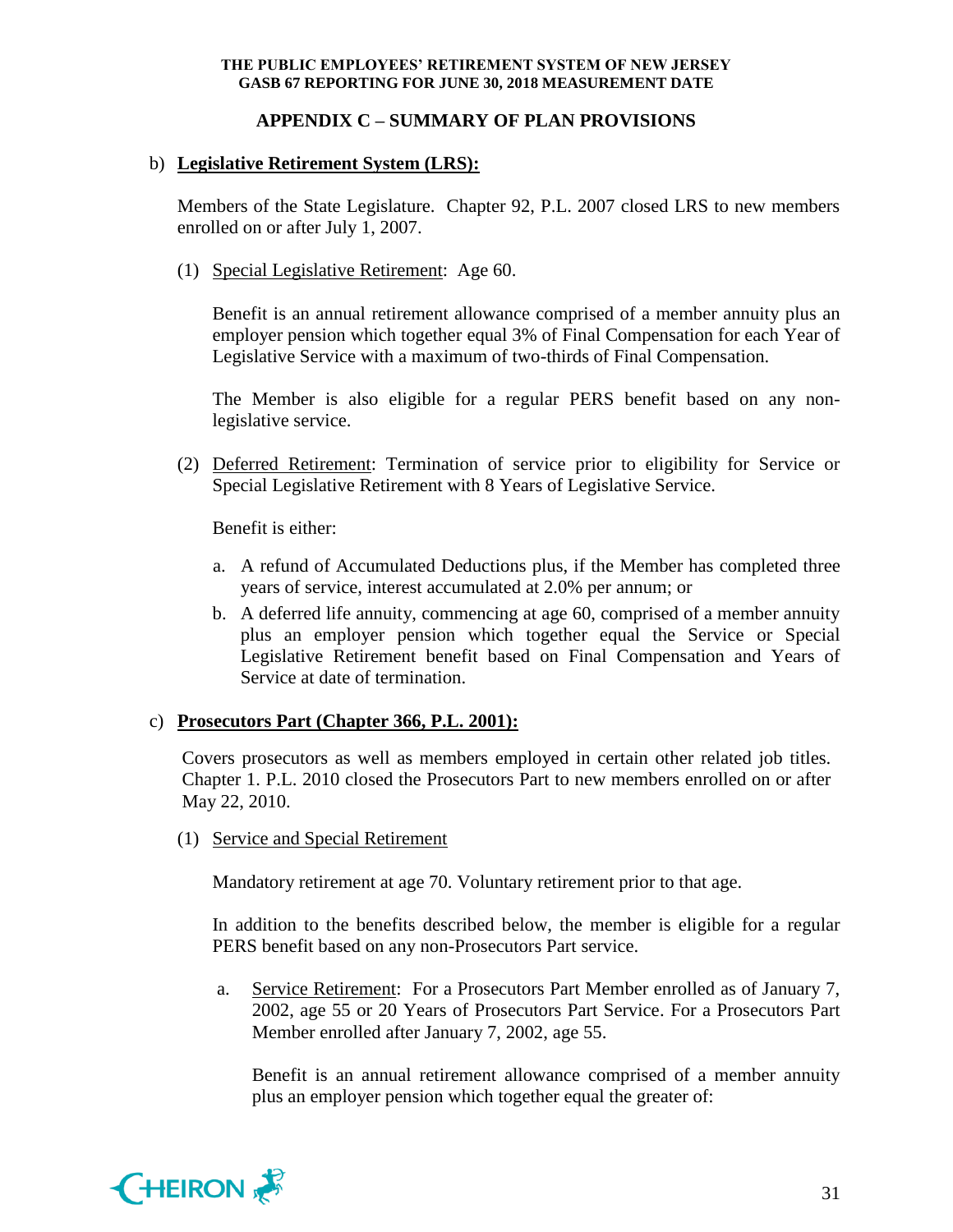# **APPENDIX C – SUMMARY OF PLAN PROVISIONS**

- i. 2% of Final Year Compensation for each Year of Prosecutors Part Service up to 30 years plus 1% of Final Year Compensation for each Year of Prosecutors Part Service over 30 years.
- ii. 50% of Final Year Compensation for Prosecutors Part Members with 20 or more Years of Prosecutors Part Service.
- iii. 1/60 of Final Year Compensation for each Year of Prosecutors Part Service.
- b. Special Retirement: 25 Years of Prosecutors Part Service.

Benefit is an annual retirement allowance comprised of a member annuity plus an employer pension which together equal 65% of Final Year Compensation plus 1% of Final Year Compensation for each Year of Prosecutors Part Service in excess of 25 years with a maximum of 70% of Final Compensation.

(2) Deferred Retirement: Termination of service prior to eligibility for Service or Special Retirement with 10 Years of Prosecutors Part Service.

Benefit is either:

- a. A refund of Accumulated Deductions plus, if the Member has completed three years of service, interest accumulated at 2.0% per annum; or
- b. A deferred life annuity, commencing at age 55, comprised of a member annuity plus an employer pension which together equal 2% of Final Year Compensation for each Year of Prosecutors Part Service.
- (3) Death Benefits:

Benefit is the regular PERS Death benefit except, upon Service, Special or Deferred Prosecutors Part Retirement with 10 Years of Prosecutors Part Service, the lump sum payment equals 50% of Final Year Compensation.

## d) **Workers Compensation Judges Part (WCJ) (Chapter 259, P.L. 2001):**

Member employed in an eligible job title by the Division of Workers' Compensation. Chapter 92, P.L. 2007 closed the Workers Compensation Judges Part to new members enrolled on or after July 1, 2007.

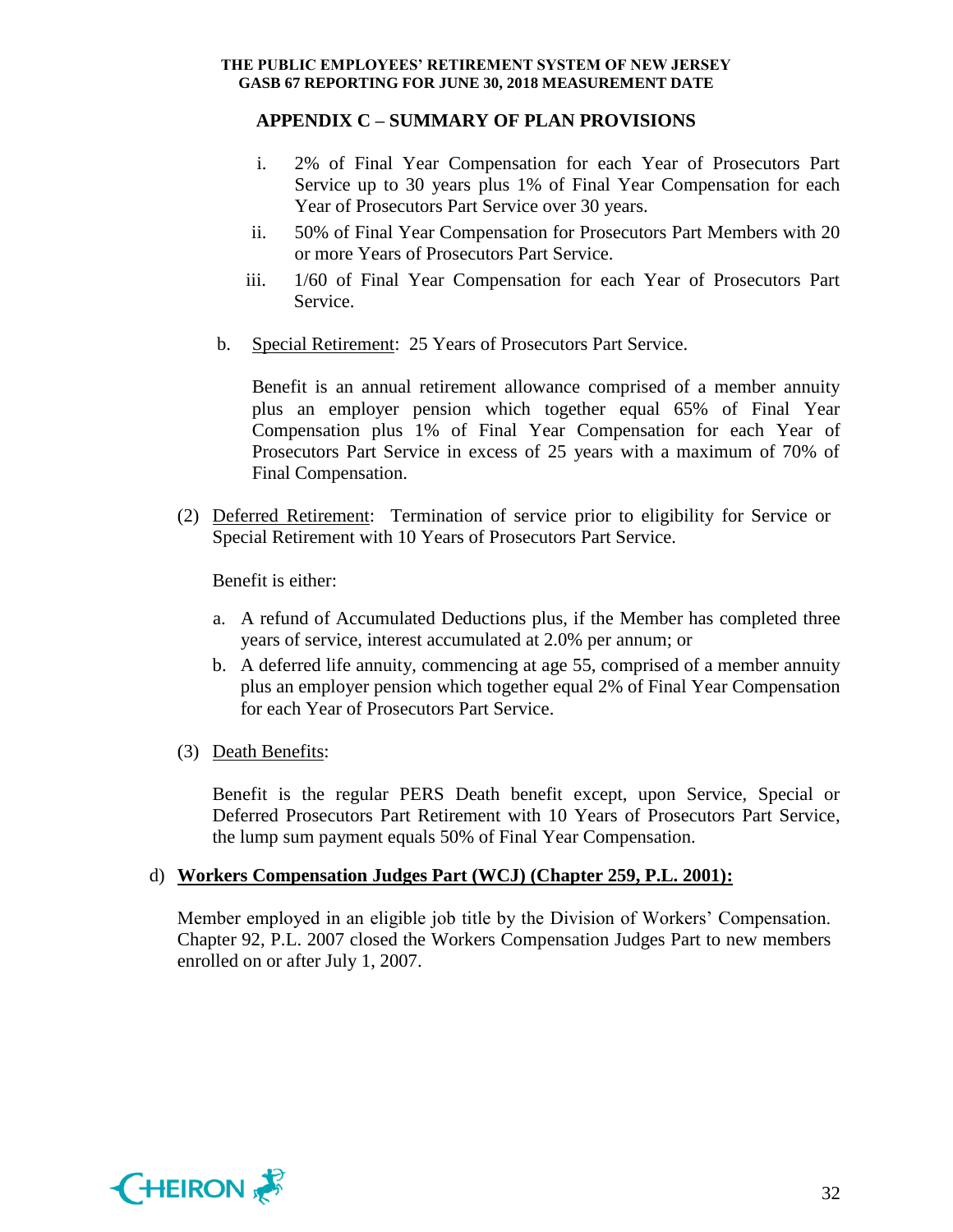# **APPENDIX C – SUMMARY OF PLAN PROVISIONS**

(1) Service Retirement:

Mandatory retirement age 70. Voluntary retirement prior to that age.

a. Age 70 and 10 Years of WCJ Service; or Age 65 and 15 Years of WCJ Service; or Age 60 and 20 Years of WCJ Service.

Benefit is an annual retirement allowance comprised of a member annuity plus an employer pension equal to 75% of contractual Compensation at the date of retirement.

b. Age 65, 5 consecutive Years of WCJ Service and 15 Years of Aggregate PERS Service; or

Age 60, 5 consecutive Years of WCJ Service and 20 Years of Aggregate PERS Service.

Benefit is an annual retirement allowance comprised of a member annuity plus an employer pension equal to 50% of contractual Compensation at the date of retirement.

c. Age 60, 5 consecutive Years of WCJ Service and 15 Years of Aggregate PERS Service.

Benefit is an annual retirement allowance comprised of a member annuity plus an employer pension equal to 2% of contractual Compensation at the date of retirement for each Year of Aggregate PERS Service up to 25 years plus 1% of contractual Compensation at the date of retirement for each Year of Aggregate PERS Service over 25 years.

d. Age 60.

Benefit is an annual retirement allowance comprised of a member annuity plus an employer pension equal to 2% of contractual Compensation at the date of retirement for each Year of WCJ Service up to 25 years plus 1% of contractual Compensation at the date of retirement for each Year of Aggregate PERS Service over 25 years.

(2) Early Retirement: Prior to eligibility for Service Retirement and 5 consecutive Years of WCJ Service and 25 Years of Aggregate PERS Service.

Benefit is an annual retirement allowance comprised of a member annuity plus an employer pension equal to 2% of contractual Compensation at the date of retirement for each Year of Aggregate PERS Service up to 25 years plus 1% of contractual Compensation at the date of retirement for each Year of Aggregate PERS Service over 25 years, actuarially reduced for commencement prior to age 60.

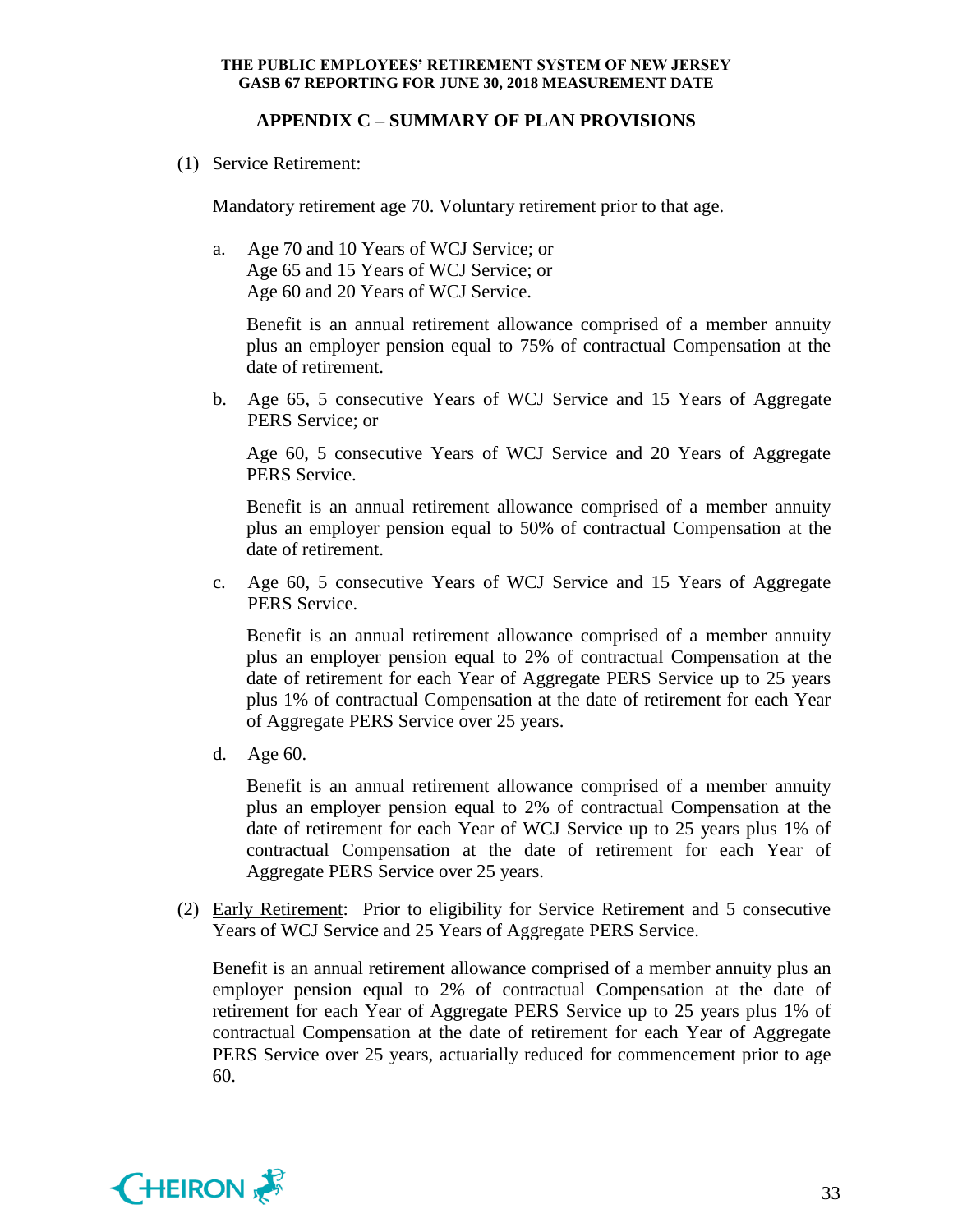# **APPENDIX C – SUMMARY OF PLAN PROVISIONS**

(3) Deferred Retirement: Termination of service prior to eligibility for Service Retirement with 5 consecutive Years of WCJ Service and 10 Years of Aggregate PERS Service.

Benefit is either:

- a. A refund of Accumulated Deductions plus, if the Member has completed three years of service, interest accumulated at 2.0% per annum; or
- b. A deferred life annuity, commencing at age 60, comprised of a member annuity plus an employer pension which together equal 2% of contractual Compensation at the date of retirement for each Year of Aggregate PERS Service up to 25 years plus 1% of contractual Compensation at the date of retirement for each Year of Aggregate PERS Service over 25 years.
- (4) Death Benefits
	- a. Before Retirement: Death of an active WCJ Member. Benefit is equal to:
		- i. Lump sum equal to 150% of contractual Compensation at the date of death, plus
		- ii. Spousal life annuity of 25% of contractual Compensation at the date of death payable until spouse's remarriage plus 10% (15%) to one (two or more) dependent child(ren). If there is no surviving spouse, or upon death or remarriage, a total of 15% (20%, 30%) of contractual Compensation at the date of death payable to one (two, three or more) dependent child(ren). If there is no surviving spouse or dependent child(ren), 20% (30%) of contractual Compensation at the date of death to one (two) dependent parent(s). If there is no surviving spouse, dependent child(ren) or parent(s), the benefit is a refund of Accumulated Deductions with interest.
	- b. After Retirement: Death of a retired WCJ Member. Benefit is equal to:
		- i. Lump sum equal to 25% of contractual Compensation at the date of death for a Member retired under Service or Early WCJ Retirement with 10 Years of Aggregate PERS Service. For a Member receiving a Disability benefit, lump sum payment of 150% of contractual Compensation at the date of death if death occurs prior to age 60 and 25% of contractual Compensation at the date of death if death occurs after age 60, plus
		- ii. Any survivor benefit due under the Member's optional form of payment election. Previously granted COLAs also apply to life annuities.

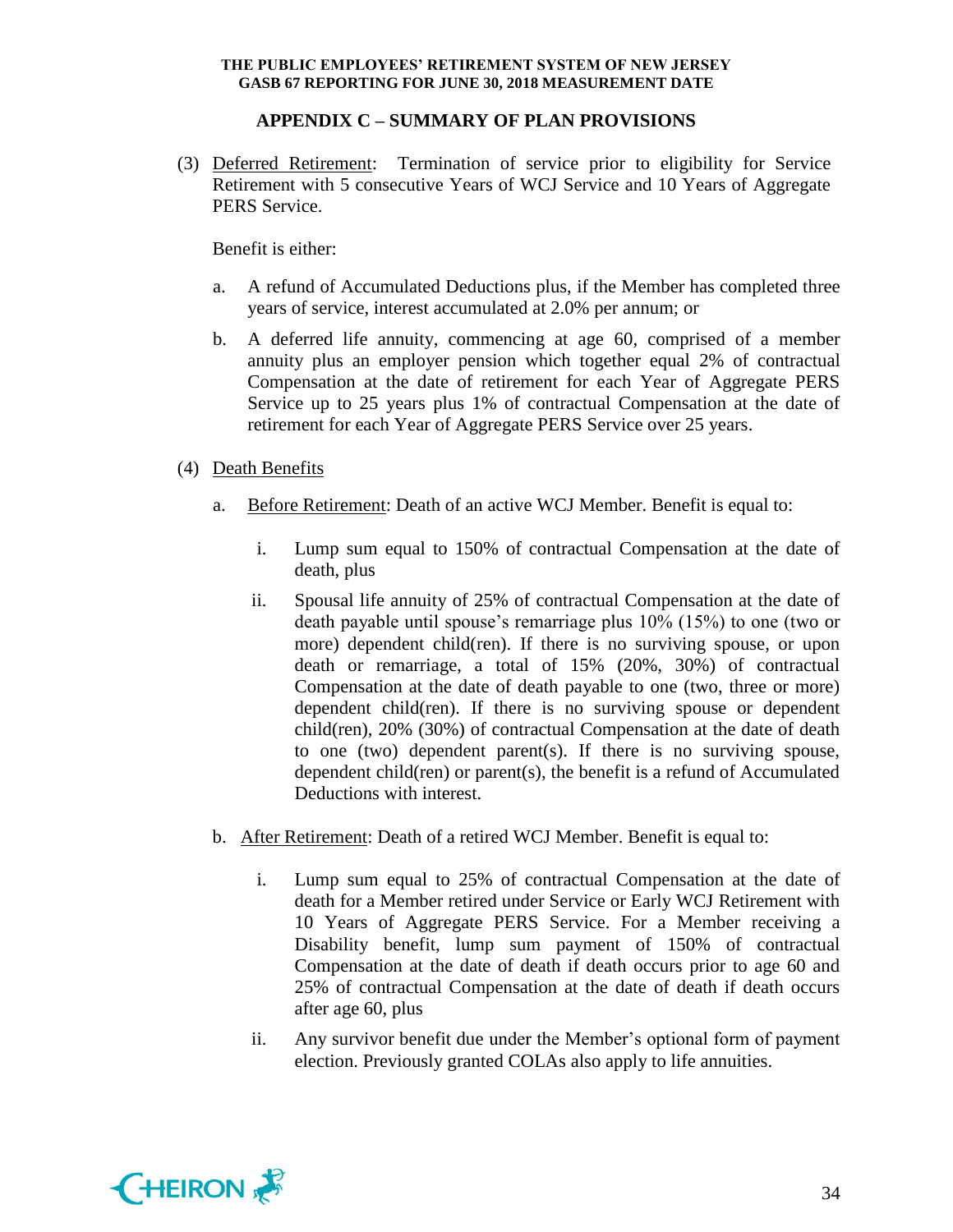# **APPENDIX C – SUMMARY OF PLAN PROVISIONS**

# **11. Optional Forms of Payment**

The member may elect the following forms of payment.

- a) Maximum Option: Single life annuity with a return of the balance of the Accumulated Deductions with credited interest.
- b) Option 1: Single life annuity with a return of the balance of the initial reserve.
- c) Option 2: 100% joint and survivor annuity.
- d) Option 3: 50% joint and survivor annuity.
- e) Option 4: Other percentage joint and survivor annuity.
- f) Option A: 100% pop-up joint and survivor annuity.
- g) Option B: 75% pop-up joint and survivor annuity.
- h) Option C: 50% pop-up joint and survivor annuity.
- i) Option D: 25% pop-up joint and survivor annuity.

## **12. Cost-of-Living Adjustments**

Also known as Pension Adjustments. Provided annually to retirees and survivors after 24 months of retirement prior to July 1, 2011. Chapter 78, P.L. 2011 eliminated future adjustments effective July 1, 2011. Adjustments may be reinstated in the future subject to certain conditions outlined in Chapter 78, P.L. 2011.

## **13. Changes in Plan Provisions Since Last Valuation**

None.

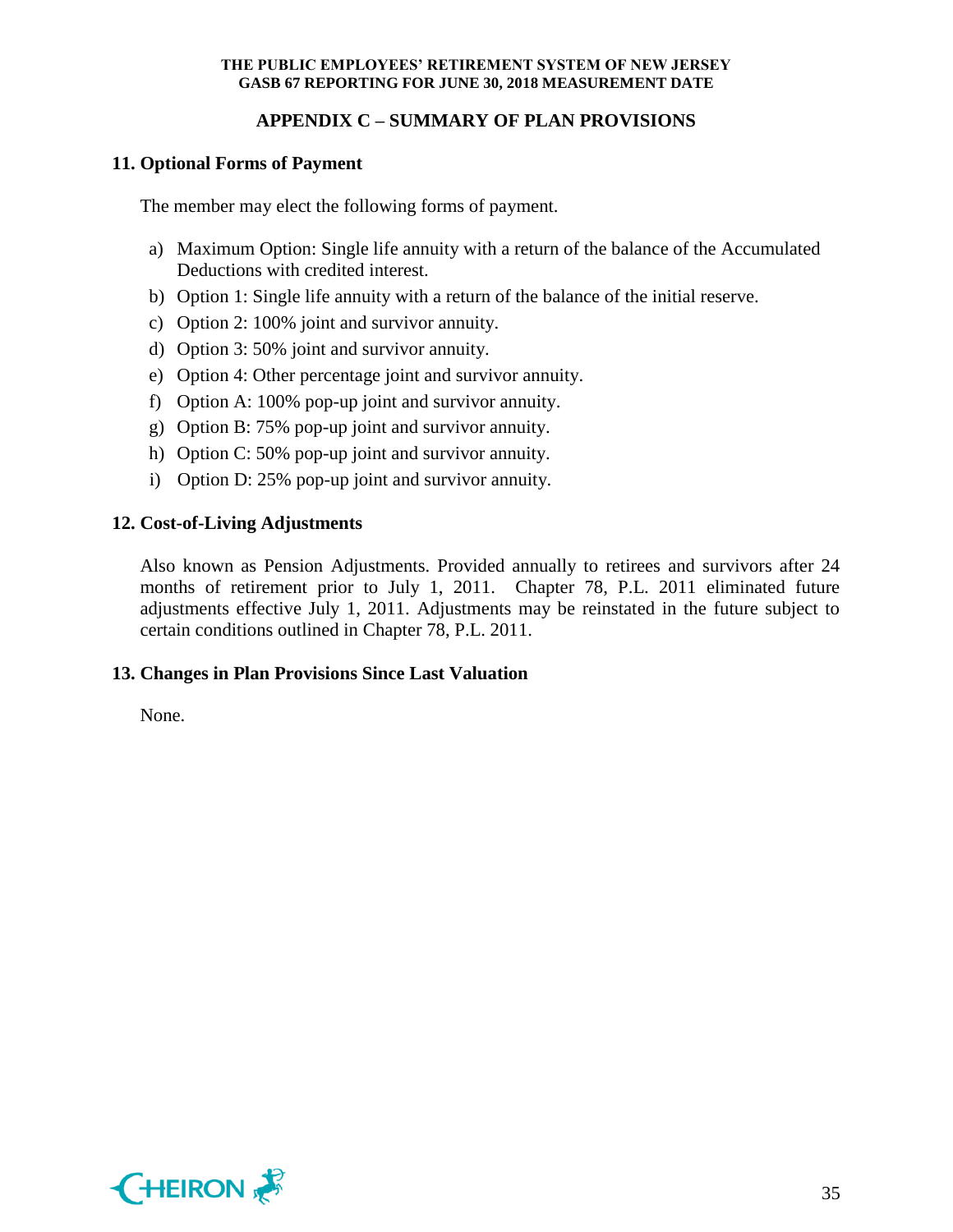### **APPENDIX D – DETERMINATION OF DISCOUNT RATE**

#### **Table 1 - Projection of the Pension Plan's Fiduciary Net Position** (In Thousands)

Projections Commence June 30, 2018

| Year           | Projected<br><b>Beginning</b><br><b>Fiduciary Net</b><br><b>Position</b> | Projected<br>Member<br>Contributions | Projected<br><b>Employer</b><br>Contributions | Projected<br>Lottery<br>Contributions | Projected<br><b>Benefit</b><br><b>Payments</b> | Projected<br>Administrative<br><b>Expenses</b> | Projected<br>Investment<br><b>Earnings</b> | <b>Projected Ending</b><br><b>Fiduciary Net</b><br><b>Position</b> |
|----------------|--------------------------------------------------------------------------|--------------------------------------|-----------------------------------------------|---------------------------------------|------------------------------------------------|------------------------------------------------|--------------------------------------------|--------------------------------------------------------------------|
|                | (a)                                                                      | (b)                                  | (c)                                           | (d)                                   | (e)                                            | (f)                                            | (g)                                        | $(h) = (a) + (b) + (c)$<br>$+ (d) - (e) - (f) + (g)$               |
| 1              | \$<br>28,399,320                                                         | \$<br>762,802                        | S<br>1,528,819                                | \$<br>218,105                         | \$<br>4,305,788                                | \$<br>23,660                                   | \$<br>1,903,578                            | 28,483,175<br>S                                                    |
| $\overline{2}$ | 28,483,175                                                               | 729.143                              | 1,605,992                                     | 225,245                               | 4,430,275                                      | 24,343                                         | 1,905,892                                  | 28,494,829                                                         |
| 3              | 28,494,829                                                               | 696,640                              | 1,715,436                                     | 228,362                               | 4,560,292                                      | 25,060                                         | 1,903,447                                  | 28,453,362                                                         |
| $\overline{4}$ | 28,453,362                                                               | 664,197                              | 1,769,952                                     | 231,038                               | 4,689,688                                      | 25,776                                         | 1,896,374                                  | 28,299,459                                                         |
| 5              | 28,299,459                                                               | 631,510                              | 2,139,483                                     | 233,729                               | 4,818,511                                      | 26,492                                         | 1,888,785                                  | 28,347,962                                                         |
| 6              | 28,347,962                                                               | 598,932                              | 2,193,176                                     | 236,565                               | 4,942,653                                      | 27,184                                         | 1,888,168                                  | 28,294,967                                                         |
| $\overline{7}$ | 28,294,967                                                               | 566,543                              | 2,247,137                                     | 239,449                               | 5,061,702                                      | 27,848                                         | 1,880,645                                  | 28,139,191                                                         |
| 8              | 28,139,191                                                               | 534,277                              | 2,300,834                                     | 242,366                               | 5,175,075                                      | 28,483                                         | 1,866,137                                  | 27,879,247                                                         |
| 9              | 27,879,247                                                               | 502,092                              | 2,336,995                                     | 245,329                               | 5,282,295                                      | 29,084                                         | 1,844,190                                  | 27,496,474                                                         |
| 10             | 27,496,474                                                               | 475,281                              | 2,378,958                                     | 248,120                               | 5,379,520                                      | 29,628                                         | 1,814,262                                  | 27,003,948                                                         |
| 11<br>12       | 27,003,948                                                               | 449,416<br>424,212                   | 2,420,892                                     | 250,046<br>252,573                    | 5,461,012                                      | 30,082<br>30,470                               | 1,777,213<br>1,733,613                     | 26,410,421<br>25,725,226                                           |
| 13             | 26,410,421<br>25,725,226                                                 | 399,302                              | 2,465,845<br>2,513,730                        | 255,125                               | 5,530,968<br>5,592,813                         | 30,811                                         | 1,683,965                                  | 24,953,723                                                         |
| 14             | 24,953,723                                                               | 375,218                              | 2,524,570                                     | 257,702                               | 5,641,879                                      | 31,077                                         | 1,627,897                                  | 24,066,154                                                         |
| 15             | 24,066,154                                                               | 351,934                              | 2,537,753                                     | 260,305                               | 5,679,185                                      | 31,273                                         | 1,564,201                                  | 23,069,890                                                         |
| 16             | 23,069,890                                                               | 329,377                              | 2,557,964                                     | 262,935                               | 5,705,327                                      | 31,403                                         | 1,493,498                                  | 21,976,933                                                         |
| 17             | 21,976,933                                                               | 307,748                              | 2,545,999                                     | 265,590                               | 5,719,072                                      | 31,461                                         | 1,415,649                                  | 20,761,385                                                         |
| 18             | 20,761,385                                                               | 287,010                              | 2,544,004                                     | 268,272                               | 5,719,328                                      | 31,443                                         | 1,329,964                                  | 19,439,864                                                         |
| 19             | 19,439,864                                                               | 267,497                              | 2,546,801                                     | 270,981                               | 5,704,629                                      | 31,338                                         | 1,237,542                                  | 18,026,720                                                         |
| 20             | 18,026,720                                                               | 248,995                              | 2,552,745                                     | 273,717                               | 5,574,562                                      | 30,577                                         | 1,142,809                                  | 16,639,849                                                         |
| 21             | 16,639,849                                                               | 231,646                              | 2,560,504                                     | 276,481                               | 5,529,912                                      | 30,306                                         | 1,047,043                                  | 15,195,304                                                         |
| 22             | 15,195,304                                                               | 215,399                              | 2,569,746                                     | 279,272                               | 5,470,662                                      | 29,957                                         | 947,816                                    | 13,706,917                                                         |
| 23             | 13,706,917                                                               | 200,066                              | 2,580,293                                     | 282,091                               | 5,399,138                                      | 29,542                                         | 846,006                                    | 12,186,693                                                         |
| 24             | 12,186,693                                                               | 186,348                              | 2,591,788                                     | 284,938                               | 5,308,612                                      | 29,023                                         | 742,702                                    | 10,654,834                                                         |
| 25             | 10,654,834                                                               | 173,795                              | 2,604,882                                     | 287,814                               | 5,204,404                                      | 28,425                                         | 639,132                                    | 9,127,628                                                          |
| 26             | 9,127,628                                                                | 162,336                              | 2,619,226                                     | 290,718                               | 5,089,854                                      | 27,771                                         | 536,310                                    | 7,618,593                                                          |
| 27             | 7,618,593                                                                | 151,673                              | 2,634,694                                     | 293,652                               | 4,969,245                                      | 27,082                                         | 435,023                                    | 6,137,308                                                          |
| 28             | 6,137,308                                                                | 141,351                              | 2,650,935                                     | 296,614                               | 4,848,046                                      | 26,388                                         | 335,728                                    | 4,687,503                                                          |
| 29             | 4,687,503                                                                | 131,651                              | 2,667,783                                     | 299,607                               | 4,723,674                                      | 25,676                                         | 238,782                                    | 3,275,975                                                          |
| 30             | 0                                                                        | $\mathbf{0}$                         | $\boldsymbol{0}$                              | $\mathbf{0}$                          | 4,608,123                                      | 25,015                                         | $\boldsymbol{0}$                           | $\boldsymbol{0}$                                                   |
| 31             | 0                                                                        | $\boldsymbol{0}$                     | $\mathbf{0}$                                  | $\boldsymbol{0}$                      | 4,494,570                                      | 24,363                                         | $\boldsymbol{0}$                           | $\boldsymbol{0}$                                                   |
| 32             | $\mathbf{0}$                                                             | $\boldsymbol{0}$                     | $\mathbf{0}$                                  | $\boldsymbol{0}$                      | 4,380,946                                      | 23,712                                         | $\boldsymbol{0}$                           | $\boldsymbol{0}$                                                   |
| 33<br>34       | $\overline{0}$<br>$\overline{0}$                                         | $\overline{0}$<br>$\boldsymbol{0}$   | $\mathbf{0}$<br>$\mathbf{0}$                  | $\mathbf{0}$<br>$\boldsymbol{0}$      | 4,269,653                                      | 23,076<br>22,449                               | $\boldsymbol{0}$<br>$\mathbf{0}$           | $\mathbf{0}$<br>$\mathbf{0}$                                       |
| 35             | $\overline{0}$                                                           | $\overline{0}$                       | $\mathbf{0}$                                  | $\mathbf{0}$                          | 4,159,176<br>4,053,067                         | 21,847                                         | $\boldsymbol{0}$                           | $\mathbf{0}$                                                       |
| 36             | $\overline{0}$                                                           | $\overline{0}$                       | $\mathbf{0}$                                  | $\mathbf{0}$                          | 3,946,722                                      | 21,246                                         | $\boldsymbol{0}$                           | $\mathbf{0}$                                                       |
| 37             | $\overline{0}$                                                           | $\boldsymbol{0}$                     | $\mathbf{0}$                                  | $\mathbf{0}$                          | 3,840,321                                      | 20,649                                         | $\mathbf{0}$                               | $\mathbf{0}$                                                       |
| 38             | $\boldsymbol{0}$                                                         | $\overline{0}$                       | $\mathbf{0}$                                  | $\mathbf{0}$                          | 3,736,777                                      | 20,069                                         | $\boldsymbol{0}$                           | $\mathbf{0}$                                                       |
| 39             | $\boldsymbol{0}$                                                         | $\overline{0}$                       | $\mathbf{0}$                                  | $\boldsymbol{0}$                      | 3,631,840                                      | 19,488                                         | $\boldsymbol{0}$                           | $\mathbf{0}$                                                       |
| 40             | $\overline{0}$                                                           | $\boldsymbol{0}$                     | $\mathbf{0}$                                  | $\mathbf{0}$                          | 3,523,923                                      | 18,893                                         | $\mathbf{0}$                               | $\boldsymbol{0}$                                                   |
| 41             | $\overline{0}$                                                           | $\overline{0}$                       | $\mathbf{0}$                                  | $\mathbf{0}$                          | 3,409,357                                      | 18,267                                         | $\boldsymbol{0}$                           | $\mathbf{0}$                                                       |
| 42             | $\boldsymbol{0}$                                                         | $\boldsymbol{0}$                     | $\mathbf{0}$                                  | $\boldsymbol{0}$                      | 3,289,124                                      | 17,614                                         | $\boldsymbol{0}$                           | $\mathbf{0}$                                                       |
| 43             | $\overline{0}$                                                           | $\mathbf 0$                          | $\mathbf{0}$                                  | $\mathbf{0}$                          | 3,159,656                                      | 16,913                                         | $\mathbf{0}$                               | $\mathbf{0}$                                                       |
| 44             | $\overline{0}$                                                           | $\overline{0}$                       | $\mathbf{0}$                                  | $\boldsymbol{0}$                      | 3,024,296                                      | 16,185                                         | $\boldsymbol{0}$                           | $\mathbf{0}$                                                       |
| 45             | $\boldsymbol{0}$                                                         | $\mathbf{0}$                         | $\mathbf{0}$                                  | $\mathbf{0}$                          | 2,877,844                                      | 15,402                                         | $\boldsymbol{0}$                           | $\mathbf{0}$                                                       |
| 46             | $\overline{0}$                                                           | $\overline{0}$                       | $\mathbf{0}$                                  | $\boldsymbol{0}$                      | 2,724,616                                      | 14,585                                         | $\mathbf{0}$                               | $\mathbf{0}$                                                       |
| 47             | $\overline{0}$                                                           | $\mathbf{0}$                         | $\mathbf{0}$                                  | $\mathbf{0}$                          | 2,564,756                                      | 13,730                                         | $\boldsymbol{0}$                           | $\mathbf{0}$                                                       |
| 48             | $\overline{0}$                                                           | $\overline{0}$                       | $\boldsymbol{0}$                              | $\mathbf{0}$                          | 2,403,156                                      | 12,863                                         | $\mathbf{0}$                               | $\boldsymbol{0}$                                                   |
| 49             | $\overline{0}$                                                           | $\overline{0}$                       | $\overline{0}$                                | $\overline{0}$                        | 2,244,247                                      | 12,010                                         | $\mathbf{0}$                               | $\boldsymbol{0}$                                                   |
| 50             |                                                                          |                                      |                                               | 0                                     | 2,089,079                                      | 11,177                                         |                                            |                                                                    |
| 51             | 0                                                                        | $\boldsymbol{0}$                     | $\mathbf{0}$                                  | $\boldsymbol{0}$                      | 1,938,906                                      | 10,370                                         | $\mathbf{0}$                               | $\theta$                                                           |
| 52             | 0                                                                        | $\boldsymbol{0}$                     | $\mathbf{0}$                                  | $\boldsymbol{0}$                      | 1,794,595                                      | 9,596                                          | $\boldsymbol{0}$                           | $\theta$                                                           |
| 53             | $\mathbf{0}$                                                             | 0                                    | $\boldsymbol{0}$                              | $\boldsymbol{0}$                      | 1,656,538                                      | 8,856                                          | $\boldsymbol{0}$                           | $\theta$                                                           |
| 54             | 0                                                                        | $\mathbf{0}$                         | $\mathbf{0}$                                  | $\boldsymbol{0}$                      | 1,524,662                                      | 8,150                                          | $\mathbf{0}$                               | $\theta$                                                           |
| 55             | $\mathbf{0}$                                                             | 0                                    | $\boldsymbol{0}$                              | $\boldsymbol{0}$                      | 1,398,748                                      | 7,477                                          | $\boldsymbol{0}$                           | $\theta$<br>$\mathbf{0}$                                           |
| 56             | 0<br>$\mathbf{0}$                                                        | 0<br>$\boldsymbol{0}$                | $\mathbf{0}$                                  | $\boldsymbol{0}$<br>$\boldsymbol{0}$  | 1,278,644                                      | 6,836                                          | $\mathbf{0}$                               | $\boldsymbol{0}$                                                   |
| 57<br>58       | 0                                                                        | $\boldsymbol{0}$                     | $\mathbf{0}$<br>$\boldsymbol{0}$              | $\boldsymbol{0}$                      | 1,164,198<br>1,055,366                         | 6,226<br>5,647                                 | $\mathbf{0}$<br>$\boldsymbol{0}$           | $\boldsymbol{0}$                                                   |
| 59             | $\boldsymbol{0}$                                                         | $\boldsymbol{0}$                     | $\boldsymbol{0}$                              | $\boldsymbol{0}$                      | 952,164                                        | 5,097                                          | $\boldsymbol{0}$                           | $\boldsymbol{0}$                                                   |
| 60             | $\overline{0}$                                                           | $\boldsymbol{0}$                     | $\boldsymbol{0}$                              | $\boldsymbol{0}$                      | 854,655                                        | 4,578                                          | $\boldsymbol{0}$                           | $\boldsymbol{0}$                                                   |
|                |                                                                          |                                      |                                               |                                       |                                                |                                                |                                            |                                                                    |

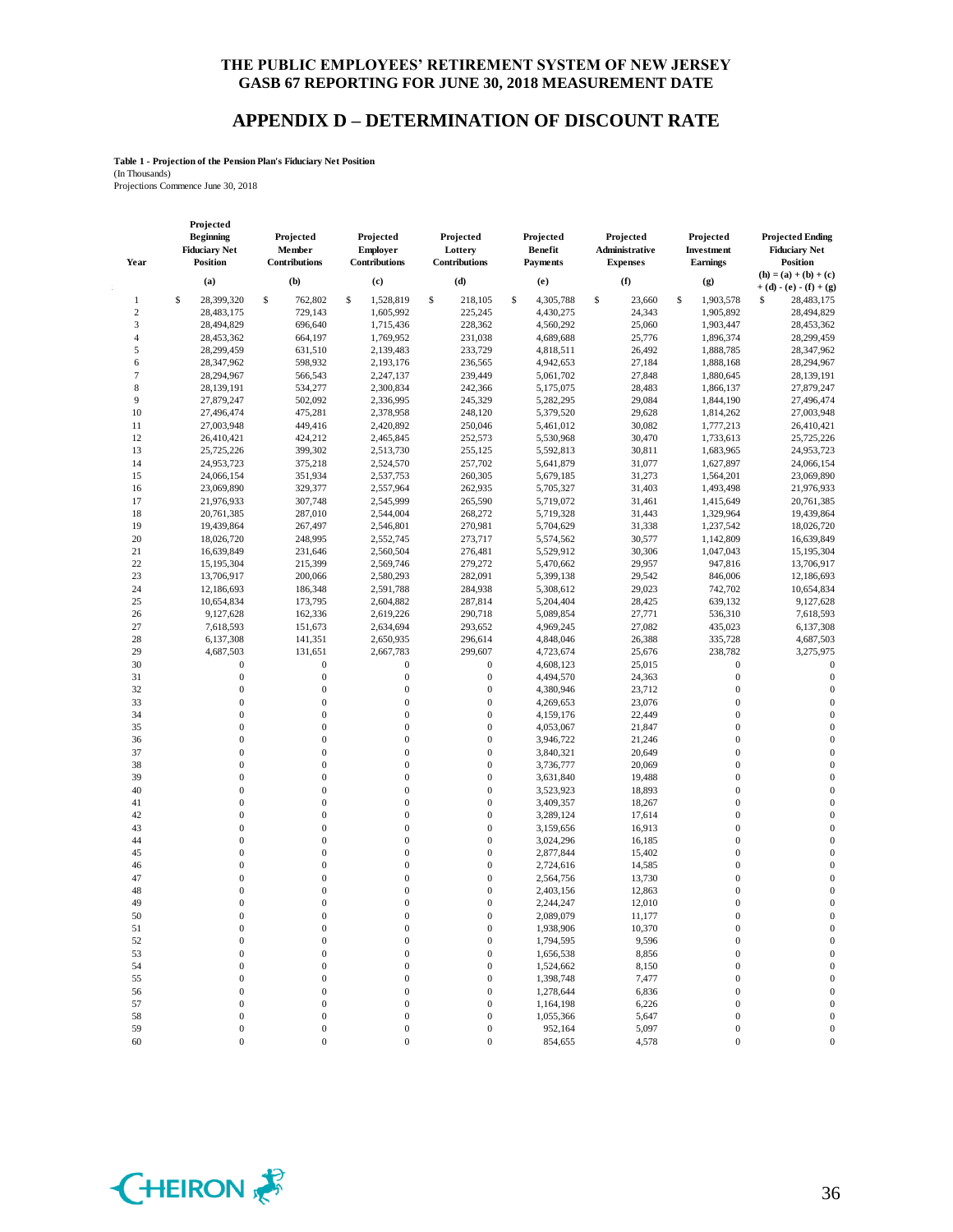## **APPENDIX D – DETERMINATION OF DISCOUNT RATE**

**Table 1 - Projection of the Pension Plan's Fiduciary Net Position**

(In Thousands) Projections Commence June 30, 2018

| Year | Projected<br><b>Beginning</b><br><b>Fiduciary Net</b><br><b>Position</b> | Projected<br>Member<br>Contributions | Projected<br>Employer<br>Contributions | Projected<br>Lottery<br>Contributions | Projected<br><b>Benefit</b><br><b>Payments</b> | Projected<br>Administrative<br><b>Expenses</b> | Projected<br>Investment<br>Earnings | <b>Projected Ending</b><br><b>Fiduciary Net</b><br><b>Position</b> |
|------|--------------------------------------------------------------------------|--------------------------------------|----------------------------------------|---------------------------------------|------------------------------------------------|------------------------------------------------|-------------------------------------|--------------------------------------------------------------------|
|      | (a)                                                                      | (b)                                  | (c)                                    | (d)                                   | (e)                                            | (f)                                            | (g)                                 | $(h) = (a) + (b) + (c)$<br>$+ (d) - (e) - (f) + (g)$               |
| 61   | $\boldsymbol{0}$                                                         | $\mathbf{0}$                         | $\mathbf{0}$                           | $\boldsymbol{0}$                      | 762,919                                        | 4,090                                          | $\mathbf{0}$                        | $\theta$                                                           |
| 62   | $\boldsymbol{0}$                                                         | $\boldsymbol{0}$                     | $\mathbf{0}$                           | $\boldsymbol{0}$                      | 677,043                                        | 3,632                                          | $\mathbf{0}$                        | $\boldsymbol{0}$                                                   |
| 63   | $\boldsymbol{0}$                                                         | $\boldsymbol{0}$                     | $\mathbf{0}$                           | $\boldsymbol{0}$                      | 597,106                                        | 3,206                                          | $\mathbf{0}$                        | $\boldsymbol{0}$                                                   |
| 64   | $\boldsymbol{0}$                                                         | $\boldsymbol{0}$                     | $\mathbf{0}$                           | $\boldsymbol{0}$                      | 523,153                                        | 2,812                                          | $\boldsymbol{0}$                    | $\mathbf{0}$                                                       |
| 65   | $\boldsymbol{0}$                                                         | $\boldsymbol{0}$                     | $\mathbf{0}$                           | $\boldsymbol{0}$                      | 455,191                                        | 2,449                                          | $\mathbf{0}$                        | $\mathbf{0}$                                                       |
| 66   | $\boldsymbol{0}$                                                         | $\overline{0}$                       | $\mathbf{0}$                           | $\boldsymbol{0}$                      | 393,182                                        | 2,117                                          | $\boldsymbol{0}$                    | $\mathbf{0}$                                                       |
| 67   | $\boldsymbol{0}$                                                         | $\boldsymbol{0}$                     | $\mathbf{0}$                           | $\boldsymbol{0}$                      | 337,035                                        | 1,817                                          | $\boldsymbol{0}$                    | $\mathbf{0}$                                                       |
| 68   | $\boldsymbol{0}$                                                         | $\boldsymbol{0}$                     | $\boldsymbol{0}$                       | $\boldsymbol{0}$                      | 286,609                                        | 1,547                                          | $\boldsymbol{0}$                    | $\mathbf{0}$                                                       |
| 69   | $\boldsymbol{0}$                                                         | $\boldsymbol{0}$                     | $\boldsymbol{0}$                       | $\boldsymbol{0}$                      | 241,708                                        | 1,306                                          | $\boldsymbol{0}$                    | $\boldsymbol{0}$                                                   |
| 70   | $\overline{0}$                                                           | $\overline{0}$                       | $\boldsymbol{0}$                       | $\boldsymbol{0}$                      | 202,085                                        | 1,093                                          | $\boldsymbol{0}$                    | $\boldsymbol{0}$                                                   |
| 71   | $\overline{0}$                                                           | $\overline{0}$                       | $\mathbf{0}$                           | $\mathbf{0}$                          | 167,445                                        | 907                                            | $\mathbf{0}$                        | $\mathbf{0}$                                                       |
| 72   | $\overline{0}$                                                           | $\mathbf{0}$                         | $\overline{0}$                         | $\mathbf{0}$                          | 137,458                                        | 745                                            | $\mathbf{0}$                        | $\mathbf{0}$                                                       |
| 73   | $\overline{0}$                                                           | $\overline{0}$                       | $\mathbf{0}$                           | $\mathbf{0}$                          | 111,759                                        | 607                                            | $\overline{0}$                      | $\mathbf{0}$                                                       |
| 74   | $\boldsymbol{0}$                                                         | $\boldsymbol{0}$                     | $\boldsymbol{0}$                       | $\boldsymbol{0}$                      | 89,966                                         | 489                                            | $\boldsymbol{0}$                    | $\mathbf{0}$                                                       |
| 75   | $\boldsymbol{0}$                                                         | $\mathbf 0$                          | $\boldsymbol{0}$                       | $\boldsymbol{0}$                      | 71,681                                         | 390                                            | $\boldsymbol{0}$                    | $\mathbf{0}$                                                       |
| 76   | $\boldsymbol{0}$                                                         | $\boldsymbol{0}$                     | $\mathbf{0}$                           | $\boldsymbol{0}$                      | 56,506                                         | 308                                            | $\boldsymbol{0}$                    | $\boldsymbol{0}$                                                   |
| 77   | $\boldsymbol{0}$                                                         | $\boldsymbol{0}$                     | $\mathbf{0}$                           | $\boldsymbol{0}$                      | 44,050                                         | 240                                            | $\boldsymbol{0}$                    | $\mathbf{0}$                                                       |
| 78   | $\boldsymbol{0}$                                                         | $\boldsymbol{0}$                     | $\boldsymbol{0}$                       | $\boldsymbol{0}$                      | 33,938                                         | 185                                            | $\boldsymbol{0}$                    | $\mathbf{0}$                                                       |
| 79   | $\boldsymbol{0}$                                                         | $\boldsymbol{0}$                     | $\boldsymbol{0}$                       | $\boldsymbol{0}$                      | 25,824                                         | 141                                            | $\boldsymbol{0}$                    | $\mathbf{0}$                                                       |
| 80   | $\boldsymbol{0}$                                                         | $\boldsymbol{0}$                     | $\mathbf{0}$                           | $\boldsymbol{0}$                      | 19,392                                         | 106                                            | $\boldsymbol{0}$                    | $\boldsymbol{0}$                                                   |
| 81   | $\boldsymbol{0}$                                                         | $\boldsymbol{0}$                     | $\mathbf{0}$                           | $\boldsymbol{0}$                      | 14,359                                         | 79                                             | $\boldsymbol{0}$                    | $\boldsymbol{0}$                                                   |
| 82   | $\boldsymbol{0}$                                                         | $\boldsymbol{0}$                     | $\mathbf{0}$                           | $\boldsymbol{0}$                      | 10,475                                         | 58                                             | $\boldsymbol{0}$                    | $\boldsymbol{0}$                                                   |
| 83   | $\boldsymbol{0}$                                                         | $\boldsymbol{0}$                     | $\mathbf{0}$                           | $\boldsymbol{0}$                      | 7,523                                          | 41                                             | $\mathbf{0}$                        | $\overline{0}$                                                     |
| 84   | $\boldsymbol{0}$                                                         | $\mathbf 0$                          | $\boldsymbol{0}$                       | $\boldsymbol{0}$                      | 5,316                                          | 29                                             | $\boldsymbol{0}$                    | $\mathbf{0}$                                                       |
| 85   | $\boldsymbol{0}$                                                         | $\boldsymbol{0}$                     | $\mathbf{0}$                           | $\boldsymbol{0}$                      | 3,693                                          | 20                                             | $\boldsymbol{0}$                    | $\boldsymbol{0}$                                                   |
| 86   | $\boldsymbol{0}$                                                         | $\boldsymbol{0}$                     | $\mathbf{0}$                           | $\boldsymbol{0}$                      | 2,523                                          | 14                                             | $\boldsymbol{0}$                    | $\overline{0}$                                                     |
| 87   | $\boldsymbol{0}$                                                         | $\boldsymbol{0}$                     | $\mathbf{0}$                           | $\boldsymbol{0}$                      | 1,695                                          | 9                                              | $\boldsymbol{0}$                    | $\mathbf{0}$                                                       |
| 88   | $\boldsymbol{0}$                                                         | $\boldsymbol{0}$                     | $\mathbf{0}$                           | $\boldsymbol{0}$                      | 1,121                                          | 6                                              | $\boldsymbol{0}$                    | $\mathbf{0}$                                                       |
| 89   | $\boldsymbol{0}$                                                         | $\boldsymbol{0}$                     | $\mathbf{0}$                           | $\boldsymbol{0}$                      | 730                                            | $\overline{4}$                                 | $\mathbf{0}$                        | $\mathbf{0}$                                                       |
| 90   | $\boldsymbol{0}$                                                         | $\boldsymbol{0}$                     | $\mathbf{0}$                           | $\boldsymbol{0}$                      | 469                                            | $\mathfrak{Z}$                                 | $\boldsymbol{0}$                    | $\mathbf{0}$                                                       |
| 91   | $\boldsymbol{0}$                                                         | $\boldsymbol{0}$                     | $\mathbf{0}$                           | $\boldsymbol{0}$                      | 298                                            | $\sqrt{2}$                                     | $\boldsymbol{0}$                    | $\mathbf{0}$                                                       |
| 92   | $\overline{0}$                                                           | $\boldsymbol{0}$                     | $\mathbf{0}$                           | $\boldsymbol{0}$                      | 188                                            | $\mathbf{1}$                                   | $\mathbf{0}$                        | $\mathbf{0}$                                                       |
| 93   | $\overline{0}$                                                           | $\boldsymbol{0}$                     | $\mathbf{0}$                           | $\boldsymbol{0}$                      | 118                                            | $\mathbf{1}$                                   | $\boldsymbol{0}$                    | $\boldsymbol{0}$                                                   |
| 94   | $\boldsymbol{0}$                                                         | $\boldsymbol{0}$                     | $\mathbf{0}$                           | $\boldsymbol{0}$                      | 74                                             | $\boldsymbol{0}$                               | $\boldsymbol{0}$                    | $\boldsymbol{0}$                                                   |
| 95   | $\boldsymbol{0}$                                                         | $\boldsymbol{0}$                     | $\mathbf{0}$                           | $\boldsymbol{0}$                      | 47                                             | $\boldsymbol{0}$                               | $\boldsymbol{0}$                    | $\overline{0}$                                                     |
| 96   | $\boldsymbol{0}$                                                         | $\boldsymbol{0}$                     | $\boldsymbol{0}$                       | $\boldsymbol{0}$                      | 30                                             | $\boldsymbol{0}$                               | $\boldsymbol{0}$                    | $\mathbf{0}$                                                       |
| 97   | $\boldsymbol{0}$                                                         | $\boldsymbol{0}$                     | $\boldsymbol{0}$                       | $\boldsymbol{0}$                      | 19                                             | $\boldsymbol{0}$                               | $\boldsymbol{0}$                    | $\mathbf{0}$                                                       |
| 98   | $\boldsymbol{0}$                                                         | $\boldsymbol{0}$                     | $\boldsymbol{0}$                       | $\boldsymbol{0}$                      | 13                                             | $\boldsymbol{0}$                               | $\boldsymbol{0}$                    | $\boldsymbol{0}$                                                   |
| 99   | $\boldsymbol{0}$                                                         | $\boldsymbol{0}$                     | $\boldsymbol{0}$                       | $\boldsymbol{0}$                      | $\overline{9}$                                 | $\boldsymbol{0}$                               | $\boldsymbol{0}$                    | $\boldsymbol{0}$                                                   |
| 100  | $\boldsymbol{0}$                                                         | $\boldsymbol{0}$                     | $\mathbf{0}$                           | $\boldsymbol{0}$                      | $\overline{7}$                                 | $\boldsymbol{0}$                               | $\boldsymbol{0}$                    | $\mathbf{0}$                                                       |
| 101  | $\overline{0}$                                                           | $\boldsymbol{0}$                     | $\mathbf{0}$                           | $\boldsymbol{0}$                      | 5                                              | $\boldsymbol{0}$                               | $\boldsymbol{0}$                    | $\mathbf{0}$                                                       |
| 102  | $\overline{0}$                                                           | $\mathbf 0$                          | $\mathbf{0}$                           | $\boldsymbol{0}$                      | $\overline{4}$                                 | $\boldsymbol{0}$                               | $\boldsymbol{0}$                    | $\mathbf{0}$                                                       |
| 103  | $\mathbf{0}$                                                             | $\boldsymbol{0}$                     | $\mathbf{0}$                           | $\boldsymbol{0}$                      | 3                                              | $\boldsymbol{0}$                               | $\boldsymbol{0}$                    | $\mathbf{0}$                                                       |
| 104  | $\overline{0}$                                                           | $\boldsymbol{0}$                     | $\mathbf{0}$                           | $\boldsymbol{0}$                      | $\overline{c}$                                 | $\boldsymbol{0}$                               | $\mathbf{0}$                        | $\mathbf{0}$                                                       |
| 105  | 0                                                                        | $\boldsymbol{0}$                     | $\boldsymbol{0}$                       | $\boldsymbol{0}$                      | $\mathbf{1}$                                   | $\boldsymbol{0}$                               | $\boldsymbol{0}$                    | $\mathbf{0}$                                                       |
| 106  | $\boldsymbol{0}$                                                         | $\mathbf 0$                          | $\mathbf{0}$                           | $\boldsymbol{0}$                      | $\mathbf{1}$                                   | $\boldsymbol{0}$                               | $\boldsymbol{0}$                    | $\mathbf{0}$                                                       |
| 107  | $\boldsymbol{0}$                                                         | $\boldsymbol{0}$                     | $\mathbf{0}$                           | $\mathbf{0}$                          | $\mathbf{1}$                                   | $\boldsymbol{0}$                               | $\boldsymbol{0}$                    | $\mathbf{0}$                                                       |
| 108  | $\boldsymbol{0}$                                                         | $\boldsymbol{0}$                     | $\boldsymbol{0}$                       | $\boldsymbol{0}$                      | $\boldsymbol{0}$                               | $\boldsymbol{0}$                               | $\boldsymbol{0}$                    | $\overline{0}$                                                     |
| 109  | $\boldsymbol{0}$                                                         | $\boldsymbol{0}$                     | $\mathbf{0}$                           | $\boldsymbol{0}$                      | $\mathbf 0$                                    | $\boldsymbol{0}$                               | $\boldsymbol{0}$                    | $\overline{0}$                                                     |
| 110  | $\boldsymbol{0}$                                                         | $\boldsymbol{0}$                     | $\boldsymbol{0}$                       | $\boldsymbol{0}$                      | $\boldsymbol{0}$                               | $\boldsymbol{0}$                               | $\boldsymbol{0}$                    | $\mathbf{0}$                                                       |
| 111  | $\boldsymbol{0}$                                                         | $\boldsymbol{0}$                     | $\boldsymbol{0}$                       | $\boldsymbol{0}$                      | $\mathbf{0}$                                   | $\boldsymbol{0}$                               | $\boldsymbol{0}$                    | $\boldsymbol{0}$                                                   |
| 112  | $\boldsymbol{0}$                                                         | $\boldsymbol{0}$                     | $\boldsymbol{0}$                       | $\boldsymbol{0}$                      | $\boldsymbol{0}$                               | $\boldsymbol{0}$                               | $\boldsymbol{0}$                    | $\boldsymbol{0}$                                                   |
| 113  | $\overline{0}$                                                           | $\boldsymbol{0}$                     | $\boldsymbol{0}$                       | $\boldsymbol{0}$                      | $\mathbf{0}$                                   | $\boldsymbol{0}$                               | $\boldsymbol{0}$                    | $\boldsymbol{0}$                                                   |
| 114  | $\overline{0}$                                                           | $\overline{0}$                       | $\mathbf{0}$                           | $\mathbf{0}$                          | $\mathbf{0}$                                   | $\mathbf{0}$                                   | $\overline{0}$                      | $\overline{0}$                                                     |
| 115  | $\Omega$                                                                 | $\theta$                             | $\theta$                               | $\theta$                              | $\Omega$                                       | $\theta$                                       | $\Omega$                            | $\overline{0}$                                                     |
|      |                                                                          |                                      |                                        |                                       |                                                |                                                |                                     |                                                                    |

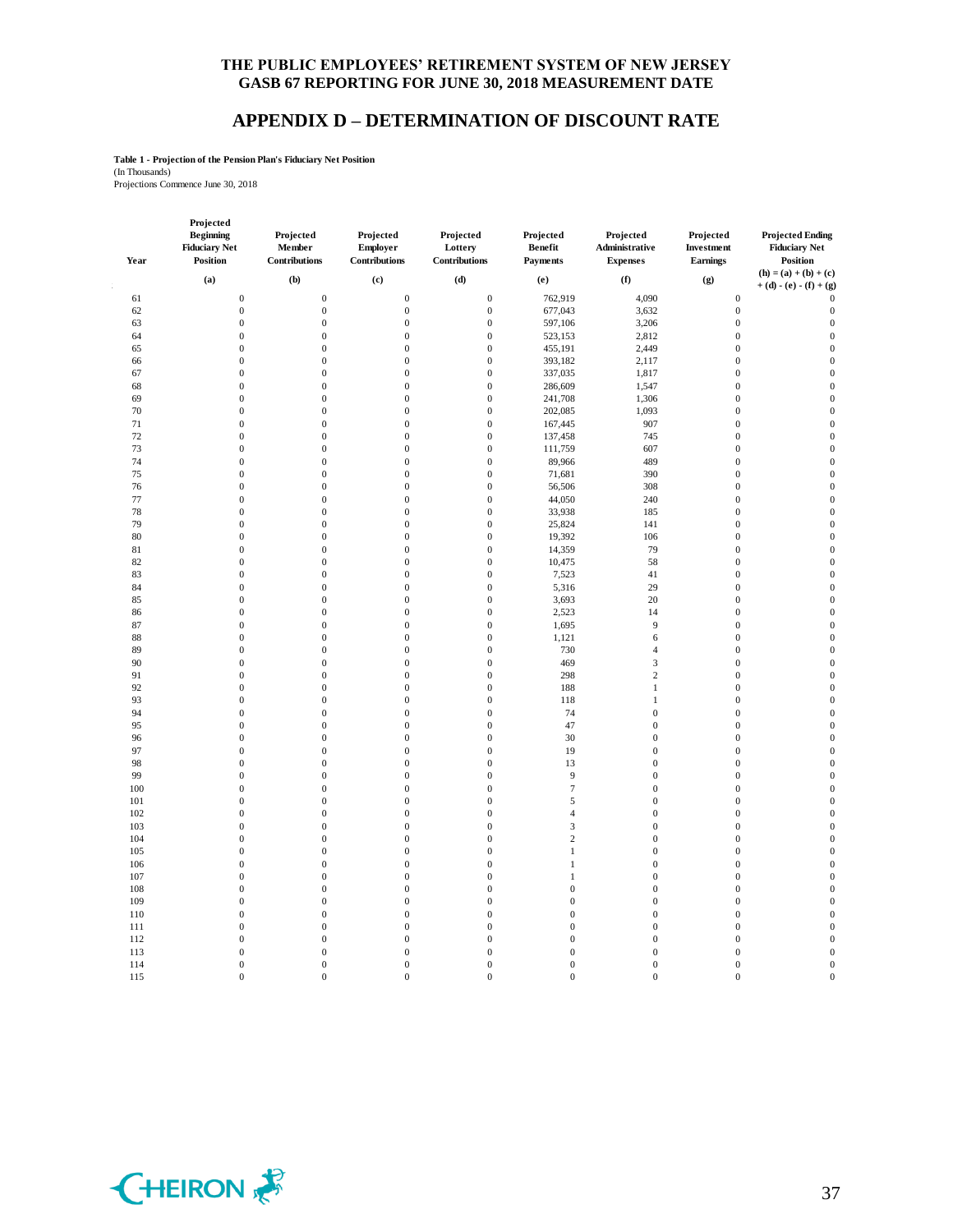#### **APPENDIX D – DETERMINATION OF DISCOUNT RATE**

**Table 2 - Actuarial Present Values of Projected Benefit Payments**

(In Thousands)

Projections Commence June 30, 2018

\* From Table 1 - Projection of the Pension Plan's Fiduciary Net Position, column (a) \*\* From Table 1 - Projection of the Pension Plan's Fiduciary Net Position, column (e)

**Projected Projected Benefit** 

|                  | Projected<br><b>Beginning</b><br><b>Fiduciary Net</b><br>Position* | <b>Projected Benefit</b><br><b>Payments</b> for<br>current Plan | Then Table 1 - Frojection of the Fension Francs Francially INCET osttron, column (c)<br>"Funded" Portion of | "Unfunded"<br>Portion of<br><b>Benefit</b> | <b>Present Value of</b><br>"Funded" Benefit<br><b>Payments</b> | <b>Present Value of</b><br>"Unfunded" Benefit                            | <b>Present Value of</b><br><b>Benefit Payments</b><br><b>Using the Single</b> |
|------------------|--------------------------------------------------------------------|-----------------------------------------------------------------|-------------------------------------------------------------------------------------------------------------|--------------------------------------------|----------------------------------------------------------------|--------------------------------------------------------------------------|-------------------------------------------------------------------------------|
| Year<br>(a)      | (b)                                                                | participants**<br>(c)                                           | <b>Benefit Payments</b><br>(d) = (c) if (b) >= (c)                                                          | <b>Payments</b><br>$(e) = (c) - (d)$       | $(f) = (d) /$<br>$(1+7.00\%)$ <sup>^</sup> [(a) - .5]          | <b>Payments</b><br>$(g) = (e) /$<br>$(1+3.87\%)$ <sup>^</sup> [(a) - .5] | <b>Discount Rate</b><br>$(h) = (c) /$<br>$(1+5.66\%)$ <sup>^</sup> [(a) - .5] |
| 1                | \$<br>28,399,320                                                   | \$<br>4,305,788                                                 | \$<br>4,305,788                                                                                             | \$<br>$\boldsymbol{0}$                     | \$<br>4,162,563                                                | \$<br>0                                                                  | \$<br>4,188,797                                                               |
| $\boldsymbol{2}$ | 28,483,175                                                         | 4,430,275                                                       | 4,430,275                                                                                                   | $\boldsymbol{0}$                           | 4,002,718                                                      | $\boldsymbol{0}$                                                         | 4,078,877                                                                     |
| 3                | 28,494,829                                                         | 4,560,292                                                       | 4,560,292                                                                                                   | $\boldsymbol{0}$                           | 3,850,643                                                      | $\boldsymbol{0}$                                                         | 3,973,524                                                                     |
| 4                | 28,453,362                                                         | 4,689,688                                                       | 4,689,688                                                                                                   | $\boldsymbol{0}$                           | 3,700,844                                                      | $\boldsymbol{0}$                                                         | 3,867,234                                                                     |
| 5                | 28,299,459                                                         | 4,818,511                                                       | 4,818,511                                                                                                   | $\boldsymbol{0}$                           | 3,553,741                                                      | $\boldsymbol{0}$                                                         | 3,760,474                                                                     |
| 6                | 28,347,962                                                         | 4,942,653                                                       | 4,942,653                                                                                                   | $\boldsymbol{0}$                           | 3,406,821                                                      | $\boldsymbol{0}$                                                         | 3,650,592                                                                     |
| 7                | 28,294,967                                                         | 5,061,702                                                       | 5,061,702                                                                                                   | $\boldsymbol{0}$                           | 3,260,634                                                      | $\boldsymbol{0}$                                                         | 3,538,124                                                                     |
| 8                | 28,139,191                                                         | 5,175,075                                                       | 5,175,075                                                                                                   | $\boldsymbol{0}$                           | 3,115,576                                                      | $\boldsymbol{0}$                                                         | 3,423,468                                                                     |
| 9                | 27,879,247                                                         | 5,282,295                                                       | 5,282,295                                                                                                   | $\boldsymbol{0}$                           | 2,972,080                                                      | $\boldsymbol{0}$                                                         | 3,307,087                                                                     |
| 10               | 27,496,474                                                         | 5,379,520                                                       | 5,379,520                                                                                                   | $\boldsymbol{0}$                           | 2,828,770                                                      | $\boldsymbol{0}$                                                         | 3,187,424                                                                     |
| 11               | 27,003,948                                                         | 5,461,012                                                       | 5,461,012                                                                                                   | $\boldsymbol{0}$                           | 2,683,759                                                      | $\boldsymbol{0}$                                                         | 3,062,265                                                                     |
| 12               | 26,410,421                                                         | 5,530,968                                                       | 5,530,968                                                                                                   | $\boldsymbol{0}$                           | 2,540,316                                                      | $\boldsymbol{0}$                                                         | 2,935,243                                                                     |
| 13               | 25,725,226                                                         | 5,592,813                                                       | 5,592,813                                                                                                   | $\boldsymbol{0}$                           | 2,400,673                                                      | $\boldsymbol{0}$                                                         | 2,808,966                                                                     |
| 14               | 24,953,723                                                         | 5,641,879                                                       | 5,641,879                                                                                                   | $\boldsymbol{0}$                           | 2,263,303                                                      | $\boldsymbol{0}$                                                         | 2,681,719                                                                     |
| 15               | 24,066,154                                                         | 5,679,185                                                       | 5,679,185                                                                                                   | $\boldsymbol{0}$                           | 2,129,223                                                      | $\boldsymbol{0}$                                                         | 2,554,752                                                                     |
| 16               | 23,069,890                                                         | 5,705,327                                                       | 5,705,327                                                                                                   | $\boldsymbol{0}$                           | 1,999,088                                                      | $\mathbf 0$                                                              | 2,428,939                                                                     |
| 17               | 21,976,933                                                         | 5,719,072                                                       | 5,719,072                                                                                                   | $\boldsymbol{0}$                           | 1,872,808                                                      | $\boldsymbol{0}$                                                         | 2,304,278                                                                     |
| 18               | 20,761,385                                                         | 5,719,328                                                       | 5,719,328                                                                                                   | $\boldsymbol{0}$                           | 1,750,366                                                      | $\boldsymbol{0}$                                                         | 2,180,859                                                                     |
| 19               | 19,439,864                                                         | 5,704,629                                                       | 5,704,629                                                                                                   | $\boldsymbol{0}$                           | 1,631,652                                                      | $\boldsymbol{0}$                                                         | 2,058,654                                                                     |
| 20               | 18,026,720                                                         | 5,574,562                                                       | 5,574,562                                                                                                   | $\boldsymbol{0}$                           | 1,490,140                                                      | $\boldsymbol{0}$                                                         | 1,903,882                                                                     |
| 21               | 16,639,849                                                         | 5,529,912                                                       | 5,529,912                                                                                                   | $\boldsymbol{0}$                           | 1,381,500                                                      | $\boldsymbol{0}$                                                         | 1,787,396                                                                     |
| 22               | 15,195,304                                                         | 5,470,662                                                       | 5,470,662                                                                                                   | $\boldsymbol{0}$                           | 1,277,287                                                      | $\boldsymbol{0}$                                                         | 1,673,461                                                                     |
| 23               | 13,706,917                                                         | 5,399,138                                                       | 5,399,138                                                                                                   | $\boldsymbol{0}$                           | 1,178,120                                                      | $\boldsymbol{0}$                                                         | 1,563,052                                                                     |
| 24               | 12,186,693                                                         | 5,308,612                                                       | 5,308,612                                                                                                   | $\boldsymbol{0}$                           | 1,082,586                                                      | $\boldsymbol{0}$                                                         | 1,454,465                                                                     |
| 25               | 10,654,834                                                         | 5,204,404                                                       | 5,204,404                                                                                                   | $\boldsymbol{0}$                           | 991,901                                                        | $\boldsymbol{0}$                                                         | 1,349,481                                                                     |
| 26               | 9,127,628                                                          | 5,089,854                                                       | 5,089,854                                                                                                   | $\boldsymbol{0}$                           | 906,607                                                        | $\boldsymbol{0}$                                                         | 1,249,034                                                                     |
| 27               | 7,618,593                                                          | 4,969,245                                                       | 4,969,245                                                                                                   | $\boldsymbol{0}$                           | 827,219                                                        | $\boldsymbol{0}$                                                         | 1,154,071                                                                     |
| 28               | 6,137,308                                                          | 4,848,046                                                       | 4,848,046                                                                                                   | $\boldsymbol{0}$                           | 754,246                                                        | $\boldsymbol{0}$                                                         | 1,065,571                                                                     |
| 29               | 4,687,503                                                          | 4,723,674                                                       | 4,687,503                                                                                                   | 36,171                                     | 681,560                                                        | 12,257                                                                   | 982,582                                                                       |
| 30               | $\boldsymbol{0}$                                                   | 4,608,123                                                       | $\boldsymbol{0}$                                                                                            | 4,608,123                                  | $\boldsymbol{0}$                                               | 1,503,368                                                                | 907,165                                                                       |
| 31               | $\overline{0}$                                                     | 4,494,570                                                       | $\boldsymbol{0}$                                                                                            | 4,494,570                                  | $\boldsymbol{0}$                                               | 1,411,689                                                                | 837,382                                                                       |
| 32               | $\mathbf{0}$                                                       | 4,380,946                                                       | $\boldsymbol{0}$                                                                                            | 4,380,946                                  | $\boldsymbol{0}$                                               | 1,324,734                                                                | 772,461                                                                       |
| 33               | $\mathbf{0}$                                                       | 4,269,653                                                       | $\mathbf{0}$                                                                                                | 4,269,653                                  | $\boldsymbol{0}$                                               | 1,242,977                                                                | 712,483                                                                       |
| 34               | $\overline{0}$                                                     | 4,159,176                                                       | $\boldsymbol{0}$                                                                                            | 4,159,176                                  | $\boldsymbol{0}$                                               | 1,165,703                                                                | 656,845                                                                       |
| 35               | $\overline{0}$                                                     | 4,053,067                                                       | $\boldsymbol{0}$                                                                                            | 4,053,067                                  | $\boldsymbol{0}$                                               | 1,093,640                                                                | 605,776                                                                       |
| 36               | $\overline{0}$                                                     | 3,946,722                                                       | $\boldsymbol{0}$                                                                                            | 3,946,722                                  | $\boldsymbol{0}$                                               | 1,025,267                                                                | 558,262                                                                       |
| 37               | $\mathbf{0}$                                                       | 3,840,321                                                       | $\boldsymbol{0}$                                                                                            | 3,840,321                                  | $\boldsymbol{0}$                                               | 960,456                                                                  | 514,094                                                                       |
| 38               | $\boldsymbol{0}$                                                   | 3,736,777                                                       | $\boldsymbol{0}$                                                                                            | 3,736,777                                  | $\boldsymbol{0}$                                               | 899,740                                                                  | 473,419                                                                       |
| 39               | $\overline{0}$                                                     | 3,631,840                                                       | $\boldsymbol{0}$                                                                                            | 3,631,840                                  | $\boldsymbol{0}$                                               | 841,892                                                                  | 435,460                                                                       |
| 40               | $\mathbf{0}$                                                       | 3,523,923                                                       | $\boldsymbol{0}$                                                                                            | 3,523,923                                  | $\boldsymbol{0}$                                               | 786,441                                                                  | 399,872                                                                       |
| 41               | $\mathbf{0}$                                                       | 3,409,357                                                       | $\boldsymbol{0}$                                                                                            | 3,409,357                                  | $\boldsymbol{0}$                                               | 732,524                                                                  | 366,135                                                                       |
| 42               | $\mathbf{0}$                                                       | 3,289,124                                                       | $\boldsymbol{0}$                                                                                            | 3,289,124                                  | $\boldsymbol{0}$                                               | 680,362                                                                  | 334,289                                                                       |
| 43               | $\boldsymbol{0}$                                                   | 3,159,656                                                       | $\boldsymbol{0}$                                                                                            | 3,159,656                                  | $\boldsymbol{0}$                                               | 629,230                                                                  | 303,917                                                                       |
| 44               | $\overline{0}$                                                     | 3,024,296                                                       | $\boldsymbol{0}$                                                                                            | 3,024,296                                  | $\boldsymbol{0}$                                               | 579,834                                                                  | 275,304                                                                       |
| 45               | $\overline{0}$                                                     | 2,877,844                                                       | $\boldsymbol{0}$                                                                                            | 2,877,844                                  | $\boldsymbol{0}$                                               | 531,198                                                                  | 247,930                                                                       |
| 46               | 0                                                                  | 2,724,616                                                       | $\boldsymbol{0}$                                                                                            | 2,724,616                                  | $\boldsymbol{0}$                                               | 484,177                                                                  | 222,147                                                                       |
| 47               | $\overline{0}$                                                     | 2,564,756                                                       | $\mathbf{0}$                                                                                                | 2,564,756                                  | $\mathbf{0}$                                                   | 438,788                                                                  | 197,904                                                                       |
| 48               |                                                                    | 2,403,156                                                       |                                                                                                             | 2,403,156                                  | $\boldsymbol{0}$                                               | 395,823                                                                  | 175,494                                                                       |
| 49               | $\boldsymbol{0}$                                                   | 2,244,247                                                       | $\boldsymbol{0}$                                                                                            | 2,244,247                                  | $\boldsymbol{0}$                                               | 355,876                                                                  | 155,105                                                                       |
| 50               | $\boldsymbol{0}$                                                   | 2,089,079                                                       | $\boldsymbol{0}$                                                                                            | 2,089,079                                  | $\boldsymbol{0}$                                               | 318,929                                                                  | 136,642                                                                       |
| 51               | $\boldsymbol{0}$                                                   | 1,938,906                                                       | $\boldsymbol{0}$                                                                                            | 1,938,906                                  | $\boldsymbol{0}$                                               | 284,974                                                                  | 120,021                                                                       |
| 52               | $\boldsymbol{0}$                                                   | 1,794,595                                                       | $\boldsymbol{0}$                                                                                            | 1,794,595                                  | $\boldsymbol{0}$                                               | 253,936                                                                  | 105,133                                                                       |
| 53               | $\boldsymbol{0}$                                                   | 1,656,538                                                       | $\boldsymbol{0}$                                                                                            | 1,656,538                                  | $\boldsymbol{0}$                                               | 225,668                                                                  | 91,844                                                                        |
| 54               | $\boldsymbol{0}$                                                   | 1,524,662                                                       | $\boldsymbol{0}$                                                                                            | 1,524,662                                  | $\boldsymbol{0}$                                               | 199,964                                                                  | 80,001                                                                        |
| 55               | $\boldsymbol{0}$                                                   | 1,398,748                                                       | $\boldsymbol{0}$                                                                                            | 1,398,748                                  | $\boldsymbol{0}$                                               | 176,615                                                                  | 69,460                                                                        |
| 56               | $\boldsymbol{0}$                                                   | 1,278,644                                                       | $\boldsymbol{0}$                                                                                            | 1,278,644                                  | $\boldsymbol{0}$                                               | 155,434                                                                  | 60,092                                                                        |
| 57               | $\boldsymbol{0}$                                                   | 1,164,198                                                       | $\boldsymbol{0}$                                                                                            | 1,164,198                                  | $\boldsymbol{0}$                                               | 136,249                                                                  | 51,781                                                                        |
| 58               | $\boldsymbol{0}$                                                   | 1,055,366                                                       | $\boldsymbol{0}$                                                                                            | 1,055,366                                  | $\boldsymbol{0}$                                               | 118,911                                                                  | 44,424                                                                        |
| 59               | $\boldsymbol{0}$                                                   | 952,164                                                         | $\boldsymbol{0}$                                                                                            | 952,164                                    | $\boldsymbol{0}$                                               | 103,285                                                                  | 37,931                                                                        |
| 60               | $\boldsymbol{0}$                                                   | 854,655                                                         | $\boldsymbol{0}$                                                                                            | 854,655                                    | $\boldsymbol{0}$                                               | 89,254                                                                   | 32,222                                                                        |

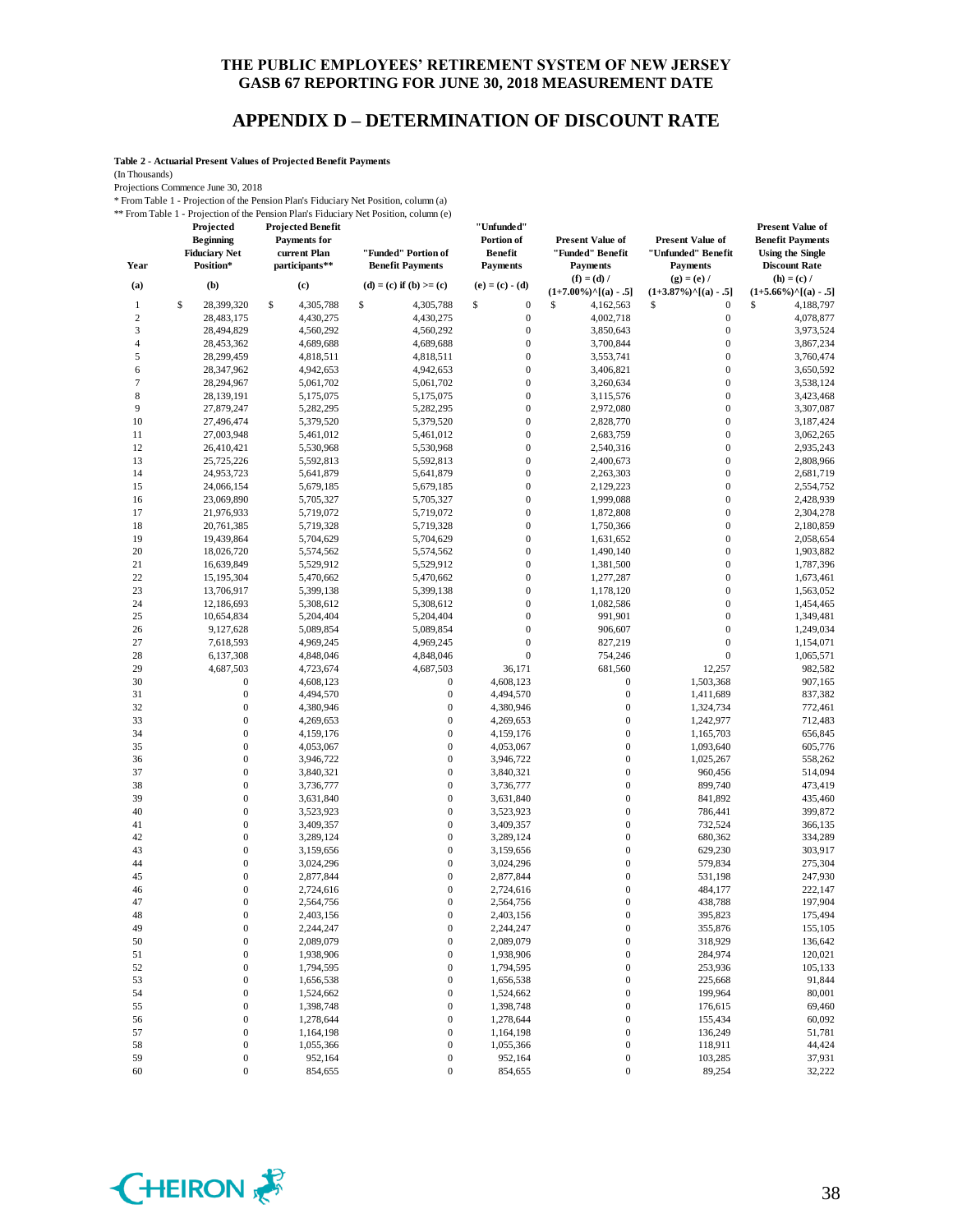#### **APPENDIX D – DETERMINATION OF DISCOUNT RATE**

**Table 2 - Actuarial Present Values of Projected Benefit Payments**

(In Thousands)

Projections Commence June 30, 2018

\* From Table 1 - Projection of the Pension Plan's Fiduciary Net Position, column (a)

\*\* From Table 1 - Projection of the Pension Plan's Fiduciary Net Position, column (e)

| 1101111001011<br>Year | Trolection of the 1<br>Projected<br><b>Beginning</b><br><b>Fiduciary Net</b><br>Position* | <b>Projected Benefit</b><br><b>Payments</b> for<br>current Plan<br>participants** | 1011 1 Ruis 1 Ruichin y 1 fet 1 031 aoin, containn (c)<br>"Funded" Portion of<br><b>Benefit Payments</b> | "Unfunded"<br>Portion of<br><b>Benefit</b><br><b>Payments</b> | <b>Present Value of</b><br>"Funded" Benefit<br><b>Payments</b> | <b>Present Value of</b><br>"Unfunded" Benefit<br><b>Payments</b> | <b>Present Value of</b><br><b>Benefit Payments</b><br><b>Using the Single</b><br><b>Discount Rate</b> |
|-----------------------|-------------------------------------------------------------------------------------------|-----------------------------------------------------------------------------------|----------------------------------------------------------------------------------------------------------|---------------------------------------------------------------|----------------------------------------------------------------|------------------------------------------------------------------|-------------------------------------------------------------------------------------------------------|
| (a)                   | (b)                                                                                       | (c)                                                                               | $(d) = (c)$ if $(b) >= (c)$                                                                              | $(e) = (c) - (d)$                                             | $(f) = (d) /$<br>$(1+7.00\%)$ <sup>^</sup> [(a) - .5]          | $(g) = (e) /$<br>$(1+3.87\%)$ <sup>^</sup> [(a) - .5]            | $(h) = (c) /$<br>$(1+5.66\%)$ <sup>^</sup> [(a) - .5]                                                 |
| 61                    | $\boldsymbol{0}$                                                                          | 762,919                                                                           | $\boldsymbol{0}$                                                                                         | 762,919                                                       | $\boldsymbol{0}$                                               | 76,705                                                           | 27,222                                                                                                |
| 62                    | $\boldsymbol{0}$                                                                          | 677,043                                                                           | $\mathbf{0}$                                                                                             | 677,043                                                       | $\boldsymbol{0}$                                               | 65,535                                                           | 22,862                                                                                                |
| 63                    | $\boldsymbol{0}$                                                                          | 597,106                                                                           | $\mathbf{0}$                                                                                             | 597,106                                                       | $\boldsymbol{0}$                                               | 55,644                                                           | 19,082                                                                                                |
| 64                    | $\boldsymbol{0}$                                                                          | 523,153                                                                           | $\boldsymbol{0}$                                                                                         | 523,153                                                       | $\boldsymbol{0}$                                               | 46,936                                                           | 15,823                                                                                                |
| 65                    | $\boldsymbol{0}$                                                                          | 455,191                                                                           | $\mathbf{0}$                                                                                             | 455,191                                                       | $\boldsymbol{0}$                                               | 39,317                                                           | 13,029                                                                                                |
| 66                    | $\boldsymbol{0}$                                                                          | 393,182                                                                           | $\boldsymbol{0}$                                                                                         | 393,182                                                       | $\boldsymbol{0}$                                               | 32,696                                                           | 10,651                                                                                                |
| 67                    | $\mathbf{0}$                                                                              | 337,035                                                                           | $\mathbf{0}$                                                                                             | 337,035                                                       | $\boldsymbol{0}$                                               | 26,982                                                           | 8,641                                                                                                 |
| 68                    | $\boldsymbol{0}$                                                                          | 286,609                                                                           | $\mathbf{0}$                                                                                             | 286,609                                                       | $\boldsymbol{0}$                                               | 22,090                                                           | 6,954                                                                                                 |
| 69                    | $\boldsymbol{0}$                                                                          | 241,708                                                                           | $\mathbf{0}$                                                                                             | 241,708                                                       | $\mathbf{0}$                                                   | 17,936                                                           | 5,550                                                                                                 |
| 70                    | $\boldsymbol{0}$                                                                          | 202,085                                                                           | $\mathbf{0}$                                                                                             | 202,085                                                       | $\mathbf{0}$                                                   | 14,437                                                           | 4,392                                                                                                 |
| 71                    | $\mathbf{0}$                                                                              | 167,445                                                                           | $\overline{0}$                                                                                           | 167,445                                                       | $\mathbf{0}$                                                   | 11,516                                                           | 3,444                                                                                                 |
| 72                    | $\boldsymbol{0}$                                                                          | 137,458                                                                           | $\boldsymbol{0}$                                                                                         | 137,458                                                       | $\boldsymbol{0}$                                               | 9,102                                                            | 2,676                                                                                                 |
| 73                    | $\boldsymbol{0}$                                                                          | 111,759                                                                           | $\mathbf{0}$                                                                                             | 111,759                                                       | $\boldsymbol{0}$                                               | 7,124                                                            | 2,059                                                                                                 |
| 74                    | $\boldsymbol{0}$                                                                          | 89,966                                                                            | $\boldsymbol{0}$                                                                                         | 89,966                                                        | $\boldsymbol{0}$                                               | 5,521                                                            | 1,568                                                                                                 |
| 75                    | $\boldsymbol{0}$                                                                          | 71,681                                                                            | $\boldsymbol{0}$                                                                                         | 71,681                                                        | $\boldsymbol{0}$                                               | 4,235                                                            | 1,183                                                                                                 |
| 76                    | $\mathbf{0}$                                                                              | 56,506                                                                            | $\mathbf{0}$                                                                                             | 56,506                                                        | $\boldsymbol{0}$                                               | 3,214                                                            | 882                                                                                                   |
| 77                    | $\boldsymbol{0}$                                                                          | 44,050                                                                            | $\mathbf{0}$                                                                                             | 44,050                                                        | $\boldsymbol{0}$                                               | 2,412                                                            | 651                                                                                                   |
| 78                    | $\boldsymbol{0}$                                                                          | 33,938                                                                            | $\mathbf{0}$                                                                                             | 33,938                                                        | $\boldsymbol{0}$                                               | 1,789                                                            | 475                                                                                                   |
| 79                    | $\boldsymbol{0}$                                                                          | 25,824                                                                            | $\boldsymbol{0}$                                                                                         | 25,824                                                        | $\boldsymbol{0}$                                               | 1,311                                                            | 342                                                                                                   |
| 80<br>81              | $\boldsymbol{0}$<br>$\boldsymbol{0}$                                                      | 19,392                                                                            | $\mathbf{0}$<br>$\boldsymbol{0}$                                                                         | 19,392                                                        | $\mathbf{0}$<br>$\boldsymbol{0}$                               | 948<br>676                                                       | 243                                                                                                   |
| 82                    | $\boldsymbol{0}$                                                                          | 14,359<br>10,475                                                                  | $\mathbf{0}$                                                                                             | 14,359<br>10,475                                              | $\boldsymbol{0}$                                               | 474                                                              | 170<br>118                                                                                            |
| 83                    | $\boldsymbol{0}$                                                                          | 7,523                                                                             | $\mathbf{0}$                                                                                             | 7,523                                                         | $\mathbf{0}$                                                   | 328                                                              | 80                                                                                                    |
| 84                    | $\boldsymbol{0}$                                                                          | 5,316                                                                             | $\mathbf{0}$                                                                                             | 5,316                                                         | $\mathbf{0}$                                                   | 223                                                              | 53                                                                                                    |
| 85                    | $\boldsymbol{0}$                                                                          | 3,693                                                                             | $\boldsymbol{0}$                                                                                         | 3,693                                                         | $\boldsymbol{0}$                                               | 149                                                              | 35                                                                                                    |
| 86                    | $\mathbf{0}$                                                                              | 2,523                                                                             | $\overline{0}$                                                                                           | 2,523                                                         | $\mathbf{0}$                                                   | 98                                                               | 23                                                                                                    |
| 87                    | $\boldsymbol{0}$                                                                          | 1,695                                                                             | $\boldsymbol{0}$                                                                                         | 1,695                                                         | $\boldsymbol{0}$                                               | 64                                                               | 14                                                                                                    |
| 88                    | $\boldsymbol{0}$                                                                          | 1,121                                                                             | $\mathbf{0}$                                                                                             | 1,121                                                         | $\boldsymbol{0}$                                               | 40                                                               | 9                                                                                                     |
| 89                    | $\boldsymbol{0}$                                                                          | 730                                                                               | $\boldsymbol{0}$                                                                                         | 730                                                           | $\boldsymbol{0}$                                               | 25                                                               | 6                                                                                                     |
| 90                    | $\boldsymbol{0}$                                                                          | 469                                                                               | $\mathbf{0}$                                                                                             | 469                                                           | $\boldsymbol{0}$                                               | 16                                                               | 3                                                                                                     |
| 91                    | $\mathbf{0}$                                                                              | 298                                                                               | $\mathbf{0}$                                                                                             | 298                                                           | $\boldsymbol{0}$                                               | 10                                                               | $\overline{c}$                                                                                        |
| 92                    | $\boldsymbol{0}$                                                                          | 188                                                                               | $\mathbf{0}$                                                                                             | 188                                                           | $\boldsymbol{0}$                                               | 6                                                                | $\mathbf{1}$                                                                                          |
| 93                    | $\boldsymbol{0}$                                                                          | 118                                                                               | $\mathbf{0}$                                                                                             | 118                                                           | $\boldsymbol{0}$                                               | $\overline{4}$                                                   | $\mathbf{1}$                                                                                          |
| 94                    | $\boldsymbol{0}$                                                                          | 74                                                                                | $\boldsymbol{0}$                                                                                         | 74                                                            | $\boldsymbol{0}$                                               | $\sqrt{2}$                                                       | $\boldsymbol{0}$                                                                                      |
| 95                    | $\boldsymbol{0}$                                                                          | 47                                                                                | $\mathbf{0}$                                                                                             | 47                                                            | $\mathbf{0}$                                                   | $\mathbf{1}$                                                     | $\mathbf{0}$                                                                                          |
| 96                    | $\mathbf{0}$                                                                              | 30                                                                                | $\mathbf{0}$                                                                                             | 30                                                            | $\boldsymbol{0}$                                               | $\mathbf{1}$                                                     | $\boldsymbol{0}$                                                                                      |
| 97                    | $\boldsymbol{0}$                                                                          | 19                                                                                | $\mathbf{0}$                                                                                             | 19                                                            | $\boldsymbol{0}$                                               | $\bf{0}$                                                         | $\mathbf{0}$                                                                                          |
| 98                    | $\boldsymbol{0}$                                                                          | 13                                                                                | $\mathbf{0}$                                                                                             | 13                                                            | $\mathbf{0}$                                                   | $\mathbf{0}$                                                     | $\boldsymbol{0}$                                                                                      |
| 99                    | $\boldsymbol{0}$                                                                          | $\overline{9}$                                                                    | $\boldsymbol{0}$                                                                                         | $\overline{9}$                                                | $\boldsymbol{0}$                                               | $\boldsymbol{0}$                                                 | $\boldsymbol{0}$                                                                                      |
| 100                   | $\overline{0}$                                                                            | $\boldsymbol{7}$                                                                  | $\boldsymbol{0}$                                                                                         | $\tau$                                                        | $\overline{0}$                                                 | $\overline{0}$                                                   | $\boldsymbol{0}$                                                                                      |
| 101                   | $\mathbf{0}$                                                                              | 5                                                                                 | $\overline{0}$                                                                                           | 5                                                             | $\mathbf{0}$<br>$\mathbf{0}$                                   | $\mathbf{0}$<br>$\mathbf{0}$                                     | $\boldsymbol{0}$                                                                                      |
| 102                   | $\mathbf{0}$<br>$\boldsymbol{0}$                                                          | $\overline{4}$<br>$\overline{\mathbf{3}}$                                         | $\boldsymbol{0}$<br>$\mathbf{0}$                                                                         | $\overline{4}$<br>$\mathfrak z$                               | $\boldsymbol{0}$                                               | $\bf{0}$                                                         | $\boldsymbol{0}$<br>$\boldsymbol{0}$                                                                  |
| 103<br>104            | $\boldsymbol{0}$                                                                          | $\overline{c}$                                                                    | $\boldsymbol{0}$                                                                                         | $\overline{2}$                                                | $\boldsymbol{0}$                                               | $\boldsymbol{0}$                                                 | $\boldsymbol{0}$                                                                                      |
| 105                   | $\mathbf{0}$                                                                              | $\mathbf{1}$                                                                      | $\mathbf{0}$                                                                                             | 1                                                             | $\boldsymbol{0}$                                               | $\boldsymbol{0}$                                                 | $\boldsymbol{0}$                                                                                      |
| 106                   | $\mathbf{0}$                                                                              | $\mathbf{1}$                                                                      | $\mathbf{0}$                                                                                             | 1                                                             | $\boldsymbol{0}$                                               | $\bf{0}$                                                         | $\mathbf{0}$                                                                                          |
| 107                   | $\boldsymbol{0}$                                                                          | $\mathbf{1}$                                                                      | $\mathbf{0}$                                                                                             | $\mathbf{1}$                                                  | $\boldsymbol{0}$                                               | $\bf{0}$                                                         | $\boldsymbol{0}$                                                                                      |
| 108                   | $\boldsymbol{0}$                                                                          | $\boldsymbol{0}$                                                                  | $\mathbf{0}$                                                                                             | $\boldsymbol{0}$                                              | $\boldsymbol{0}$                                               | $\bf{0}$                                                         | $\mathbf{0}$                                                                                          |
| 109                   | $\boldsymbol{0}$                                                                          | $\boldsymbol{0}$                                                                  | $\mathbf{0}$                                                                                             | $\boldsymbol{0}$                                              | $\boldsymbol{0}$                                               | $\boldsymbol{0}$                                                 | $\boldsymbol{0}$                                                                                      |
| 110                   | $\overline{0}$                                                                            | $\boldsymbol{0}$                                                                  | $\mathbf{0}$                                                                                             | $\boldsymbol{0}$                                              | $\mathbf{0}$                                                   | $\mathbf{0}$                                                     | $\mathbf{0}$                                                                                          |
| 111                   | $\overline{0}$                                                                            | $\boldsymbol{0}$                                                                  | $\overline{0}$                                                                                           | $\mathbf{0}$                                                  | $\boldsymbol{0}$                                               | $\boldsymbol{0}$                                                 | $\boldsymbol{0}$                                                                                      |
| 112                   | $\mathbf{0}$                                                                              | $\boldsymbol{0}$                                                                  | $\mathbf{0}$                                                                                             | $\boldsymbol{0}$                                              | $\boldsymbol{0}$                                               | $\boldsymbol{0}$                                                 | $\boldsymbol{0}$                                                                                      |
| 113                   | $\boldsymbol{0}$                                                                          | $\boldsymbol{0}$                                                                  | $\mathbf{0}$                                                                                             | $\boldsymbol{0}$                                              | $\mathbf{0}$                                                   | $\overline{0}$                                                   | $\boldsymbol{0}$                                                                                      |
| 114                   | $\boldsymbol{0}$                                                                          | $\boldsymbol{0}$                                                                  | $\boldsymbol{0}$                                                                                         | $\boldsymbol{0}$                                              | $\boldsymbol{0}$                                               | $\overline{0}$                                                   | $\boldsymbol{0}$                                                                                      |
| 115                   | $\boldsymbol{0}$                                                                          | $\boldsymbol{0}$                                                                  | $\mathbf{0}$                                                                                             | $\boldsymbol{0}$                                              | $\boldsymbol{0}$                                               | $\mathbf{0}$                                                     | $\boldsymbol{0}$                                                                                      |
|                       |                                                                                           |                                                                                   |                                                                                                          |                                                               | $\mathbf{\hat{s}}$<br>64,696,743                               | \$<br>19,606,767                                                 | 84,303,511<br>\$                                                                                      |

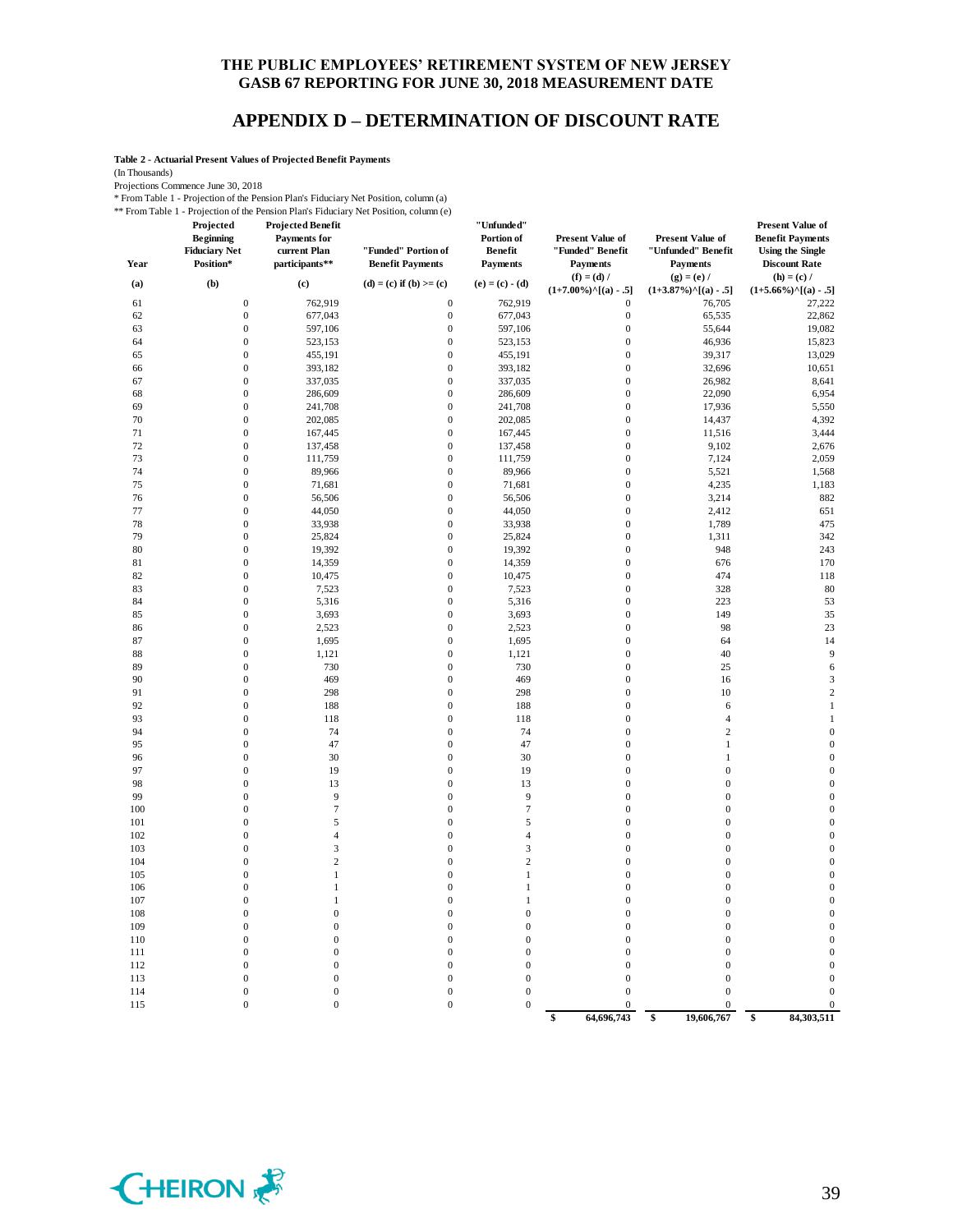# **APPENDIX E – GLOSSARY OF TERMS**

# **1. Actuarially Determined Contribution**

A target or recommended contribution for the reporting period, determined in conformity with Actuarial Standards of Practice based on the most recent measurement available when the contribution for the reporting period was adopted.

# **2. Actuarial Valuation Date**

The date as of which an actuarial valuation is performed. This date may be up to 24 months prior to the measurement date and up to 30 months prior to the employer's reporting date.

# **3. Entry Age Actuarial Cost Method**

The actuarial cost method required for GASB 67 calculations. Under this method, the actuarial present value of the projected benefits of each individual included in an actuarial valuation is allocated on a level basis over the earnings of the individual between entry age and assumed exit ages. The portion of this actuarial present value allocated to a valuation year is called the Service Cost. The portion of this actuarial present value not provided for at a valuation date by the actuarial present value of future service costs is called the Total Pension Liability.

#### **4. Measurement Date**

The date as of which the Total Pension Liability and Plan Fiduciary Net Position are measured. The Total Pension Liability may be projected from the Actuarial Valuation Date to the Measurement Date. The Measurement Date must be the same as the Reporting Date for the plan.

## **5. Net Pension Liability**

The liability of employers and nonemployer contributing entities for employees for benefits provided through a defined benefit pension plan. It is calculated as the Total Pension Liability less the Plan Fiduciary Net Position.

## **6. Plan Fiduciary Net Position**

The fair or market value of assets.

## **7. Reporting Date**

The last day of the plan or employer's fiscal year.